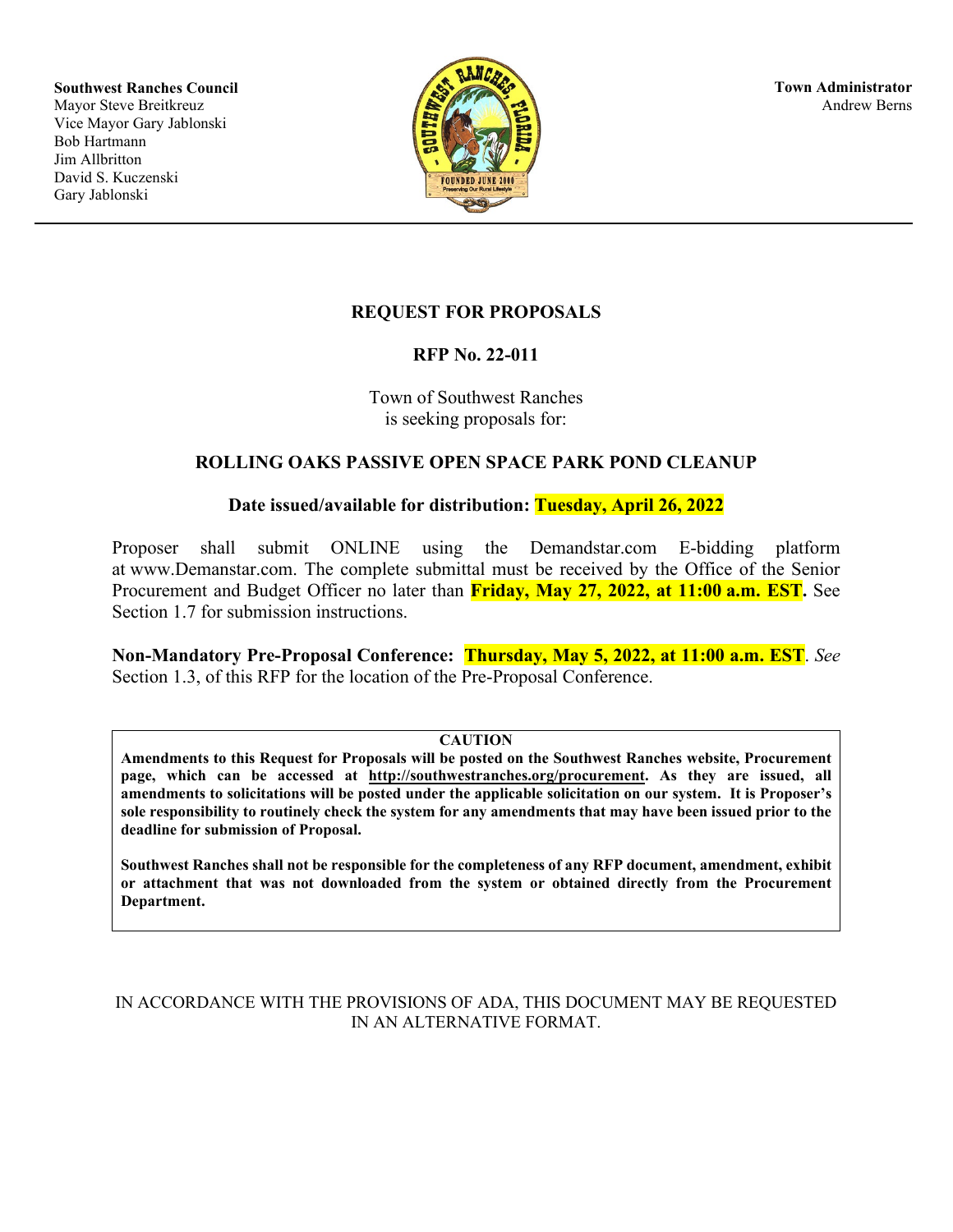### **NOTICE TO CONTRACTORS**

Sealed Proposals will be received by the Town of Southwest Ranches, Florida ("Town"), until 11:00 a.m., local time, and opened on **Thursday, April 28, 2022, at 11:00 a.m.** local time, for all material, labor, equipment and supplies necessary for the:

Proposals must be clearly marked on the outside of the package(s) referencing:

### **ATTENTION: VENESSA REDMAN, SR. PROCUREMENT & BUDGET OFFICER RFP 22-011 ROLLING OAKS PASSIVE OPEN SPACE PARK POND CLEANUP**

To better manage document disbursement for the proposal process, the Town will make proposal documents available on the Southwest Ranches website which can be accessed at: http://southwestranches.org/procurement

To review the Proposal documents for this project, go to the above URL and click on the project hyperlink. The documents for this project are also available on Demandstar.com. Contractors may then download and print the Proposal documents or contact Venessa Redman at (954) 343-7467, or e mail at vredman@southwestranches.org.

All Proposals shall be submitted in accordance with General Provisions, Section 2 and accompanied by the documentation referenced therein, at a minimum.

The Non-Mandatory Pre-Proposal Conference will be held on **Thursday, May 5, 2022, at 11:00 a.m. EST.,** at Town Hall in the Council Chambers.

Proposals requested shall be set forth in the Proposal and the Proposal Form attached to and forming a part of the Specifications.

Prior to execution of a contract, Proposer shall submit to Town a copy of its non-discrimination policy, which shall be consistent with the non-discrimination requirements of the contract. In the event that Proposer does not have a written non-discrimination policy, Proposer shall be required to sign a statement affirming their non-discrimination policy conforms with Section 2.35, of the Request for Proposals.

The Town reserves the right to reject any or all Proposals.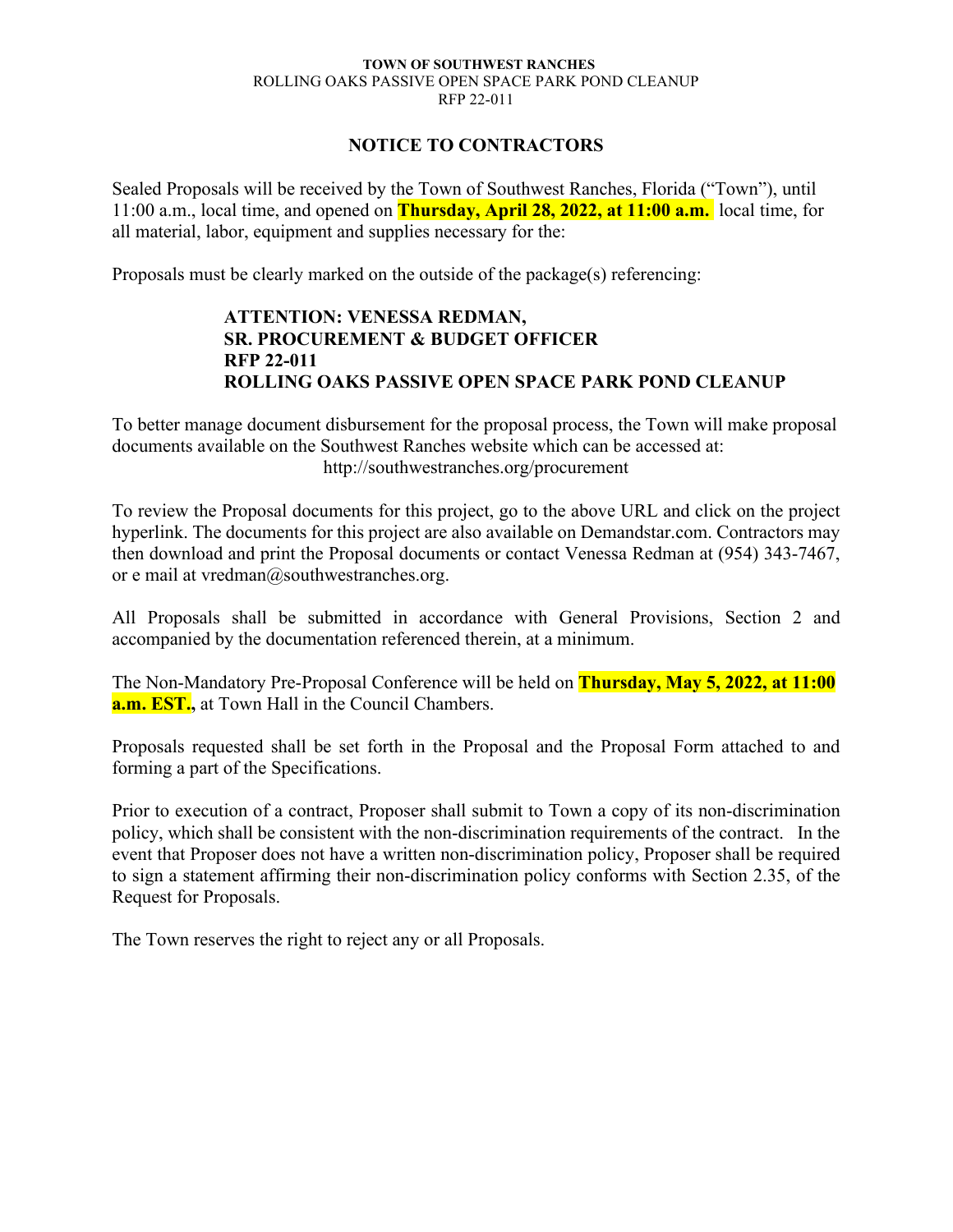# **TABLE OF CONTENTS**

| 1.1    |  |
|--------|--|
| 1.2    |  |
| 1.3    |  |
| 1.4    |  |
| 1.5    |  |
| 1.6    |  |
| 1.7    |  |
| 1.8    |  |
| 1.9    |  |
| 1.10   |  |
| 1.11   |  |
| 1.12   |  |
| 1.13   |  |
|        |  |
| 2.1    |  |
| 2.2    |  |
| 2.3    |  |
| 2.4    |  |
| 2.5    |  |
| 2.6    |  |
| 2.7    |  |
| 2.8    |  |
| 2.9    |  |
| 2.10   |  |
| 2.11   |  |
| 2.12   |  |
| 2.13   |  |
| 2.14   |  |
| 2.15   |  |
| 2.16   |  |
| 2.17   |  |
| 2.18   |  |
| 2.19   |  |
| 2.20   |  |
| 2.21   |  |
| 2.22   |  |
| 2.23   |  |
| 2.24   |  |
| 2.25   |  |
| 2.25.1 |  |
| 2.25.2 |  |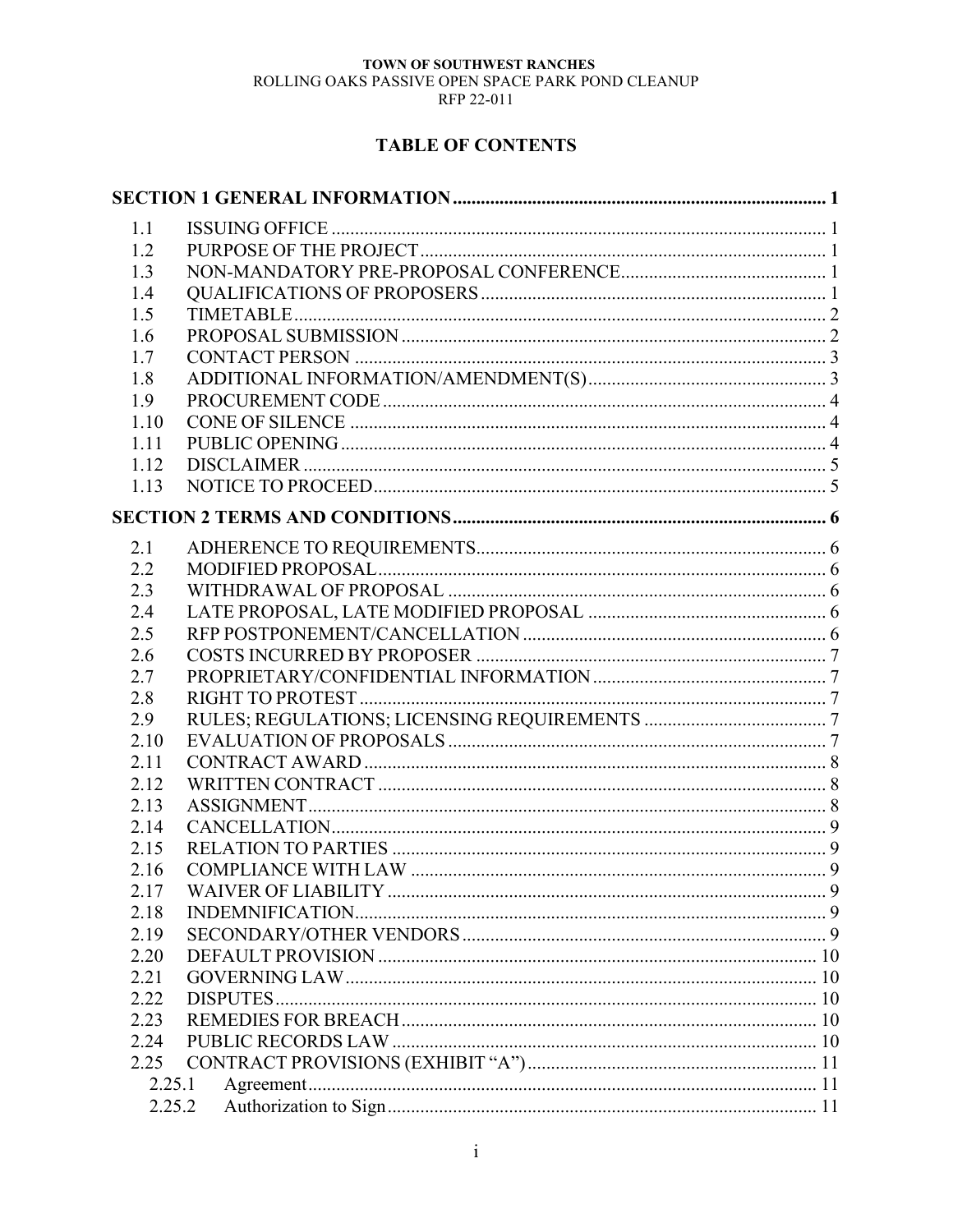# TOWN OF SOUTHWEST RANCHES

# ROLLING OAKS PASSIVE OPEN SPACE PARK POND CLEANUP

#### RFP 22-011

| 2.26<br>2.27<br>2.28<br>2.29<br>2.30<br>2.31<br>2.32<br>2.33 | NON-DISCRIMINATION & EQUAL EMPLOYMENT OPPORTUNITY  13<br>PUBLIC ENTITY CRIMES/DENIAL OR REVOCATION OF THE RIGHT TO |  |
|--------------------------------------------------------------|--------------------------------------------------------------------------------------------------------------------|--|
|                                                              |                                                                                                                    |  |
| 3.1                                                          |                                                                                                                    |  |
| 3.1.1                                                        |                                                                                                                    |  |
| 3.1.2<br>3.2                                                 |                                                                                                                    |  |
|                                                              |                                                                                                                    |  |
|                                                              |                                                                                                                    |  |
| 4.1                                                          |                                                                                                                    |  |
| 4.2<br>4.3                                                   |                                                                                                                    |  |
| 4.4                                                          | CHANGE IN THE CONTRACT PRICE OR CONTRACT TIME 18                                                                   |  |
| 4.5                                                          |                                                                                                                    |  |
| 4.6                                                          |                                                                                                                    |  |
| 4.7                                                          |                                                                                                                    |  |
|                                                              |                                                                                                                    |  |
| 5.1                                                          |                                                                                                                    |  |
| 5.2                                                          |                                                                                                                    |  |
| 5.3                                                          |                                                                                                                    |  |
| 5.4                                                          |                                                                                                                    |  |
| 5.5                                                          |                                                                                                                    |  |
|                                                              |                                                                                                                    |  |
|                                                              |                                                                                                                    |  |
|                                                              |                                                                                                                    |  |
|                                                              | APPENDIX C DISCLOSURE OF OWNERSHIP INTEREST AFFIDAVIT  26                                                          |  |
|                                                              |                                                                                                                    |  |
|                                                              | APPENDIX E SWORN STATEMENT PURSUANT TO SECTION 287.133(3)(A)                                                       |  |
|                                                              |                                                                                                                    |  |
|                                                              |                                                                                                                    |  |
|                                                              | APPENDIX H PROPOSER CONFIRMATION OF QUALIFICATIONS  36                                                             |  |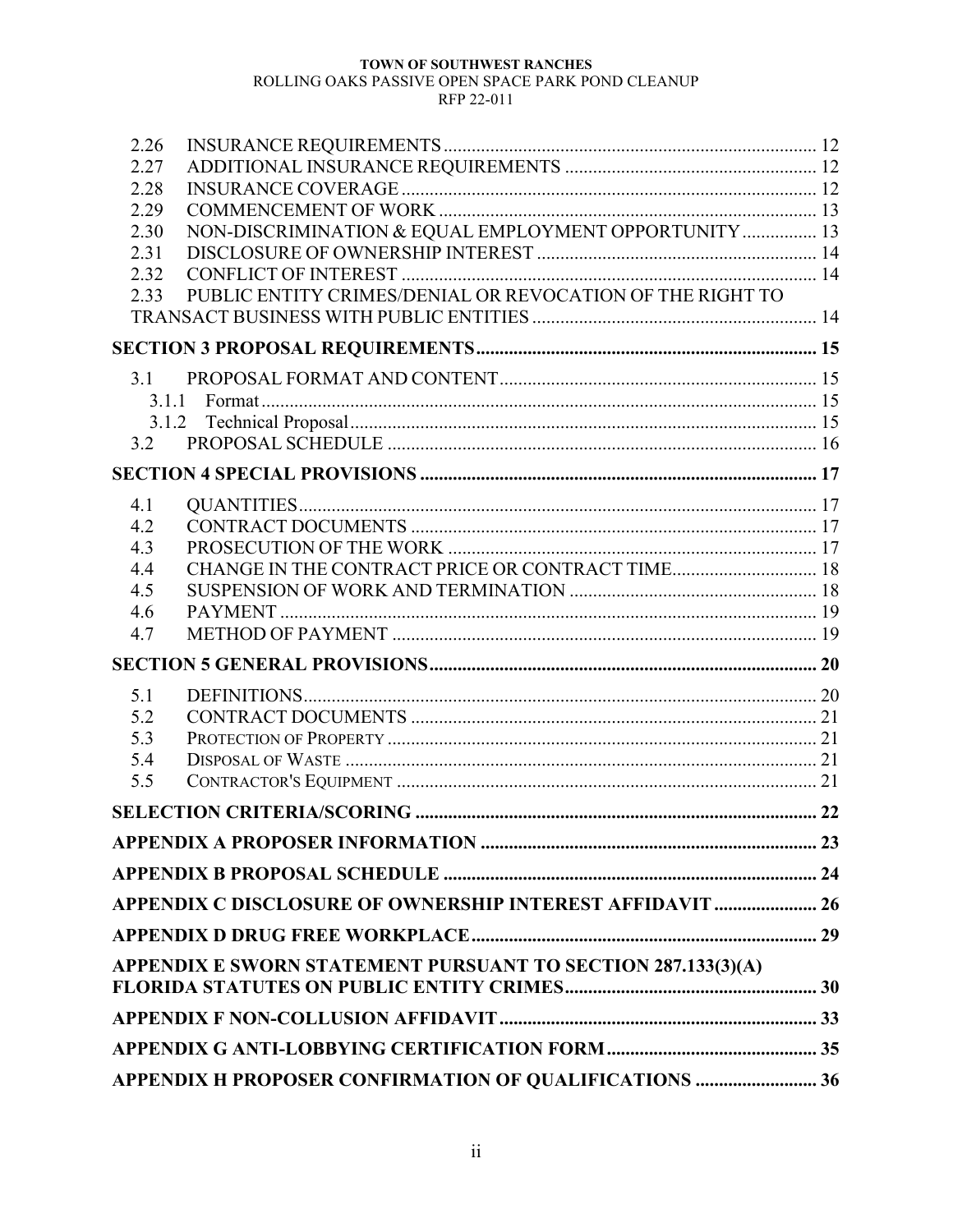| *APPENDIX I CERTIFICATE OF AUTHORITY (IF INDIVIDUAL / SOLE<br><b>PROPRIETOR.</b> |  |
|----------------------------------------------------------------------------------|--|
|                                                                                  |  |
| *APPENDIX J CERTIFICATE OF AUTHORITY (IF PARTNERSHIP  39                         |  |
| *APPENDIX K CERTIFICATE OF AUTHORITY (IF CORPORATION OR LIMITED                  |  |
|                                                                                  |  |
| *APPENDIX L CERTIFICATE OF AUTHORITY (IF JOINT VENTURE  41                       |  |
|                                                                                  |  |
|                                                                                  |  |
| <b>APPENDIX N GOVERNMENTAL CONTACT INFORMATION - - NOT REQUIRED 44</b>           |  |
| APPENDIX O ACKNOWLEDGMENT OF CONFORMANCE WITH O.S.H.A.                           |  |
|                                                                                  |  |
| APPENDIX P PROPOSER CONFIRMATION OF QUALIFICATIONS  46                           |  |
|                                                                                  |  |
|                                                                                  |  |
|                                                                                  |  |
|                                                                                  |  |
|                                                                                  |  |
|                                                                                  |  |
|                                                                                  |  |
|                                                                                  |  |
|                                                                                  |  |
|                                                                                  |  |
|                                                                                  |  |
|                                                                                  |  |
|                                                                                  |  |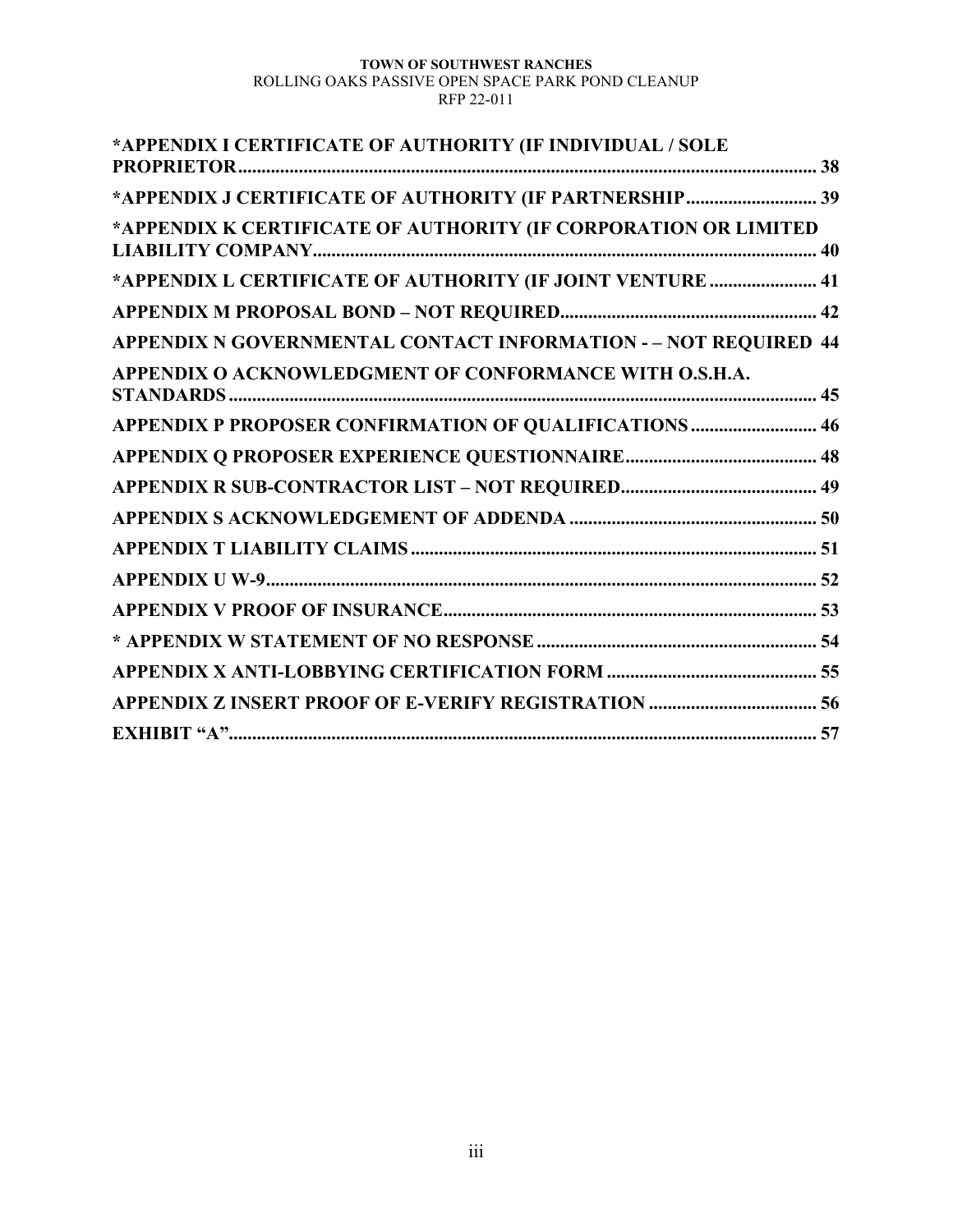### **TOWN OF SOUTHWEST RANCHES** ROLLING OAKS PASSIVE OPEN SPACE PARK POND CLEANUP RFP 22-011 **SECTION 1 GENERAL INFORMATION**

### <span id="page-5-1"></span><span id="page-5-0"></span>**1.1 ISSUING OFFICE**

This Request for Proposals ("RFP") is issued by the Town of Southwest Ranches, a political subdivision of the State of Florida (the "Town"), by and through its Senior Procurement and Budget Officer Department ("Department"). The Department is the *sole* point of contact concerning this RFP. All communications regarding this RFP must be done through the Department (*See* Section 1.7, Contact Person).

### <span id="page-5-2"></span>**1.2 PURPOSE OF THE PROJECT**

The Department is soliciting proposals from qualified and experienced firms for all material, labor, tools, equipment, machinery and supplies necessary to eradicate and discourage further growth of invasive exotic plant species (species identified as Category 1 and 2 invasive exotics on the Florida Exotic Pest Plant Council's 2019 list of invasive species) within a site containing approximately 2.5 acres of pond/wetland area in 2 separate locations within the Town's Rolling Oaks Passive Open Space Park.

The Substantial Completion of the Project shall occur no later than **fourteen (14)) calendar days** from date of issuance of the Notice to Proceed, and Final Completion shall occur no later than **thirty (30) calendar days** from date of issuance of the Notice to Proceed.

## <span id="page-5-3"></span>**1.3 NON-MANDATORY PRE-PROPOSAL CONFERENCE**

The Non-Mandatory Pre-bid Conference will be held on **Thursday, May 5, 2022, at 11:00 a.m. EST**. in Council Chambers located at Town Hall, 13400 Griffin Road, Southwest Ranches, FL 33330. There will be a Town representative available to answer questions relative to this RFP however, proposers should not rely on any representations, statements, or explanations other than those made by this RFP or a formal Amendment to the RFP. Any questions or comments arising subsequent to the Pre-Proposal Conference must be presented, in writing, to the Contact Person (See Section 1.7) prior to the date and time stated in the Timetable (*See* Section 1.5).

In accordance with the provisions of ADA, auxiliary aids or services will be provided upon request with at least five (5) days' notice.

## <span id="page-5-4"></span>**1.4 QUALIFICATIONS OF PROPOSERS**

Evidence that the Proposer holds appropriate licenses to perform the work subject to this Proposal, and as required by Florida Statues and local law, must be submitted along with Proposal. Proposers must also have insurance and bonding capacity sufficient to satisfy the requirements of this solicitation, as set forth herein.

The proposer is required to have the following license and must be able to provide proof of five (5) years of experience performing similar duties on a project of this size. The Town will make the determination of the validity of this information.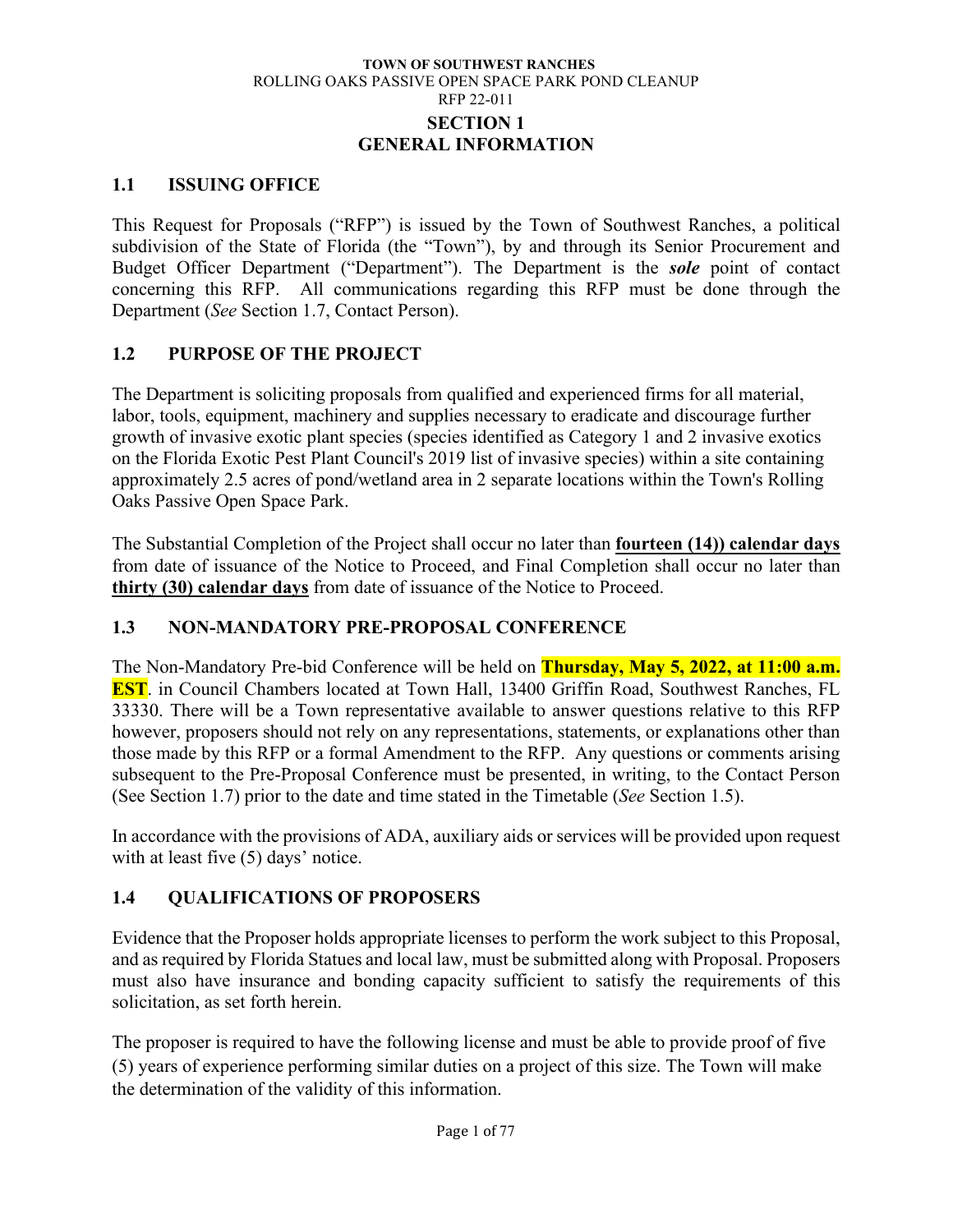Required License: Florida Pest/Herbicide Category 5A (aquatic pest control) and 21 (natural areas weed management) licenses; licensed by the State of Florida to apply herbicide in wetland habitats. The licensed applicator must be on-site during any herbicide application; demonstrated competence in distinguishing between beneficial species and invasive exotic/nuisance species.

All herbicide applications must be conducted under the direct supervision of a person currently licensed by the State of Florida to apply herbicide in the related habitat. The licensed applicator must be on-site during any herbicide application.

# <span id="page-6-0"></span>**1.5 TIMETABLE**

| <b>Activity</b>                         | Date, Time and Location                           |
|-----------------------------------------|---------------------------------------------------|
| RFP available for download on website   | On or about Tuesday, April 26, 2022 at:           |
|                                         | http://southwestranches.org/procurement or        |
|                                         | Demandstar.com                                    |
| Non-Mandatory Pre-Proposal Conference   | <b>Thursday, May 5, 2022, at 11:00 a.m. EST.</b>  |
|                                         | At Council Chambers located at 13400 Griffin      |
|                                         | Road, Southwest Ranches, FL 33330                 |
| Deadline for Written Comments/Questions | <b>Thursday, May 12, 2022, at 11:00 a.m. EST.</b> |
|                                         | To Office of the Senior Budget and Procurement    |
|                                         | Officer, via e-mail to                            |
|                                         | vredman@southwestranches.org                      |
| Response to Written Comments/Questions  | <b>Thursday, May 19, 2022, at 11:00 a.m. EST.</b> |
| Deadline for Submission of Proposals    | <b>Friday, May 27, 2022, at 11:00 a.m. EST.</b>   |
|                                         | At 13400 Griffin Road, Southwest Ranches, FL      |
|                                         | 33330                                             |
| Public Opening                          | <b>Friday, May 27, 2022, at 11:00 a.m. EST.</b>   |
|                                         | At Council Chambers located at 13400 Griffin      |
|                                         | Road, Southwest Ranches, FL 33330                 |
| Selection Committee meeting(s) and Oral | To be Determined                                  |
| Presentations (if necessary)            |                                                   |
| <b>Award Date</b>                       | To be Determined                                  |

The anticipated schedule and deadline for this RFP and award is as follows:

\*The Town reserves the right to modify the timetable. Upon modification of the Timetable, notice will be provided to all proposers online via DemandStar.com and the Town website.

# <span id="page-6-1"></span>**1.6 PROPOSAL SUBMISSION**

It is anticipated that sealed bids will be opened at **11:00 a.m. on Friday, May 27, 2022,** in Council Chambers located at 13400 Griffin Road, Southwest Ranches, FL 33330

All bids must include the appendices, signed by an officer of the proposing entity or other authorized person.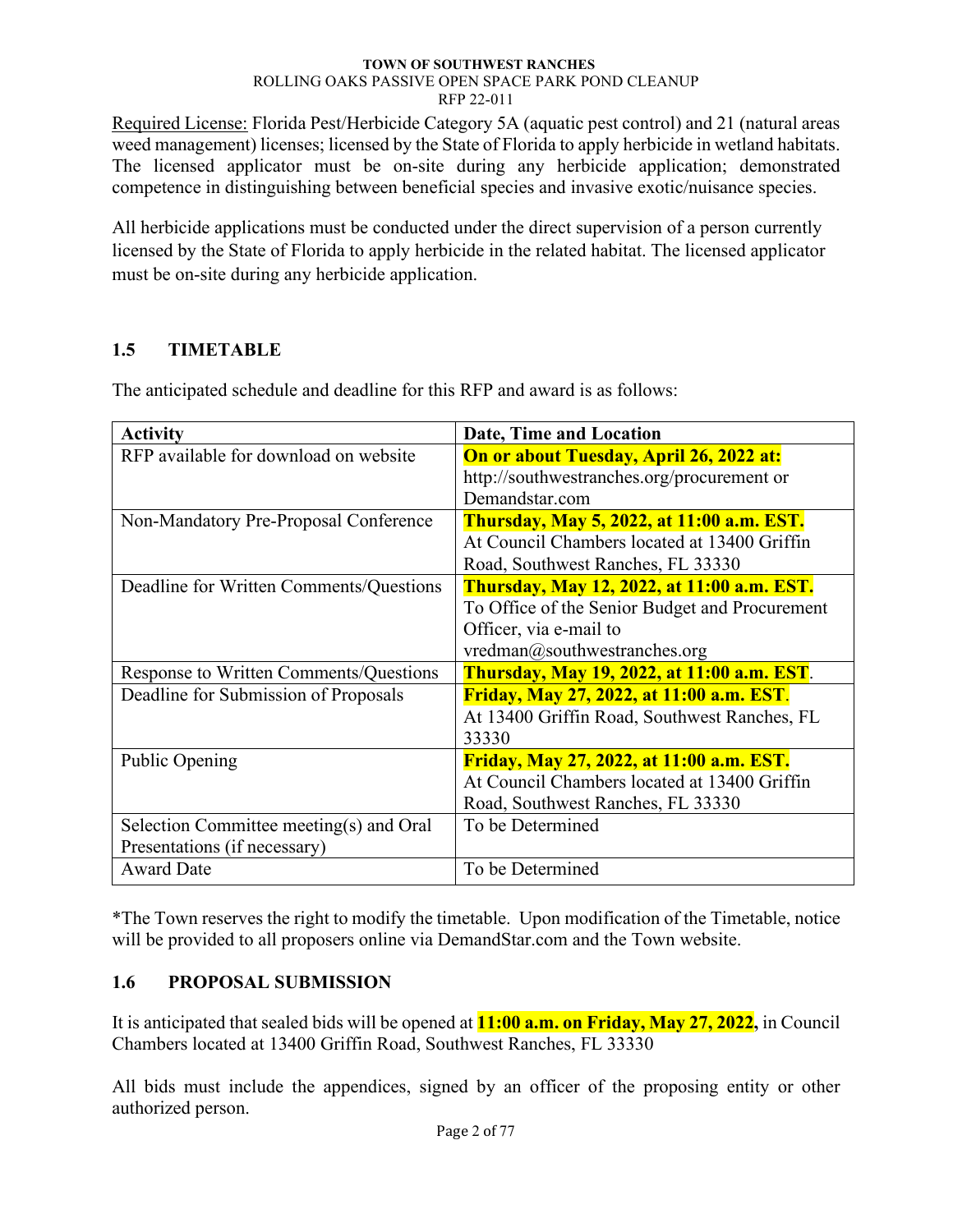The submission of a signed Proposal by a Proposer will be considered by the Town as constituting a legal offer by the Proposer to provide services required by this RFP at the proposed price identified therein.

No proposals will be accepted after the deadline for submission of proposals or at any location other than the location designated in this RFP.

Facsimile or email submittals will not be accepted. Proposals delivered or received after 11:00 a.m. EST. on the above referenced date will not be accepted under any circumstances. Any uncertainty regarding the time a Proposal is delivered or received will be resolved against the Proposer.

### <span id="page-7-0"></span>**1.7 CONTACT PERSON**

The individual designated as "Contact Person" for this RFP is:

Venessa Redman, Sr. Procurement & Budget Officer 13400 Griffin Road Southwest Ranches, Florida 33330 Phone: 954-343-7467 Fax: (954) 434-1490 Email: vredman@southwestranches.org

## <span id="page-7-1"></span>**1.8 ADDITIONAL INFORMATION/AMENDMENT(S)**

Any questions, comments (i.e., additional information or clarifications) must be made, in writing via fax, e-mail, or U.S. Mail no later than **Thursday, May 12, 2022 at 11:00 a.m. EST**, to the address listed in this RFP Timetable (*See* Section 1.5) or fax number or e-mail address listed for the Contact Person (*See* Section 1.7). The request must contain the RFP number, proposer's name, address, phone number, facsimile number and e-mail address.

Changes to this RFP, when necessary, will be completed by written Amendment(s) issued prior to the deadline for submission of proposals. The proposer should not rely on any representations, statements, or explanation other than those made by this RFP or in any amendment to this RFP. Where there appears to be a conflict between this RFP and any amendment issued, the last amendment issued shall prevail.

Amendments to this RFP will be posted on the Town of Southwest Ranches website which can be accessed at http://southwestranches.org/procurement/ and the DemandStar.com E-Bidding platform

It is the sole responsibility of the proposer to routinely check for any amendments which may have been issued prior to the deadline for submission of proposals. The Town shall not be responsible for the completeness of any RFP package not downloaded from this website or received directly from the Department. A proposer may verify with the designated Contact Person (*See* Section 1.7), that proposer has received all amendments to this RFP prior to the submission of its proposal.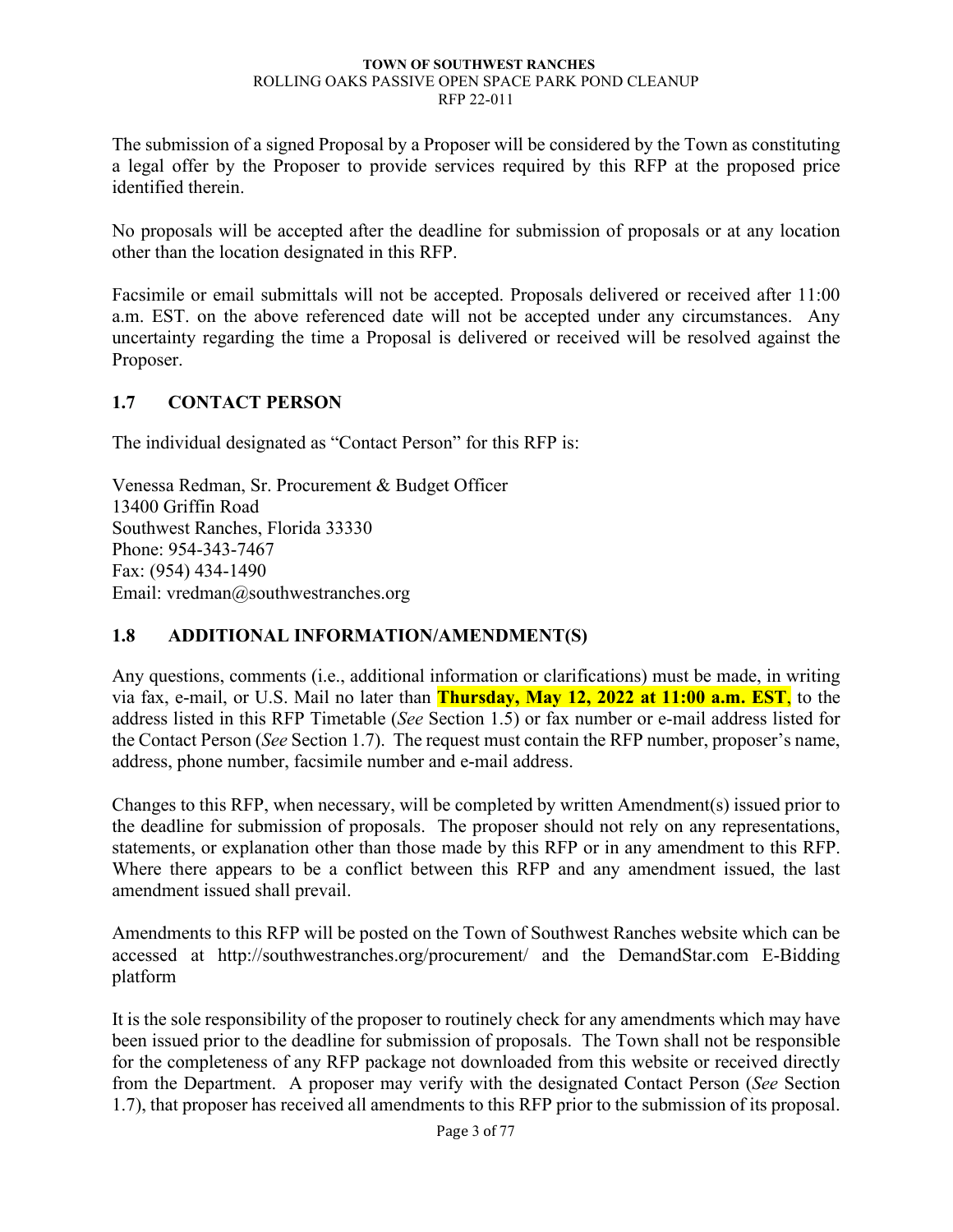Proposers should not rely on any oral representations, statements, or explanations other than those made by this RFP or a formal amendment to RFP.

## <span id="page-8-0"></span>**1.9 PROCUREMENT CODE**

Article IX of the Town's Code of Ordinances (ORD 22-005) establishes specific directions and guidelines for employees and agents of the Town to use in purchasing commodities and services. All requests for commodities and/or services, and all purchases shall be for a public purpose and in accordance with this code. This code provides the policies and procedures that frame the purchasing of contractual services and commodities starting with defining the procurement and proceeding through award of the contract or purchase order. The Town is committed to a system that provides quality, integrity, and competition in a professional manner. Generally, purchasing procedures provide a mechanism to allow commodities and services to be purchased at the lowest possible cost, and consistent with the quality needed to meet the requirements of the Town.

In addition to the procedures set forth in this code, the Town shall also adhere to the requirements of Florida Statutes, to the extent applicable to the Town.

### <span id="page-8-1"></span>**1.10 CONE OF SILENCE**

The Cone of Silence means a prohibition on any communication regarding this RFP between a potential vendor, service provider, proposer, bidder, lobbyist, or proposer and the Town Council members, the Town's professional staff, including, but not limited to, the Town Administrator and his or her staff, or any member of the Town's selection or evaluation committee. See Article IX, Sec. 2-208(c) for additional information, including permitted exceptions to the Cone of Silence.

The Cone of Silence shall be imposed at the time of the advertisement of this RFP and shall terminate at the beginning of the Town Council meeting at which the Town Administrator makes his or her written recommendation to the Town Council. However, if the Town Council refers the solicitation back to the administrator, staff or committee for further review, the Cone of Silence shall be re-imposed until such time as the administrator makes a subsequent written recommendation and commencement of the Council meeting. The Cone of Silence shall also terminate in the event the Town Administrator cancels the solicitation.

Prior to an award, violation of this the Cone of Silence shall result in the disqualification of the proposer from further consideration. Discovery of a violation after an award by a particular proposer shall render any RFP award to said proposer voidable by the town, and in the Town's sole discretion.

### <span id="page-8-2"></span>**1.11 PUBLIC OPENING**

A public opening, of sealed Proposals, will take place on **Friday, May 27, 2022, at 11:00 a.m. EST**. in Council chambers at Town hall 13400 Griffin Road, Southwest Ranches, FL 33330.

The identity of the Proposers shall be read aloud. However, no additional information set forth in the Proposal shall be made public until the time of a notice of an "Recommendation of Award" or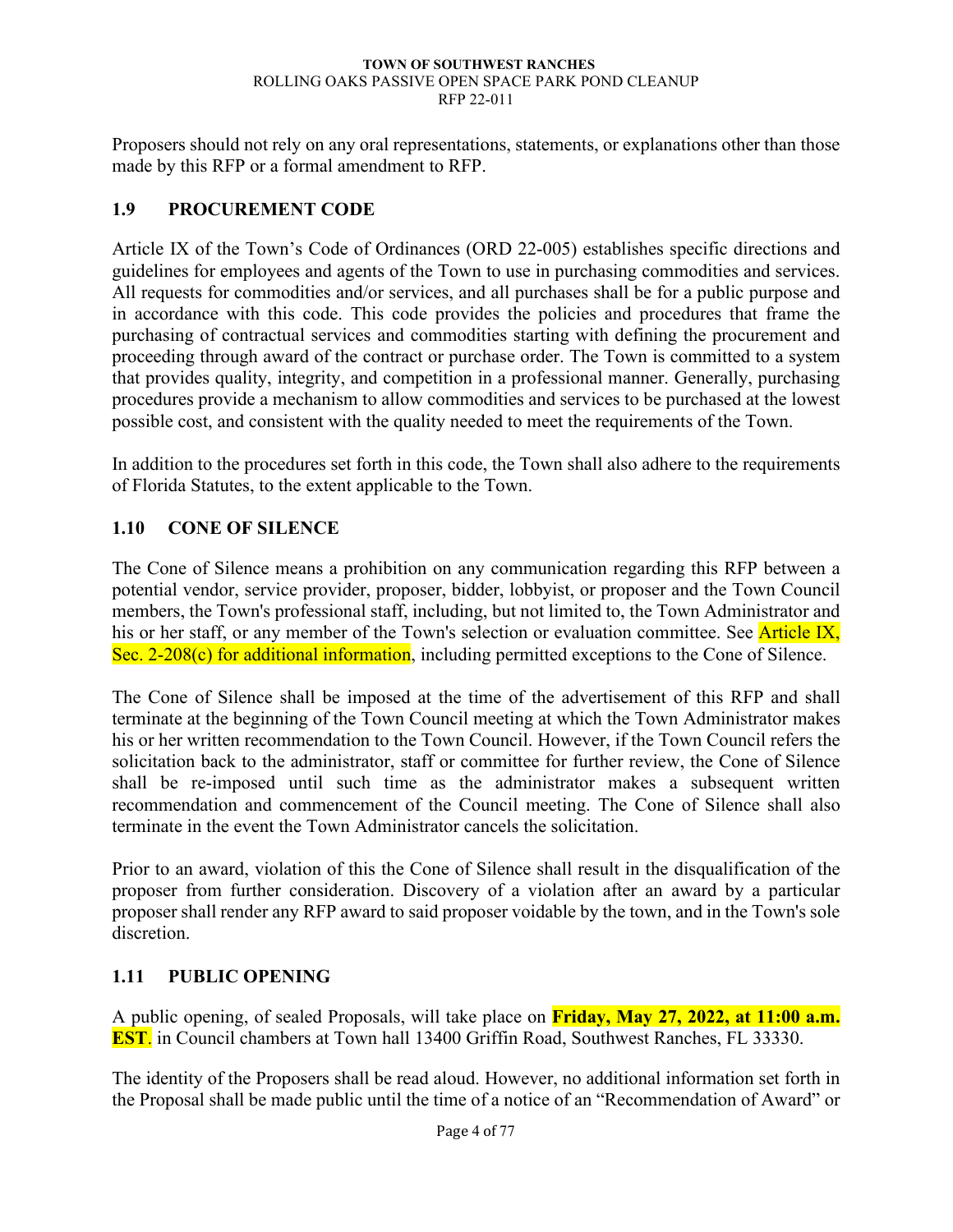30 days from the Proposal Opening, whichever is earlier, and in accordance with Florida Statutes, Chapter 119.

After opening of Proposals, the Town will look for any unbalanced Proposals to ensure that unit prices are within industry standards and that the Proposers are not charging excessive unit prices for those items the Town will utilize. The Town intends to award a Contract to the lowest, responsive and responsible Proposer in accordance with the terms of this RFP and the Town's Procurement Code.

In the award of a Contract pursuant to this RFP, the services shall be provided on a "non-exclusive" basis, and the Town may utilize the services of other vendors as may be deemed necessary at the Town's discretion.

### <span id="page-9-0"></span>**1.12 DISCLAIMER**

All documents and information, whether written, oral or otherwise, provided by the Town, relating to this RFP, are being provided solely as an accommodation and for informational purposes only, and the Town is not making any representations or warranties of any kind as to the truth, accuracy, or completeness of such documents or information, or as to the sources thereof. The Town shall have no liability whatsoever relating to such documents and information. Parties shall not be entitled to rely on such documents and information but shall have a duty to independently verify the accuracy of the information contained therein. Failure on the part of any proposer to examine, inspect and be knowledgeable of the terms and conditions of RFP, or any other relevant documents or matters, shall not relieve the selected proposer from fully complying with this RFP.

The Town reserves the right to reject any or all portions of any Proposal, to reject all Proposals, to waive any informality, non-material irregularity or technicality in any Proposal, to re-advertise for Proposals, or take any other such actions that may be deemed to be in the best interest of the Town.

No guarantee or warranty is given or implied by the Town regarding the minimum or total amount of services that may be purchased from the contract or award. The quantities and frequencies provided herein, are for proposal purposes only and, will be used for tabulation and presentation of the Proposal. The Town reserves the right to increase or decrease service quantities and frequencies, as deemed necessary to serve the best interests of the Town.

## <span id="page-9-1"></span>**1.13 NOTICE TO PROCEED**

It is recommended that Proposer attend a non-mandatory pre-proposal conference (*See* Section 1.5).

Proposer shall be instructed to commence work by written instructions by the Town Administrator or his designee by issuance of a Notice to Proceed. The Notice(s) to Proceed will not be issued until proposer submits to the Town all required bonds, insurance certificates and/or other documents and after execution of the Contract by both parties.

Proposer shall furnish sufficient forces and equipment and shall work such hours, including overtime operations, as may be necessary to timely perform the work in accordance with the Agreement. If proposer falls behind the progress schedule, Proposer shall take such steps as may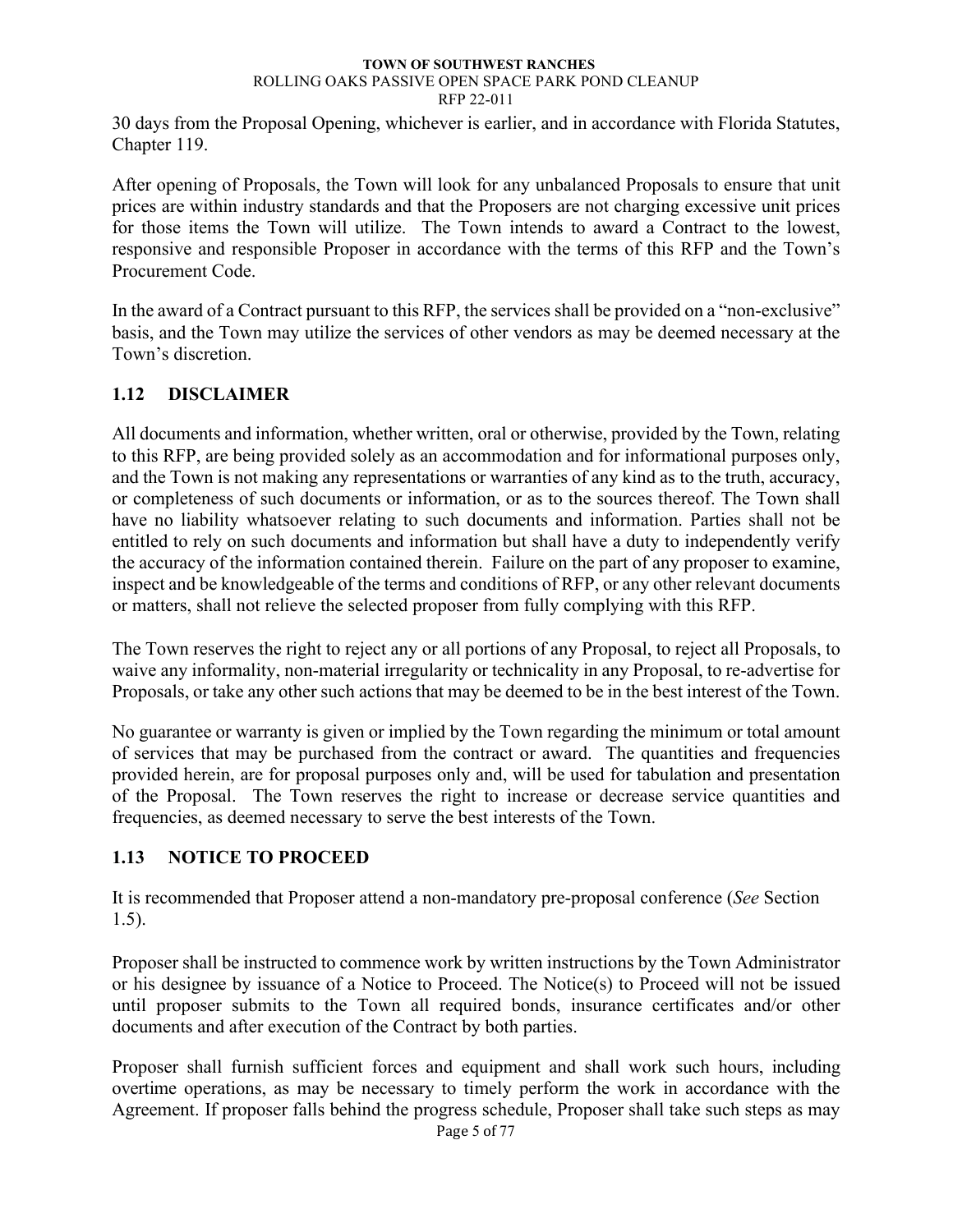be necessary to improve its progress by increasing the number of shifts, overtime operations, and days of work as may be required, at no additional cost to the Town.

### **SECTION 2 TERMS AND CONDITIONS**

### <span id="page-10-1"></span><span id="page-10-0"></span>**2.1 ADHERENCE TO REQUIREMENTS**

Proposer guarantees its commitment, compliance, and adherence to all requirements of this RFP by submission of its proposals.

### <span id="page-10-2"></span>**2.2 MODIFIED PROPOSAL**

Proposer may submit a modified proposal to replace all or any portion of a previously submitted proposal until the deadline for submission of proposals specified in the RFP Timetable (*See*  Section 1.5). The Town will only consider the latest proposal submitted.

### <span id="page-10-3"></span>**2.3 WITHDRAWAL OF PROPOSAL**

A Proposal may be withdrawn, only by written notification to the Town, prior to the opening of Proposals (*See* Section 1.5). After the opening of Proposals, they shall be irrevocable for a period of one hundred and twenty (120) days. Unless withdrawn, as provided in this section, a Proposal shall be irrevocable until the time that a Contract is awarded. Proposers who unilaterally withdraw a Proposal, without permission of the Town, prior to the expiration of one hundred and twenty day (120) time-frame may be debarred and are subject to forfeiture of the Proposal Security.

## <span id="page-10-4"></span>**2.4 LATE PROPOSAL, LATE MODIFIED PROPOSAL**

Proposals and/or modifications to proposals received after the deadline for submission of proposals specified in the RFP Timetable (*See* Section 1.5) shall not be considered.

## <span id="page-10-5"></span>**2.5 RFP POSTPONEMENT/CANCELLATION**

Notwithstanding any provision of this RFP to the contrary, the Town, in its sole and absolute discretion, shall have the right to reject any and all, or parts of any and all proposals; commence a new solicitation process; postpone or cancel this RFP process; and/or waive any non-material irregularities in this RFP or the proposals received as a result of this RFP. In addition, the Town of Southwest Ranches Town Council may reject any proposal prior to award.

Failure on the part of the awarded Proposer to comply with the terms of this RFP, to execute and deliver any required Contract Documents, bonds, and insurance, will result in the cancellation or rescission of the award, and a forfeiture of the Proposal security. In that event, the Town may proceed to award the contract to the next lowest, responsive and responsible Proposer, or to readvertise the project, in its sole discretion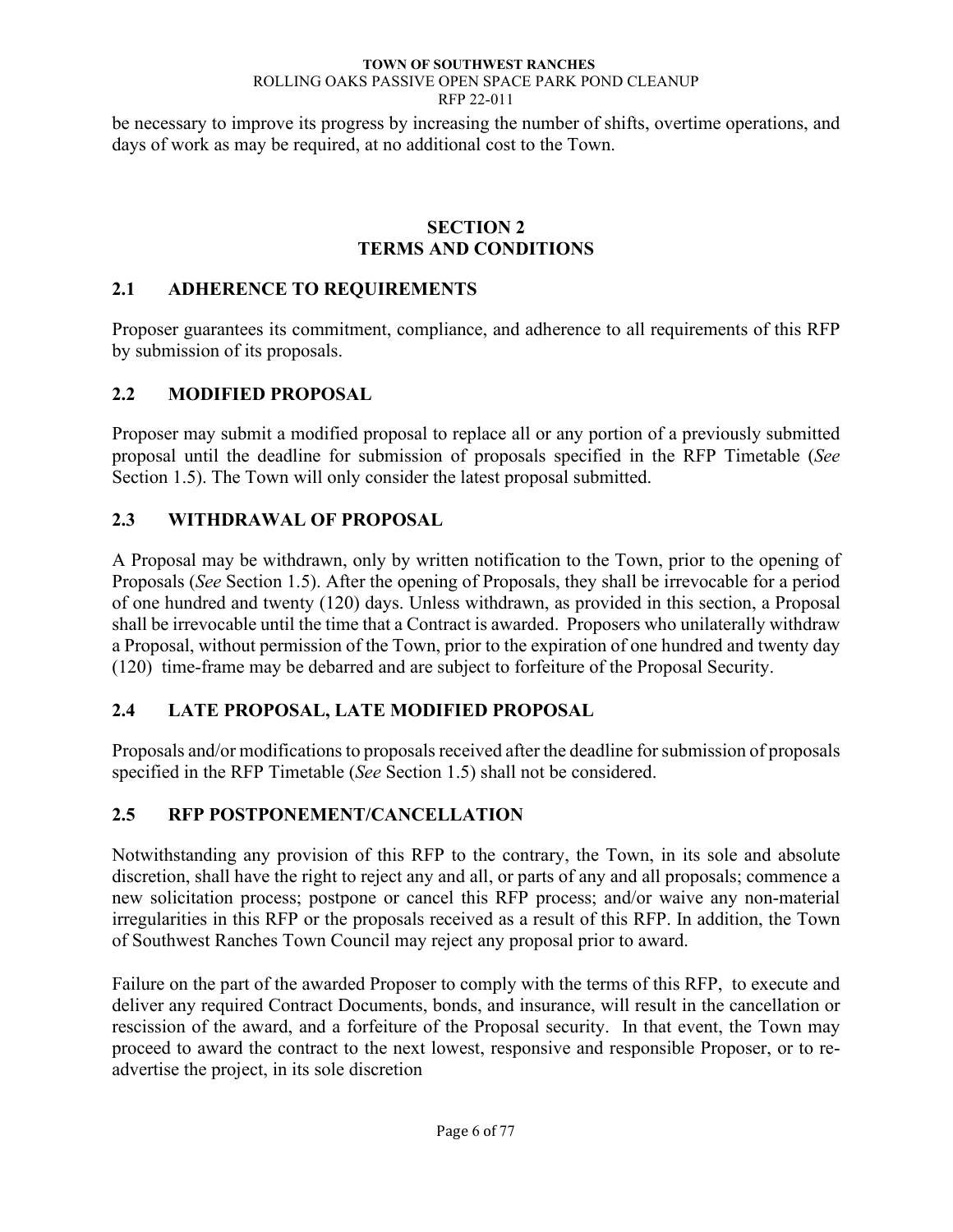### <span id="page-11-0"></span>**2.6 COSTS INCURRED BY PROPOSER**

All expenses incurred with the preparation and submission of a proposal to the Town, or any work performed in connection therewith, shall be borne by the proposer.

### <span id="page-11-1"></span>**2.7 PROPRIETARY/CONFIDENTIAL INFORMATION**

Proposer is hereby notified that all information submitted as part of, or in support of, proposals will be available for public inspection after the opening of proposals, in compliance with Chapters 119 and 286, Florida Statutes, popularly known as the "Public Records Law" and the "Government in the Sunshine Law" respectively.

### <span id="page-11-2"></span>**2.8 RIGHT TO PROTEST**

For purposes of this RFP, the term "Purchasing Code" shall mean Chapter 2, Article IX, of the Town of Southwest Ranches Code. Section 2-213 of the Code is hereby incorporated into this RFP by reference ("Bid Protest"). By responding to this RFP, the proposer agrees that the Bid Protest procedures set forth in the Code are applicable to this RFP and shall comply with said procedures.

Any proposer may protest a recommendation of award, by submitting a written protest within five (5) business days after posting the Notice of Award Recommendation. Protests must be submitted in writing, addressed to the Senior Procurement and Budget officer at 13400 Griffin Road, Southwest Ranches, FL 33330 and delivered via hand delivery, or mail.

### <span id="page-11-3"></span>**2.9 RULES; REGULATIONS; LICENSING REQUIREMENTS**

Proposer shall comply with all laws, ordinances and regulations applicable to the services contemplated herein, including, but not limited to, those applicable to conflict of interest and collusion. Proposer is presumed to be familiar with all federal, state and local laws, ordinances, codes and regulations which may in any way affect the services offered, including, but not limited to, Executive Order No. 11246 entitled "Equal Employment Opportunity" as amended by Executive Order No. 11375, and as supplemented by the Department of Labor Regulations (41 CFR, Part 60).

The Town, at its discretion, reserves the right to inspect Proposer's facilities to determine their capability of meeting the requirements of this RFP and the Contract Award. Also, price, responsibility, and responsiveness of Proposer, including the financial position, experience, staffing, equipment, materials, references of Proposer, and past history of service by Proposer to the Town and/or with other units of state, and/or local government in Florida, or comparable private entities, may be taken into consideration in the award of a Contract. If the project involves services or costs based upon a unit price or ongoing services, the Town reserves the right to reduce the level of service, within its sole discretion.

## <span id="page-11-4"></span>**2.10 EVALUATION OF PROPOSALS**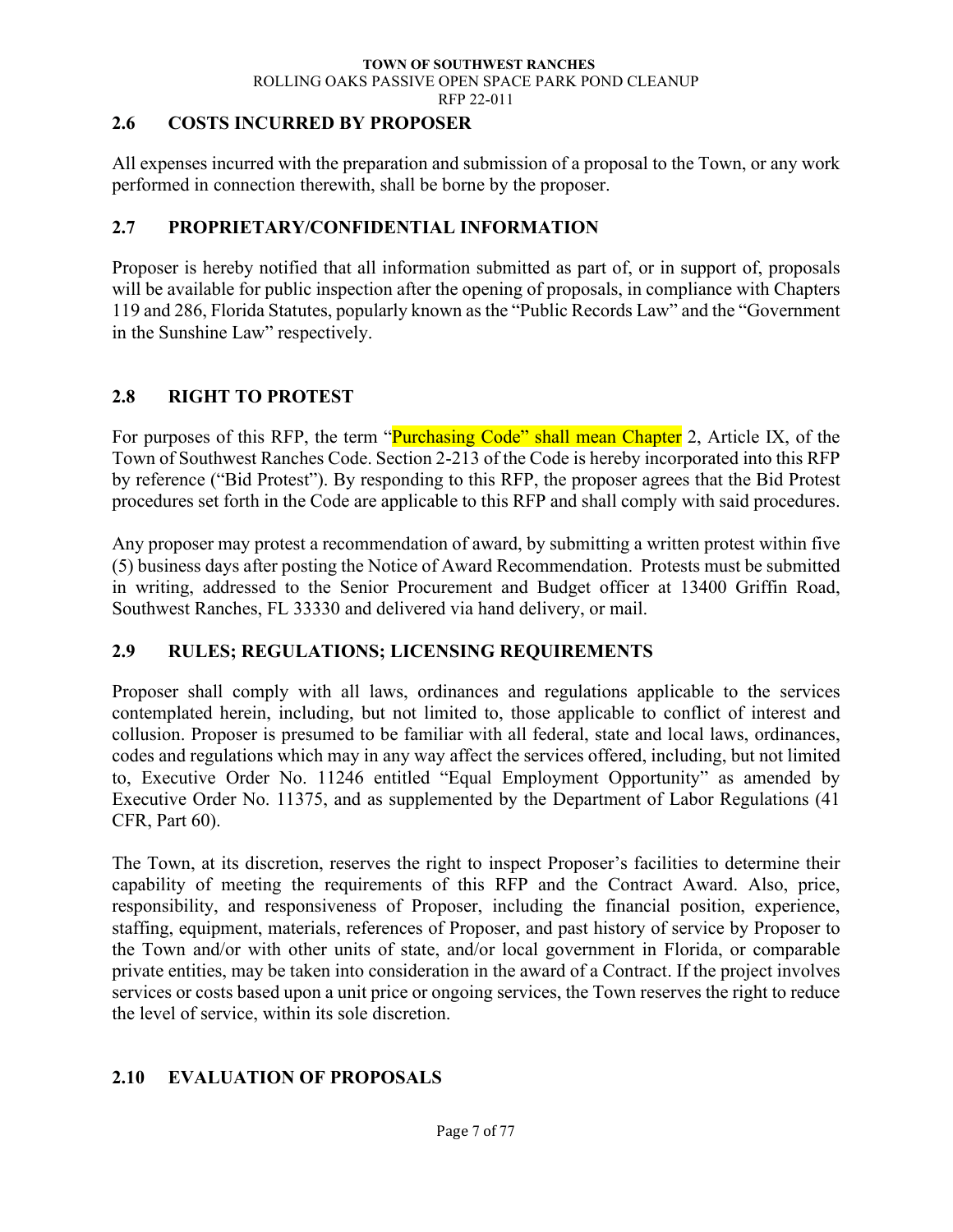Proposals will be evaluated by the Selection Committee (the "SC") process. The SC will evaluate and rank the Proposals received in accordance with the requirements of this RFP and the Town's Procurement Code. The SC will analyze Proposals to ensure that unit prices are within industry standards and that the Proposers are not charging excessive unit prices. The SC may require an interview or presentation to assist their evaluation of the services and prices being offered.

Proposals shall be evaluated based on the following point system:

| <b>Evaluation Criteria</b> |                                | <b>Points</b> |
|----------------------------|--------------------------------|---------------|
| . .                        | Price (Proposal Forms);        | 50            |
|                            | Detailed & Relevant experience | 30            |
|                            | References.                    |               |
|                            | <b>TOTAL POINTS</b>            | 100           |

# <span id="page-12-0"></span>**2.11 CONTRACT AWARD**

The Town intends to award a contract to the lowest, responsive and responsible Proposer whose Proposal meets the requirements of this RFP, and in accordance with the Town's Procurement Code.

The Town reserves the right to award the Contract on a split order basis, group by group, or item by item, or such combination as will best serve the interests of the Town. Final determination and award of Contract shall be made by the Town Council.

In the award of a Contract, the services shall be provided on a "non-exclusive" basis, and the Town may utilize the services of other vendors as may be deemed necessary at the Town's discretion.

## <span id="page-12-1"></span>**2.12 WRITTEN CONTRACT**

The successful Proposer shall be required to enter into a written Contract with the Town, the Contract form shall be prepared by the Town, and shall incorporate the terms of this RFP, the accepted Proposal, and include a termination for convenience clause and other terms which may be required by the Town or its Procurement Code, and acceptable to the Town Council. The Contract shall be substantially in the form attached to this RFP, as Exhibit A. No Work shall be performed or payment due unless a written Contract is fully executed and has been approved by the Town Council.

## <span id="page-12-2"></span>**2.13 ASSIGNMENT**

This RFP and any contract awarded pursuant hereto shall be binding upon and shall inure to the benefit of the Town and to any and all of its successors and assigns, whether by merger, consolidation, and transfer of substantially all assets or any similar transaction. Notwithstanding the foregoing, the Contract is personal to the Proposer, and Proposer may not, either directly or indirectly, assign its rights or delegate its obligations to the Town hereunder without first obtaining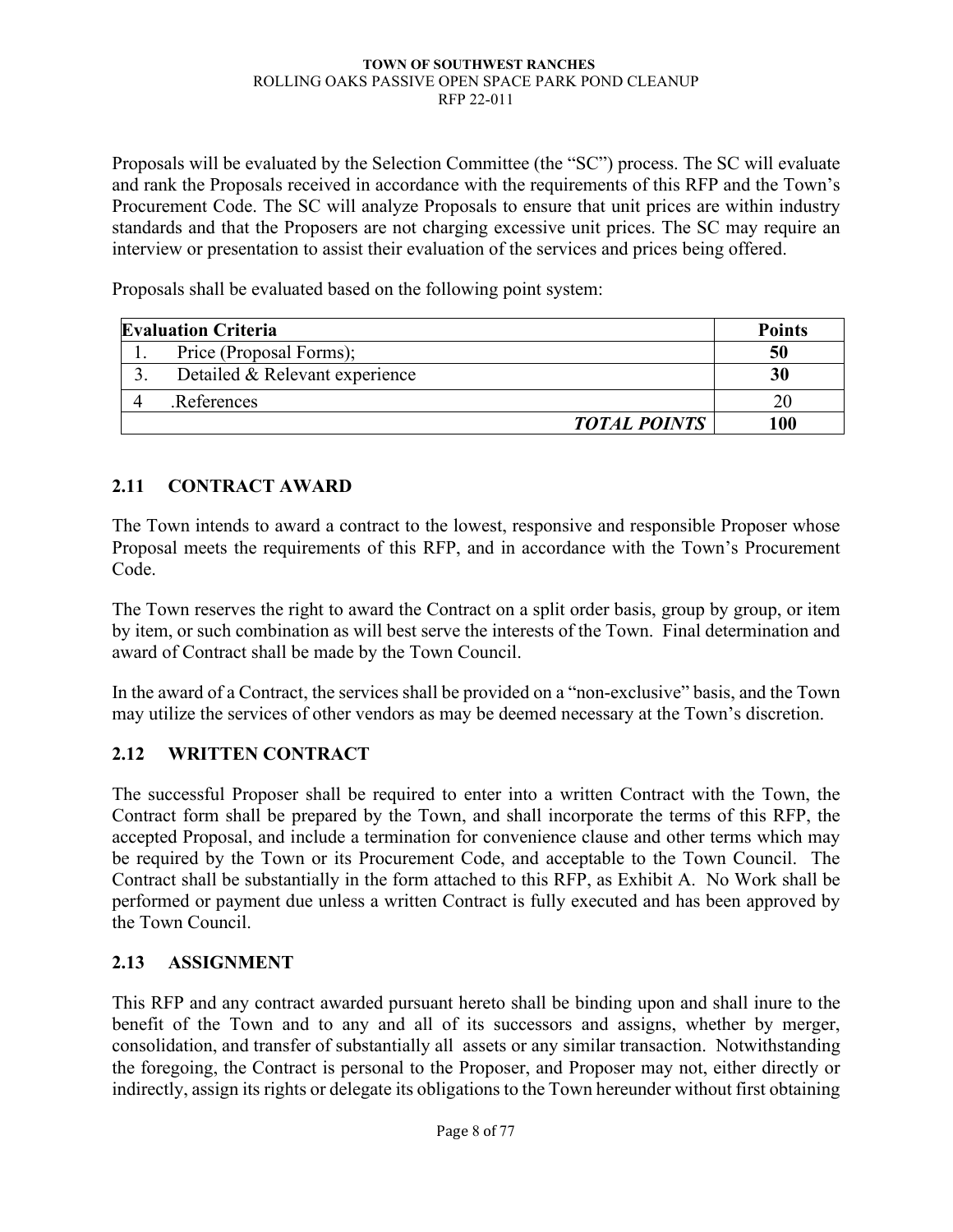the Town's consent in writing. Any such attempted assignment or delegation shall be deemed of no legal force and effect whatsoever.

## <span id="page-13-0"></span>**2.14 CANCELLATION**

Failure on the part of the awarded Proposer to comply with the terms of this RFP and to execute and deliver any required Contract Documents and insurance, will result in the cancellation or rescission of the award. In that event, the Town may proceed to award the Contract to the responsive and responsible Proposer with the next highest ranking by the selection committee, or to re-advertise the RFP, in its sole discretion.

### <span id="page-13-1"></span>**2.15 RELATION TO PARTIES**

It is understood and agreed that nothing contained in this RFP or the Contract shall be deemed to create a partnership or joint venture with the Town. Proposer shall be in the relation of an independent contractor and is to have entire charge, control and supervision of the Work to be performed hereunder.

## <span id="page-13-2"></span>**2.16 COMPLIANCE WITH LAW**

Proposer shall comply with all applicable laws, regulations and ordinances of any Federal, State, or Local Governmental authority having jurisdiction, with respect to this RFP and any contract awarded, and shall obtain and maintain any and all material permits, licenses, approvals and consents necessary for the lawful conduct of the activities contemplated hereunder.

### <span id="page-13-3"></span>**2.17 WAIVER OF LIABILITY**

The Town shall not in any way be answerable or accountable for any violations of applicable laws or for any injury, loss or damage arising from the negligence, acts or omissions of Proposer or any one of its employees, subcontractors or agents, or anyone else for whose actions Proposer may be responsible.

### <span id="page-13-4"></span>**2.18 INDEMNIFICATION**

To the fullest extent permitted by Florida law, including Florida Statutes, Section 725.06, Proposer hereby agrees to and shall indemnify, defend and hold harmless the Town, its officers and employees, from liabilities, damages, losses, costs, and expenses including, but not limited to, reasonable attorneys' fees (at both the trial and appellate levels), to the extent caused by the negligence, recklessness, or intentional wrongful misconduct of Proposer and persons employed or utilized by Proposer in the performance of the Contract or anyone else for whose actions Proposer may be responsible, regardless of the partial fault of any party indemnified hereunder.

### <span id="page-13-5"></span>**2.19 SECONDARY/OTHER VENDORS**

The Town reserves the right, in the event the primary vendor cannot provide an item(s) or service(s) in a timely manner as requested, to seek other sources without violating the intent of the RFP or any contract awarded.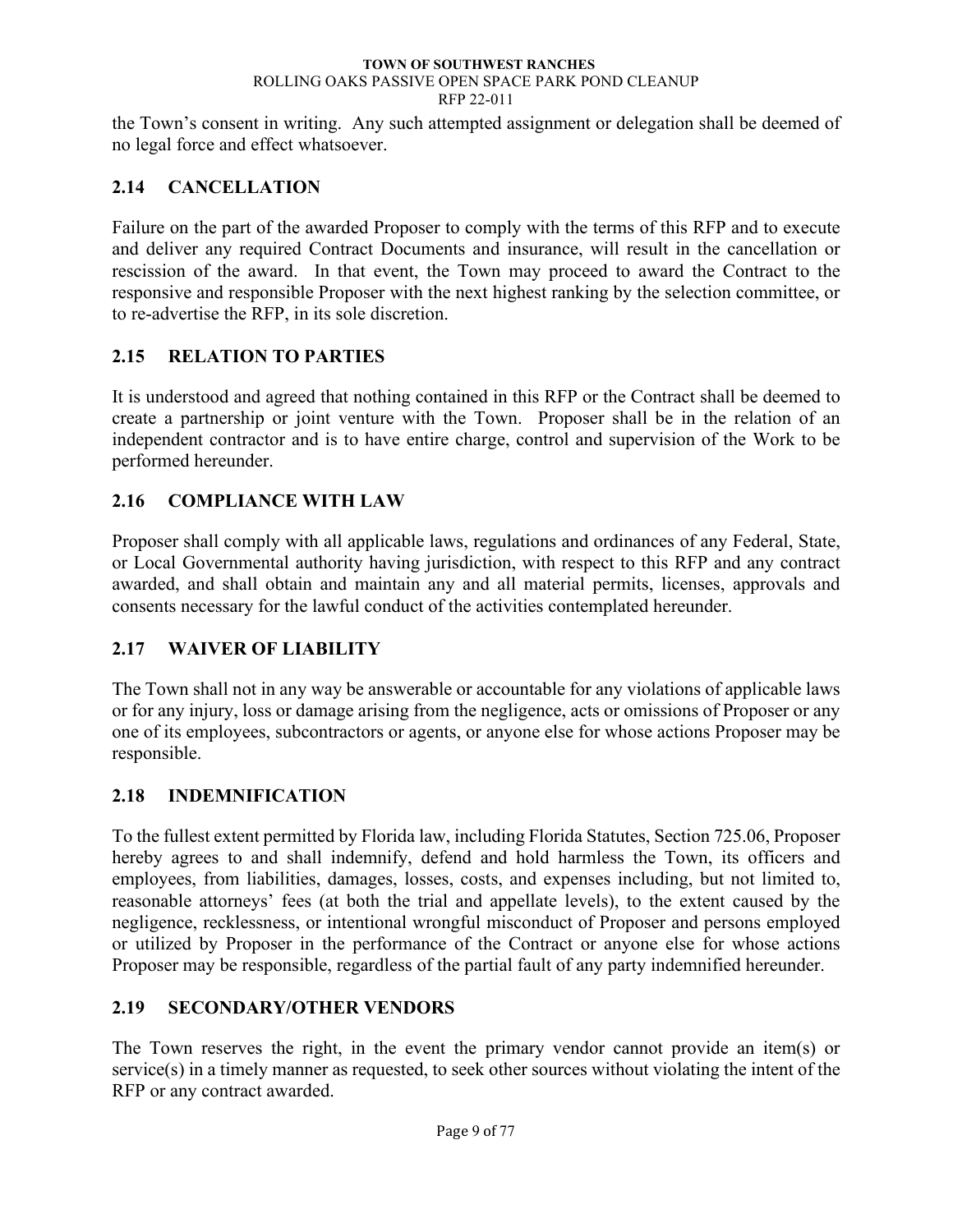### <span id="page-14-0"></span>**2.20 DEFAULT PROVISION**

In case of default by Proposer, the Town may procure the articles or services from other sources and hold Proposer/Contractor responsible for any excess costs occasioned or incurred thereby.

### <span id="page-14-1"></span>**2.21 GOVERNING LAW**

The validity of this RFP and the Contract awarded and the interpretation and performance of all of their respective terms shall be construed and enforced in accordance with the laws of the State of Florida. The location of any action or proceeding commenced under, pursuant, or relating to this RFP or the Contract shall be in the State Courts of Florida located in Broward County, Florida.

### <span id="page-14-2"></span>**2.22 DISPUTES**

After an award of the Contract, disputes shall be resolved as set forth in the Contract form which is attached to this RFP, as Exhibit A. Any default under this RFP shall subject Proposer to liability for any and all damages to Town caused thereby. Proposer agrees to reimburse Town for all costs and expenses, including attorney's fees and costs, incurred by the Town by reason of such default whether or not suit is brought, and in any litigation commenced, at both the trial and appellate levels.

### <span id="page-14-3"></span>**2.23 REMEDIES FOR BREACH**

Should the selected proposer fail to perform after Contract execution, the Town shall notify Proposer in writing of such failure to perform and Proposer shall have fourteen (14) days to cure such failure or such shorter time as may be set forth in the Contract. If Proposer fails to cure, then the Town shall have the right to immediately terminate the Contract for cause. In that event, the Town shall also be free to sue Proposer for damages, in addition to any other right or remedy that it may have under the Contract, at law or in equity. Nothing herein shall be construed as precluding the Town's right to terminate the Contract for convenience, and as set forth in the Contract.

### <span id="page-14-4"></span>**2.24 PUBLIC RECORDS LAW**

The Town is subject to Chapter 119, Florida Statutes, "Public Records Law." No claim of confidentiality or proprietary information, in all or any portion, of a response will be honored unless a specific exemption from the Public Law exists and is cited in the response. An incorrectly claimed exemption does not disqualify the firm, only the exemption claimed. Proposer acknowledges the public shall have access, at all reasonable times, to all documents and information pertaining to the Town's contracts, subject to the provisions of Chapter 119, Florida Statutes, and agrees to allow access by the Town and the public to all documents subject to disclosures under applicable law.

In accordance with Florida Statutes, 119.071(1)(b)(2) Sealed bids, proposals, or replies received by an agency pursuant to a competitive solicitation are exempt from public disclosure until such time as the agency provides notice of an intended decision or until 30 days after opening the bids,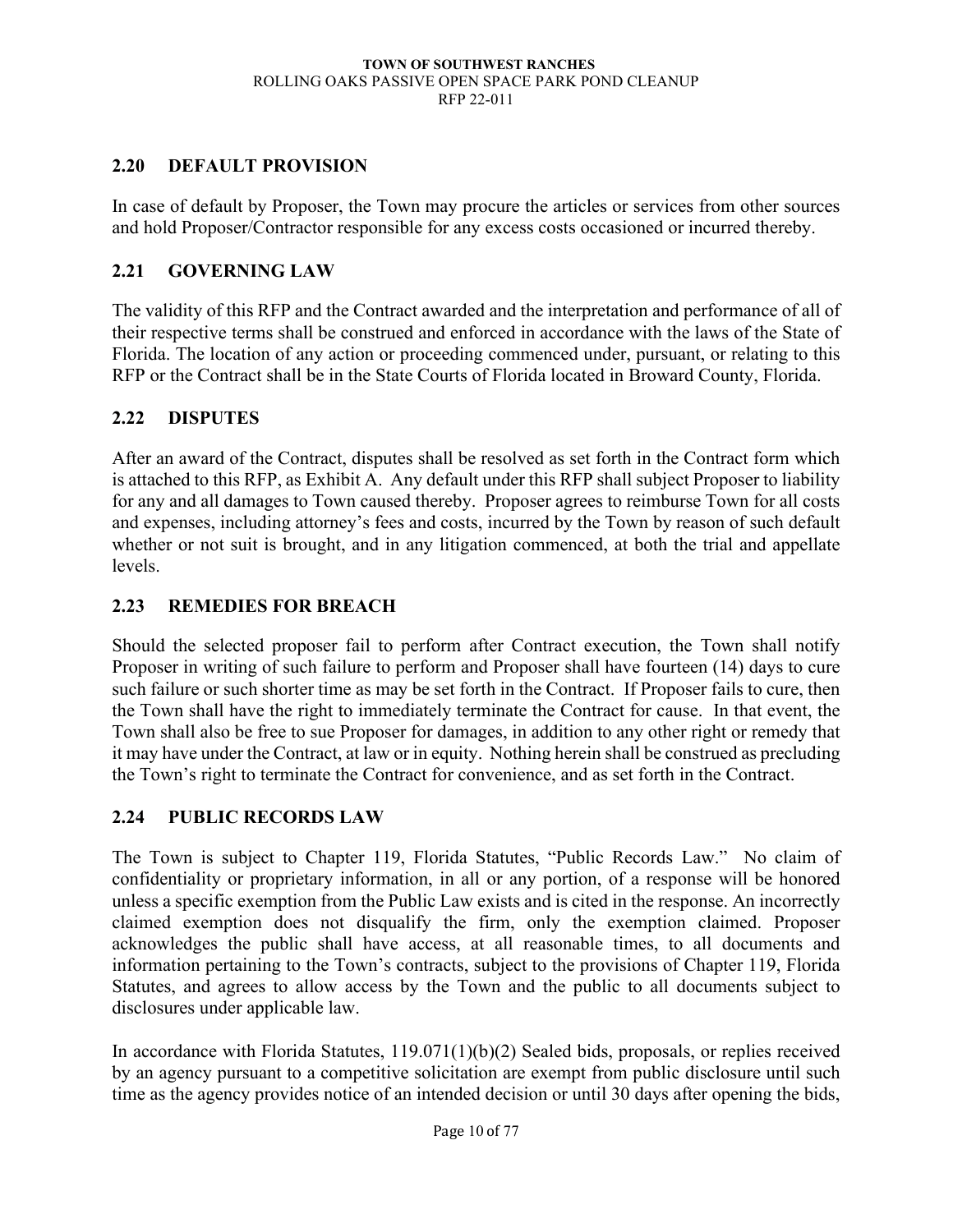proposals, or final replies, whichever is earlier. To the extent that Proposer has been provided access to or has received security sensitive information, as defined by Florida Statutes, Section 119.071, and/or has executed a Confidential Information Acknowledgement and Agreement as part of the RFP process, Proposer shall keep and maintain the security-sensitive information as confidential and exempt from public disclosures, as required by Florida Statutes.

Proposer agrees to keep and maintain public records required by the Town to perform the service in Proposer's possession or control in connection with Proposer's performance under this RFP and any Contract awarded, and upon the request from the Town's custodian of public records, to provide the Town with a copy of the requested records or allow the records to be inspected or copied within a reasonable amount of time at a cost that does not exceed the cost provided in Chapter 119 or as otherwise provided by law. Proposer shall ensure that public records that are exempt or confidential and exempt from public records disclosure requirements are not disclosed, except as authorized by law for the duration of the contract term and following completion of the Contract, if Proposer does not transfer the records to the Town.

Upon completion of the Contract, Proposer agrees, at no cost to the Town, to transfer to the Town all public records in possession of Proposer or keep and maintain public records required by the Town to perform the service. If Proposer transfers all public records to the Town upon completion of the Contract, Proposer shall destroy any duplicate public records which are exempt or confidential and exempt from public records disclosure requirements. If Proposer keeps and maintains public records upon completion of the Contract, Proposer shall meet all applicable requirements for retaining public records. All records stored electronically must be provided to the Town, upon request from the Town's custodian of public records, in a format that is compatible with the information technology system of the Town.

Proposer's failure or refusal to comply with the provisions of this section shall result in the immediate termination for cause of the Contract by the Town.

IF THE PROPOSER HAS QUESTIONS REGARDING THE APPLICATION OF CHAPTER 119, FLORIDA STATUTES, TO PROPOSER'S DUTY TO PROVIDE PUBLIC RECORDS RELATING TO THIS CONTRACT, CONTACT THE CUSTODIAN OF PUBLIC RECORDS AT PHONE: (954) 434-0008; EMAIL: RMUNIZ@SOUTHWESTRANCHES.ORG; RUSSELL MUNIZ, ASSISTANT TOWN ADMINISTRATOR/TOWN CLERK, TOWN OF SOUTHWEST RANCHES, 13400 GRIFFIN ROAD, SOUTHWEST RANCHES, FLORIDA, 33330.

## <span id="page-15-0"></span>**2.25 CONTRACT PROVISIONS (EXHIBIT "A")**

<span id="page-15-1"></span>2.25.1 Agreement. The selected proposer will be required to execute a contract in a form and substance similar to the attached example agreement (Exhibit "A"), subject to negotiated exceptions.

<span id="page-15-2"></span>2.25.2 Authorization to Sign. In addition to executing an agreement, the selected proposer will be required to complete a corporate resolution or notarized statement, indicating that the person having executed the Contract is authorized to legally bind the proposing entity. Additionally, if a selected proposer is a partnership, all general partners must sign the Contract and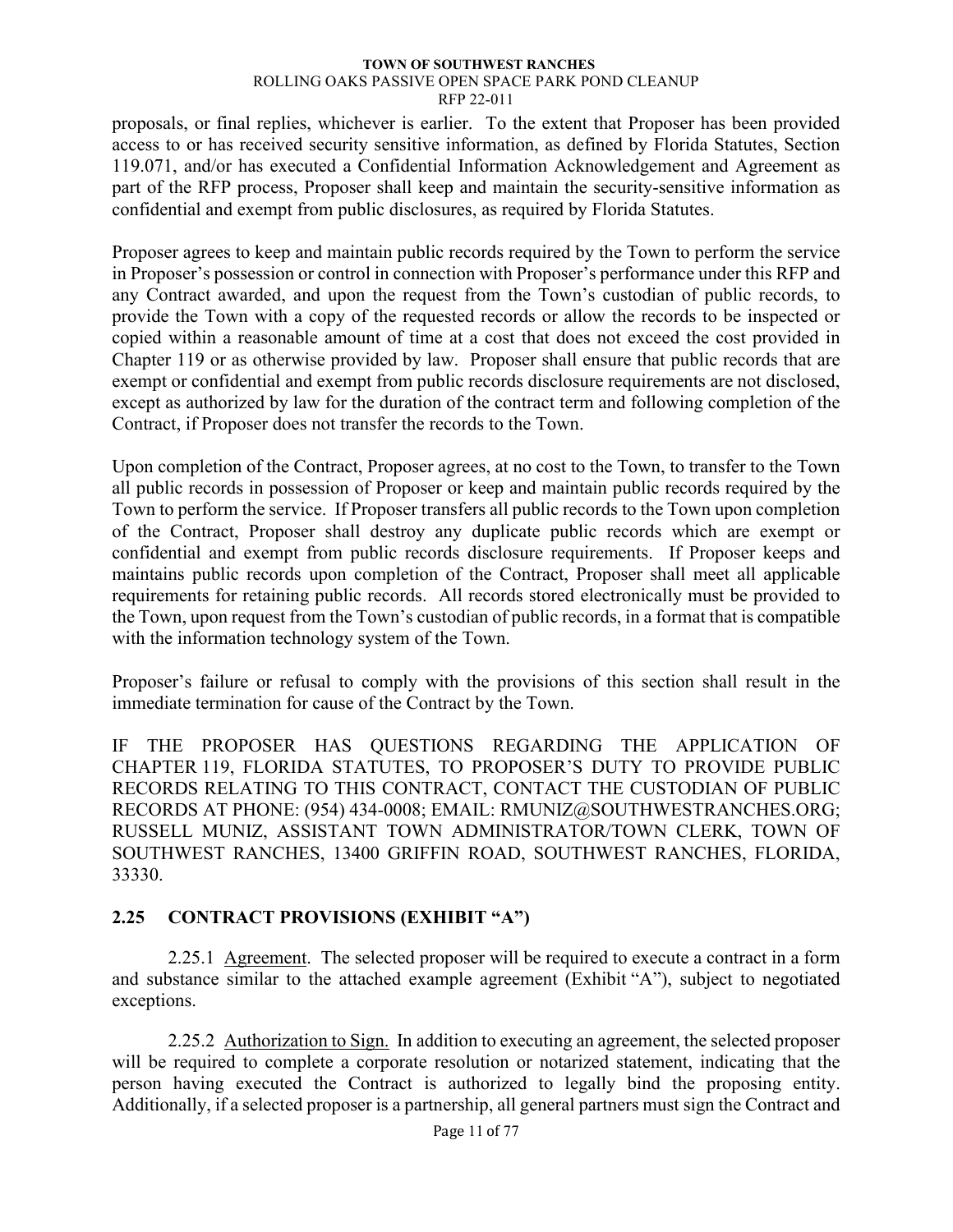the notarized statement. If the selected proposer is a joint venture, all members of the joint venture must sign the Contract and the notarized statement.

### <span id="page-16-0"></span>**2.26 INSURANCE REQUIREMENTS**

It shall be the responsibility of the selected proposer to provide evidence of the minimum amounts of insurance coverage as specified herein. The selected proposer shall, on a primary basis and at its sole expense, maintain in full force and effect, at all times during the term of the Contract, insurance coverages and limits (including endorsements) as described herein. Failure to maintain the required insurance shall be considered a material default of the Contract. The requirements contained herein, as well as the Town's acceptance of insurance maintained by the selected proposer, are not intended to and shall not in any manner limit or qualify the liabilities and obligations assumed by the selected proposer under the Contract.

### <span id="page-16-1"></span>**2.27 ADDITIONAL INSURANCE REQUIREMENTS**

All insurance policies shall name and endorse the following as additional named insureds:

TOWN OF SOUTHWEST RANCHES Attn: Andrew D. Berns, Town Administrator 13400 Griffin Road. Southwest Ranches, FL 33330

The additional named insured endorsement shall be reflected on the Certificate of Insurance.

All insurance shall be issued by companies rated "A-" or better per A.M. Best's Key Rating Guide, latest edition, and authorized to issue insurance in the State of Florida. It shall be the responsibility of the vendor and insurer to notify the Town Administrator of cancellation, lapse, or material modification of any insurance policies insuring the vendor, which relate to the activities of such vendor and the Town.

Such notification shall be in writing, and shall be submitted to the Town Administrator within thirty (30) days prior to cancellation of such policies. This requirement shall be reflected on the Certificate of Insurance.

Proposer is required to submit a list of claims presently outstanding and claims within the past ten (10) years against its liability coverage. This information must be provided by and signed by the agent of the insurance carrier. If no outstanding claims exist, a statement of this fact must be signed by the agent of the insurance carrier.

Failure to fully and satisfactorily comply with the Town's insurance requirements set forth herein will authorize the Town Administrator to implement a rescission or cancellation of the Proposal award within thirty (30) days of awarding. Proposer hereby holds the Town harmless and agrees to indemnify the Town and covenants not to file a Proposal protest or sue the Town by virtue of such cancellation or rescission.

## <span id="page-16-2"></span>**2.28 INSURANCE COVERAGE**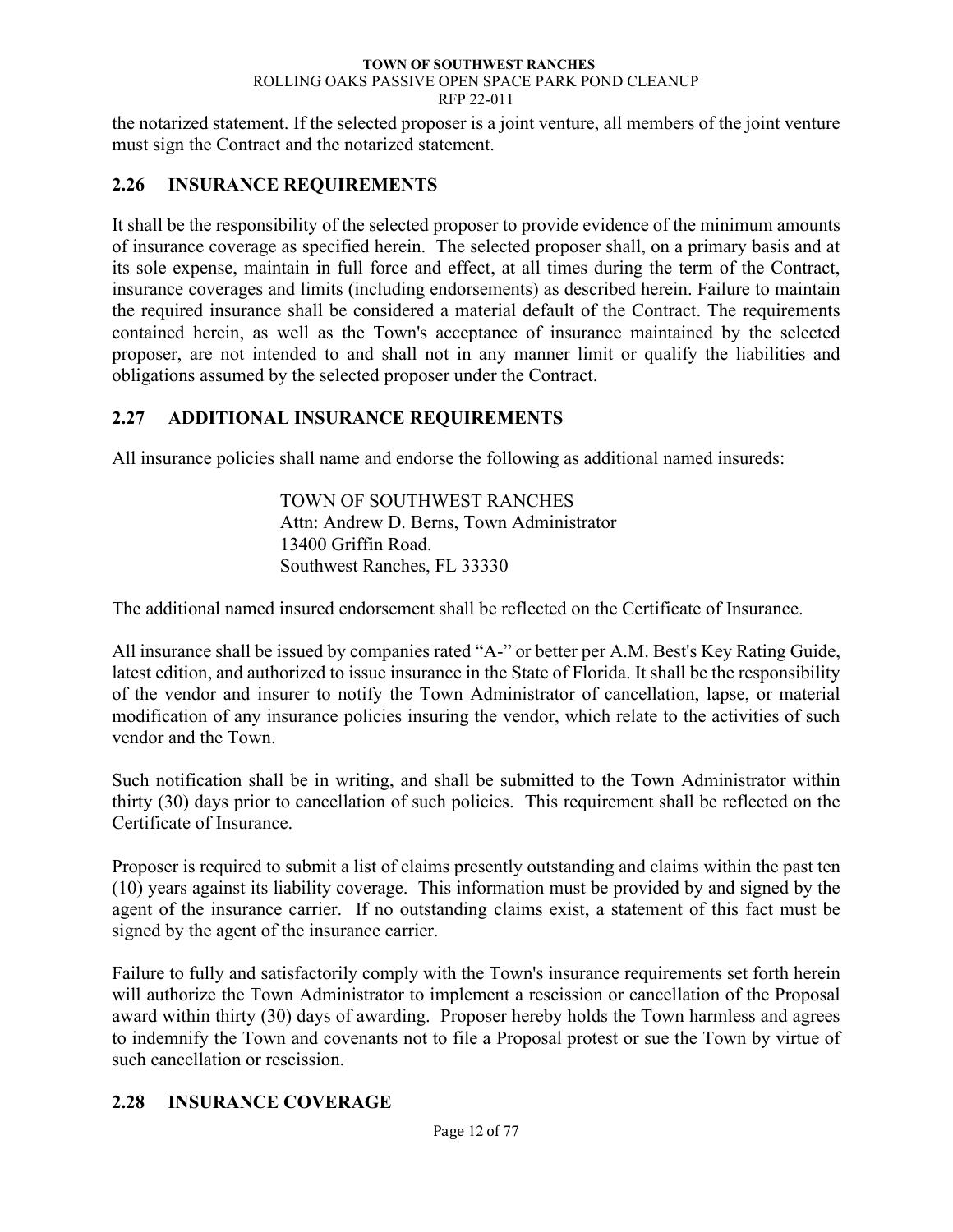The selected proposer will maintain, during the period of the contract, minimum insurance coverage as follows:

- (a) Worker's Compensation and Employer's Liability Insurance. Worker's Compensation Insurance is to apply to all employees in compliance with the "Workers' Compensation Law" of the State of Florida and all applicable federal laws. Proposer shall carry Worker's Compensation Insurance with the statutory limits, which shall include employer's liability insurance with a limit of not less than One Hundred Thousand Dollars (\$100,000) for each incident, and One Hundred Thousand Dollars (\$100,000) for each disease. Policy(ies) must be endorsed with waiver of subrogation against the Town.
- (b) Comprehensive General Liability Insurance Proposer shall carry Commercial General Liability Insurance with limits of not less than Five Hundred Thousand Dollars (\$500,000) per occurrence combined single limit for bodily injury and property damage, and not less than One Million Dollars (\$1,000,000) in the aggregate. The insurance policy must include coverage that is no more restrictive than the latest edition of the commercial general liability policy, without restrictive endorsements as filed by the Insurance Service Office (ISO). and the policy must include coverage's for premises and/or operations, independent contractors, products and/or completed operations for contracts, contractual liability, broad form contractual coverage, broad form property damage, and personal injury. Personal injury coverage shall include coverage that has the employee and contractual exclusions removed. The ISO form of the
- (c) Comprehensive Automobile Liability Insurance. Proposer shall carry business automobile liability insurance with minimum limits listed below. The policy must be no more restrictive than the latest edition of the business automobile liability policy without restrictive endorsements, as filed by the Insurance Services Office, and must include all owned vehicles and all hired or non-owned vehicles.

\$500,000 Combined Single Limit, Bodily Injury and Property Damage Liability per occurrence

## <span id="page-17-0"></span>**2.29 COMMENCEMENT OF WORK**

The Town shall have no obligations whatsoever to any Proposer by virtue of this RFP or any negotiations conducted hereunder. The Town's obligations shall not commence until an Agreement is approved and executed by the Council. The Town will not be responsible for any work conducted by a Proposer, even if performed in good faith, if such work occurs prior to the approval and execution of the Agreement by the Town Council.

### <span id="page-17-1"></span>**2.30 NON-DISCRIMINATION & EQUAL EMPLOYMENT OPPORTUNITY**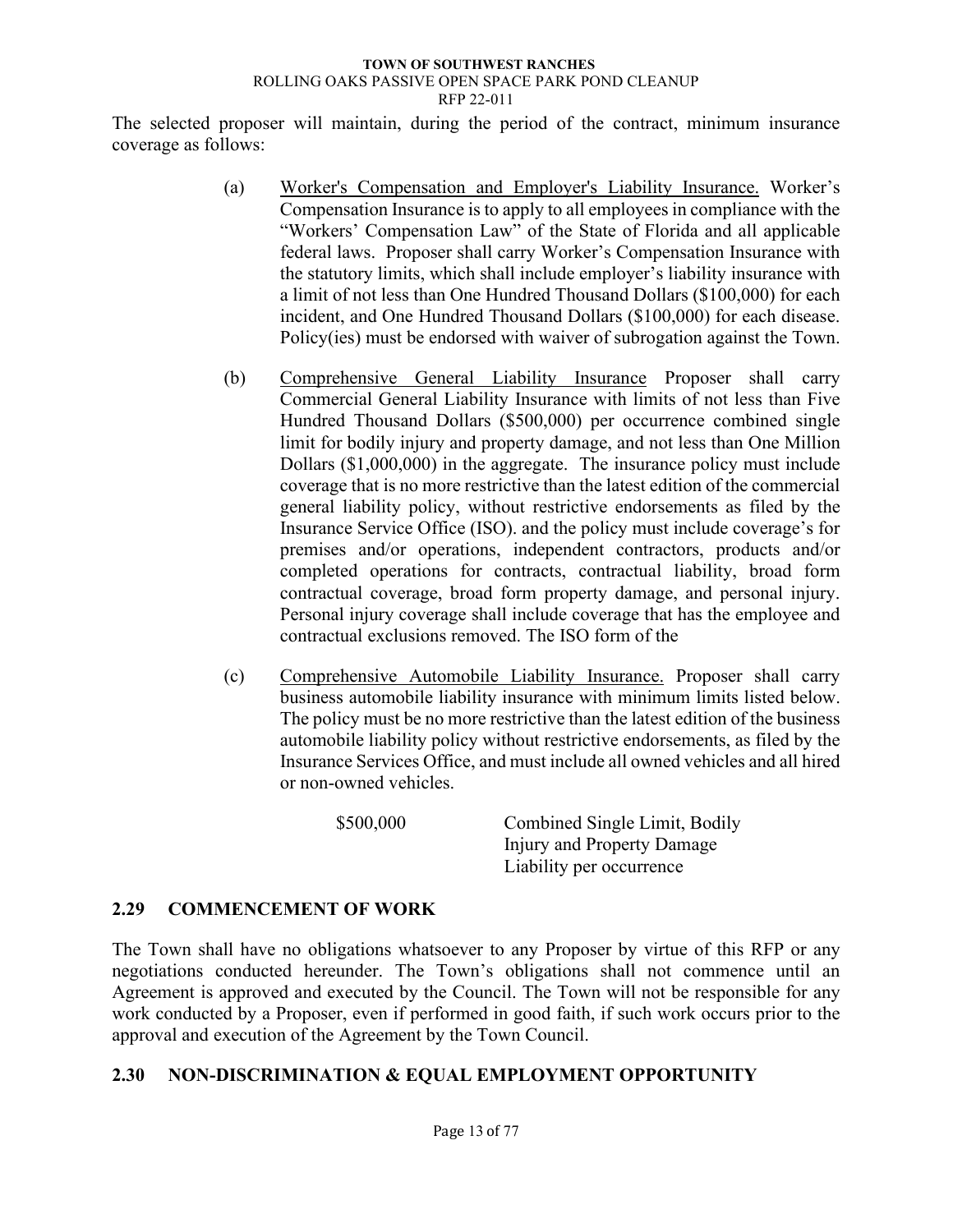Proposer shall not discriminate against any employee or applicant for employment because of race, religion, age, color, sex, sexual orientation, national origin, physical or mental handicap, or marital status. Proposer shall take affirmative action to ensure all applicants are employed, and all employees are treated during their employment without regard to their race, religion, age, color, sex, sexual orientation, national origin, physical or mental handicap, or marital status. Such actions shall include, but not be limited to the following: employment, upgrading, demotion, or transfer, recruitment or recruitment advertising, layoff or termination, rates of pay or other forms of compensation; and selection for training, including apprenticeship.

Proposer agrees to post in conspicuous places available to employees and applicants for employment, notices setting forth the provisions of this non-discrimination clause. Proposer further agrees that he/she/it will ensure that subcontractors, if any, will be made aware of and will comply with this non-discrimination clause.

Proposer understands and agrees that a material violation of this clause shall be considered a material breach of any resulting contract and may result in termination of the Contract, disqualification or debarment of Proposer from participating in the Town contracts, or other sanctions. This clause is not enforceable by or for the benefit of, and creates no obligation to, any third party.

# <span id="page-18-0"></span>**2.31 DISCLOSURE OF OWNERSHIP INTEREST**

The Disclosure of Ownership Interest Affidavit ("DOIA") (Appendix "C") must be completed on behalf of any individual or business entity that seeks to do business with the Town, when applicable. Disclosure does not apply to nonprofit corporations, government agencies, or to an individual's or entity's interest in any entity registered with the Federal Securities Exchange Commission or registered pursuant to Chapter 517, Florida Statutes, whose interest is for sale to the general public.

Upon request from the Department, the selected proposer shall submit a completed DOIA within a reasonable time, as requested. If the selected proposer fails to submit a completed DOIA in a timely manner, the Town, at its sole discretion, may elect to cancel the recommended award.

## <span id="page-18-1"></span>**2.32 CONFLICT OF INTEREST**

The award of any Contract hereunder is subject to the provisions of Chapter 112, Florida Statutes. Proposer must disclose, with its Proposal, the name of any officer, director, partner, associate, agent, advisory board member or client/customer who is also an officer, former officer, or employee of the Town of Southwest Ranches or its agencies.

### <span id="page-18-2"></span>**2.33 PUBLIC ENTITY CRIMES/DENIAL OR REVOCATION OF THE RIGHT TO TRANSACT BUSINESS WITH PUBLIC ENTITIES**

Pursuant to the provisions of 287.133(2)(a), Florida Statutes:

A person or affiliate who has been placed on the convicted vendor list following a conviction for a public entity crime may not submit a bid, proposal, or reply on a contract to provide any goods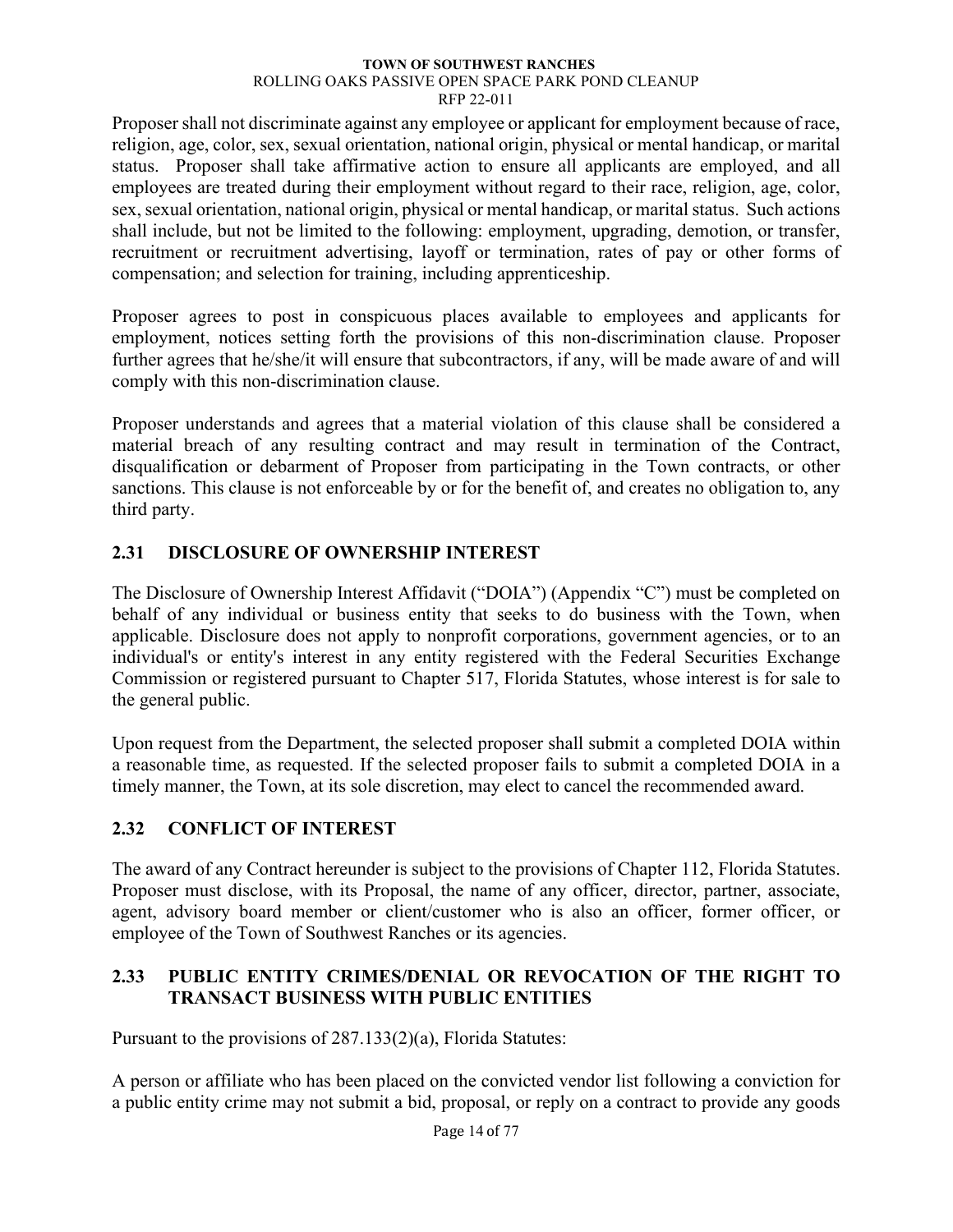or services to a public entity; may not submit a bid, proposal, or reply on a contract with a public entity for the construction or repair of a public building or public work; may not submit bids, proposals, or replies on leases of real property to a public entity; may not be awarded or perform work as a contractor, supplier, subcontractor, or consultant under a contract with any public entity; and may not transact business with any public entity in excess of the threshold amount provided in s. 287.017 for Category Two for a period of thirty six (36) months following the date of being placed on the convicted vendor list.

Proposer shall complete the attached Sworn Statement on Public Entity Crimes (Appendix "E"), and submit it with its proposal.

### **SECTION 3 PROPOSAL REQUIREMENTS**

### <span id="page-19-1"></span><span id="page-19-0"></span>**3.1 PROPOSAL FORMAT AND CONTENT**

<span id="page-19-2"></span>3.1.1 Format. Proposals should include only brief and concise narrative. Clearly describe the scope of services proposed inclusive. Include details of your approach and work plans. A brief statement must be included which explains why your approach and plan would be the most effective and beneficial to the Town of Southwest Ranches. The enclosure of elaborate or unnecessary verbiage or promotional material is discouraged.

The Department reserves the right to request additional information to be used for evaluating responses received from any or all proposers, including, but not limited to, additional references or financial information. Further, the Department retains the right to disqualify from further consideration any proposer who fails to demonstrate sufficient ability to perform under the Agreement.

Notwithstanding these submittal requirements, the Department reserves the right, at its sole discretion, to waive any minor irregularity relating to the proposal. Upon request, it shall be the responsibility of the proposer to address the determined minor irregularity within a time frame specified by the Department (normally within two (2) business days of request). Failure of a proposer to provide the required information within the specified time frame is considered sufficient cause to deem the proposal non-responsive.

The proposal should identify the contact person supervisory personnel who will work on the project. Resumes of each person should be provided with emphasis being given to their experience with similar work.

<span id="page-19-3"></span>3.1.2 Technical Proposal. Proposals must contain all of the documents included in the appendix, each fully completed, signed and notarized, as required. Failure of a Proposer to provide the required information is considered sufficient cause to deem the proposal non-responsive.

Proposers must use the Proposal form(s) furnished by the Town and included in the appendix of the RFP. Failure to do so may cause the Proposal to be rejected. Removal or replacement of any of the Proposal documents may invalidate the Proposal. Also, Proposals having an erasure or corrections must be initialed by the Proposer in ink. Proposals shall be signed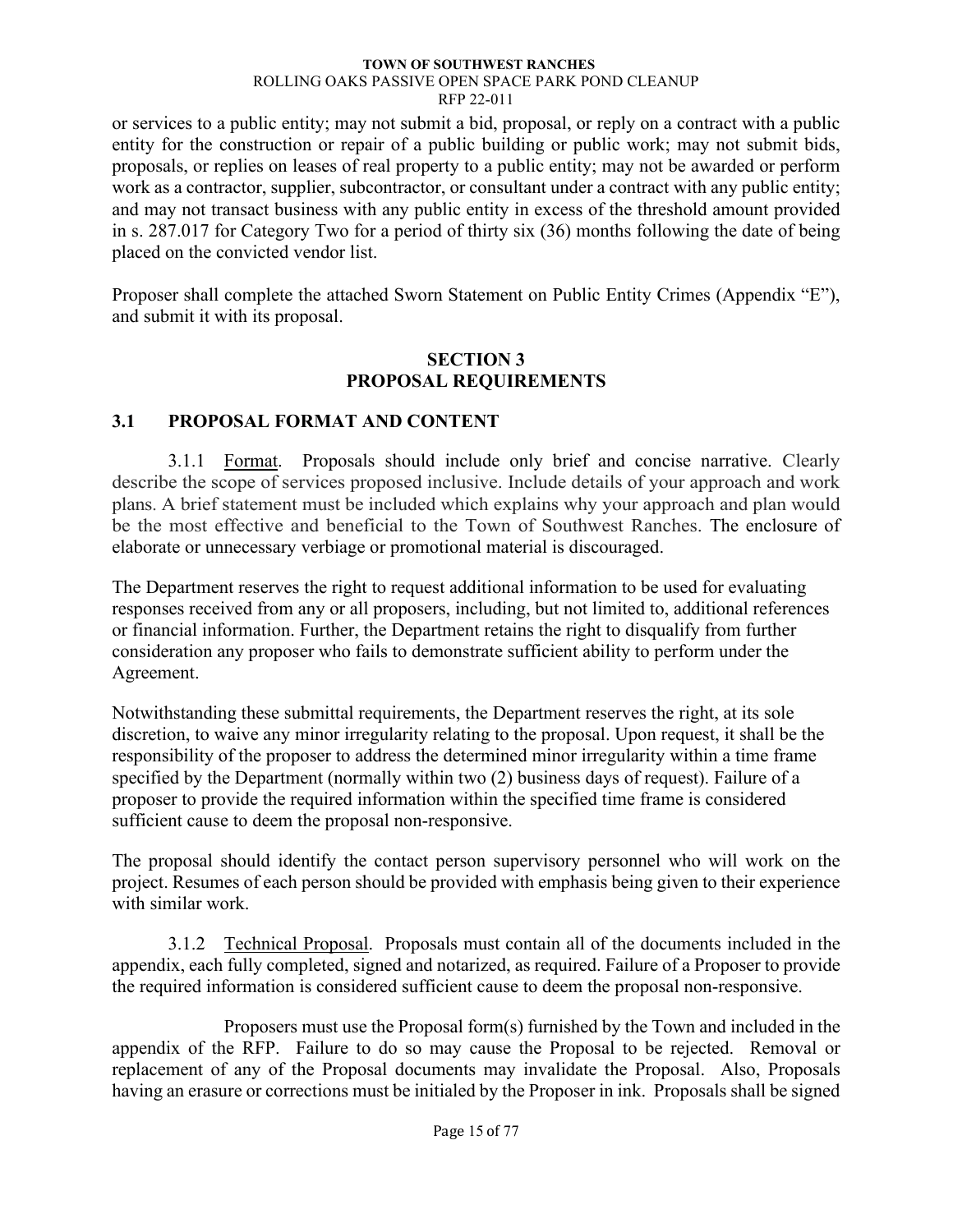in ink; and all pricing shall be typewritten or filled in with ink. A Proposal submission in pencil will not be accepted.

All items should be submitted as a part of the proposal prior to the deadline for submission of proposals (*See* Section 1.5); however, if the item(s) marked by an asterisk (\* ) are not applicable, the proposer must submit such item(s) marked Not Applicable ("N/A") or the proposal shall be deemed non-responsive.

The original Proposal document package must not be bound; however, spiral binding and binder clips are acceptable for the submission of the document copies. One (1) unbound original and two bound (2) copies as well as one (1) in digital format (USB in .pdf file format) of the complete Proposal must be received by the Deadline for Submission of Proposals specified in this RFP. Double sided printing is permitted. For the purpose of reviewing the responsiveness of the Proposals, the digital format (USB in .pdf file format) must contain three separate files, including:

- A PDF of the complete Proposal
- A separate PDF of Appendices, except Appendix B
- A separate PDF of Appendix B Price Schedule

Due on **Friday, May 27, 2022, by 11:00 a.m. EST,** one (1) unbound original and two (2) bound copies as well as one (1) in digital format (USB in .pdf file format) of the complete Proposal must be timely delivered to:

Venessa Redman, Senior Procurement and Budget Officer 13400 Griffin Road Southwest Ranches, FL 33330 Phone: 954-434-7467 Fax: 954-434-1490 Email: vredman@southwestranches.org

The Department reserves the right to request additional information to be used for evaluating responses received from any or all proposers, including, but not limited to, additional references or financial information. Further, the Department retains the right to disqualify from further consideration any proposer who fails to demonstrate sufficient ability to perform under the Agreement.

Upon request, it shall be the responsibility of the proposer to address the determined minor irregularity within a time frame specified by the Department (normally within two (2) business days of request). Failure of a proposer to provide the required information within the specified time frame is considered sufficient cause to deem the proposal non-responsive. Notwithstanding these submittal requirements, the Department reserves the right, at its sole discretion, to waive any non-minor irregularity relating to the proposal.

## <span id="page-20-0"></span>**3.2 PROPOSAL SCHEDULE**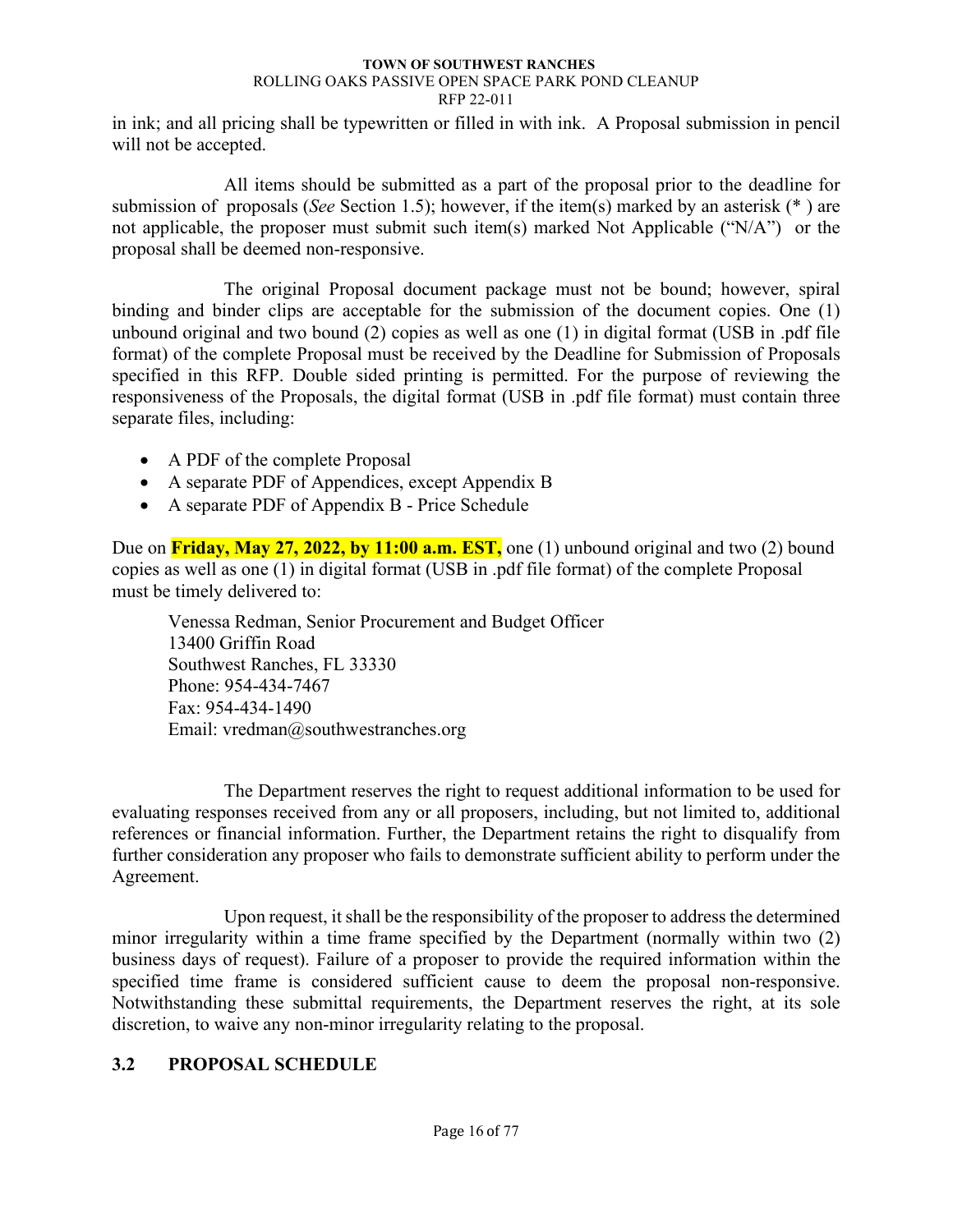Each proposer shall submit a completed Proposal Schedule, included as Appendix "B". Pricing in the Proposal Schedule shall include all labor, equipment, and materials necessary to complete the work in accordance with the contract documents, schedules, plans, and all issued addenda.

Proposer warrants that the prices, terms, and conditions quoted in the Proposal Schedule will be firm for a period of one hundred and twenty (120) days from the date of the Proposal opening. If there is a discrepancy in the unit and extended prices, the calculated total price based on unit prices shall prevail. Proposers are responsible for checking their calculations. Failure to do so will be at the Proposer's risk, and errors will not release the Proposer from performance of the Contract at the Proposal price.

### **SECTION 4 SPECIAL PROVISIONS**

# <span id="page-21-1"></span><span id="page-21-0"></span>**4.1 QUANTITIES**

The Town specifically reserves the right to accept all or any part of the proposal, to split the award, to increase or decrease the quantity to meet additional or reduced requirements of the Town, without such change affecting the contract price set forth in the proposal form by the Proposer.

# <span id="page-21-2"></span>**4.2 CONTRACT DOCUMENTS**

The Contract Documents comprise the entire agreement between the Town and Contractor concerning the Work. Any Work, materials or equipment that may be reasonably inferred from the Contract Documents as being required to produce the intended result will be supplied whether or not specifically called for. Reference to standard specifications, manuals or codes of any technical society, organization or association, or to the laws or regulations of any governmental authority, or to any licenses and conditions thereof, shall mean the latest standard specification, manual, code, laws, regulations or license in effect at the time of executing the Contract, unless otherwise specifically stated.

If during the performance of the Work, Proposer finds a conflict, error or discrepancy in the Contract Documents, proposer shall immediately report findings to the Town in writing, and shall obtain a written interpretation or clarification from the Town, before proceeding with the Work affected by the findings. Failure to obtain such written interpretation or clarification before proceeding, shall result in a conclusive forfeiture and abandonment of any claim by Proposer for additional compensation and/or time, which could have been avoided by such interpretation or clarification, and Proposer shall bear all costs associated with removal, replacement, correction, repair or restoration of such Work.

# <span id="page-21-3"></span>**4.3 PROSECUTION OF THE WORK**

After receiving notice to commence with the work for a particular project the Proposer shall commence promptly within five (5) working days and shall efficiently prosecute the work with adequate personnel and equipment until final completion. The Substantial Completion of the Project shall occur no later than fourteen **(14) calendar days** from the date of the issuance of the Notice to Proceed, and Final Completion shall occur no later than **thirty (30) calendar days**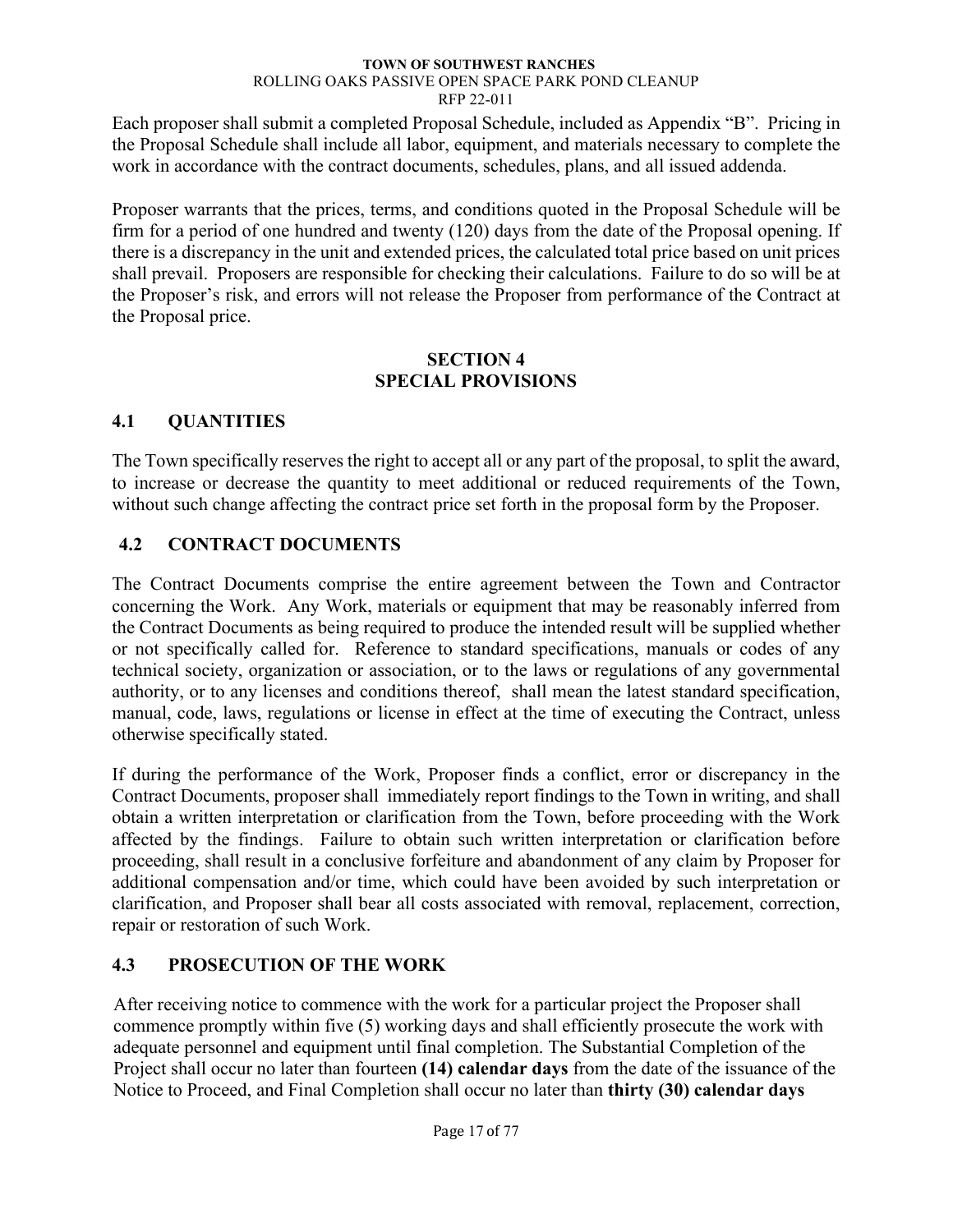from date of issuance of the Notice to Proceed. Failure to comply with either time requirement shall result in Liquidated Damages, assessed on a work order basis and in the amounts shown in Section 2.4.2 of the Agreement.

## <span id="page-22-0"></span>**4.4 CHANGE IN THE CONTRACT PRICE OR CONTRACT TIME**

The Proposal price constitutes the total compensation, subject to authorized adjustments, payable to the Proposer for the complete and timely performance of the Work. All duties, responsibilities and obligations assigned to or undertaken by Proposer shall be at his expense without change in the proposal Price or Time.

# <span id="page-22-1"></span>**4.5 SUSPENSION OF WORK AND TERMINATION**

The Town may, at any time and without cause, suspend Work or any portion thereof for a period of not more than ninety (90) days by notice in writing to Proposer. Proposer shall resume work on a date so determined by the Town. Proposer shall not be allowed an increase in the Contract Price for any such suspension lasting not more than ninety (90) days. If, through no fault of Proposer, the Work is suspended for a period of more than ninety (90) days, then Proposer may, upon seven (7) days' written notice to the Town, terminate the Contract and recover from the Town payment for all Work properly executed up to the date of the notice, including reasonable overhead and profit, except as otherwise limited by this RFQu or the Contract;. Provided however, that in no event shall Town be liable for consequential damages, including but not limited to, lost profits on Work not yet performed. The Town may terminate all Work if Proposer violates any provisions of the Contract Documents. In such case, the Town may, after giving Proposer written notice pursuant to the Contract, terminate the services of the Proposer, exclude Proposer from the site, take possession of the Work including Proposer's tools, appliances, construction equipment and machinery, and finish the Work as the Town may deems appropriate under the circumstances. In such case, Proposer shall not be entitled to receive any further payment until the Work is finished. If cost of completing the Work exceeds the unpaid balance, Proposer shall promptly pay the difference to the Town.

The Town will not make award to parties listed on the government-wide exclusions in the System for Award Management (SAM).

Where Proposer's services have been terminated by the Town, the termination will not affect any rights or remedies of the Town against Proposer or any surety then existing, or which may thereafter accrue. Any payment of monies due Proposer by the Town will not release the Proposer from liability for unfinished or defective Work and such payment shall not be evidence of acceptance of any defective Work.

Upon written notice to Proposer, the Town may, without cause and without prejudice to any other right or remedy, elect to abandon the Work and terminate the Contract at the Town's convenience. In such case, Proposer shall be paid for all Work executed and any direct and reasonable expense sustained up to the date of receipt of the written notice. In no event shall Town be liable for consequential damages, including but not limited to, lost profits on Work not yet performed.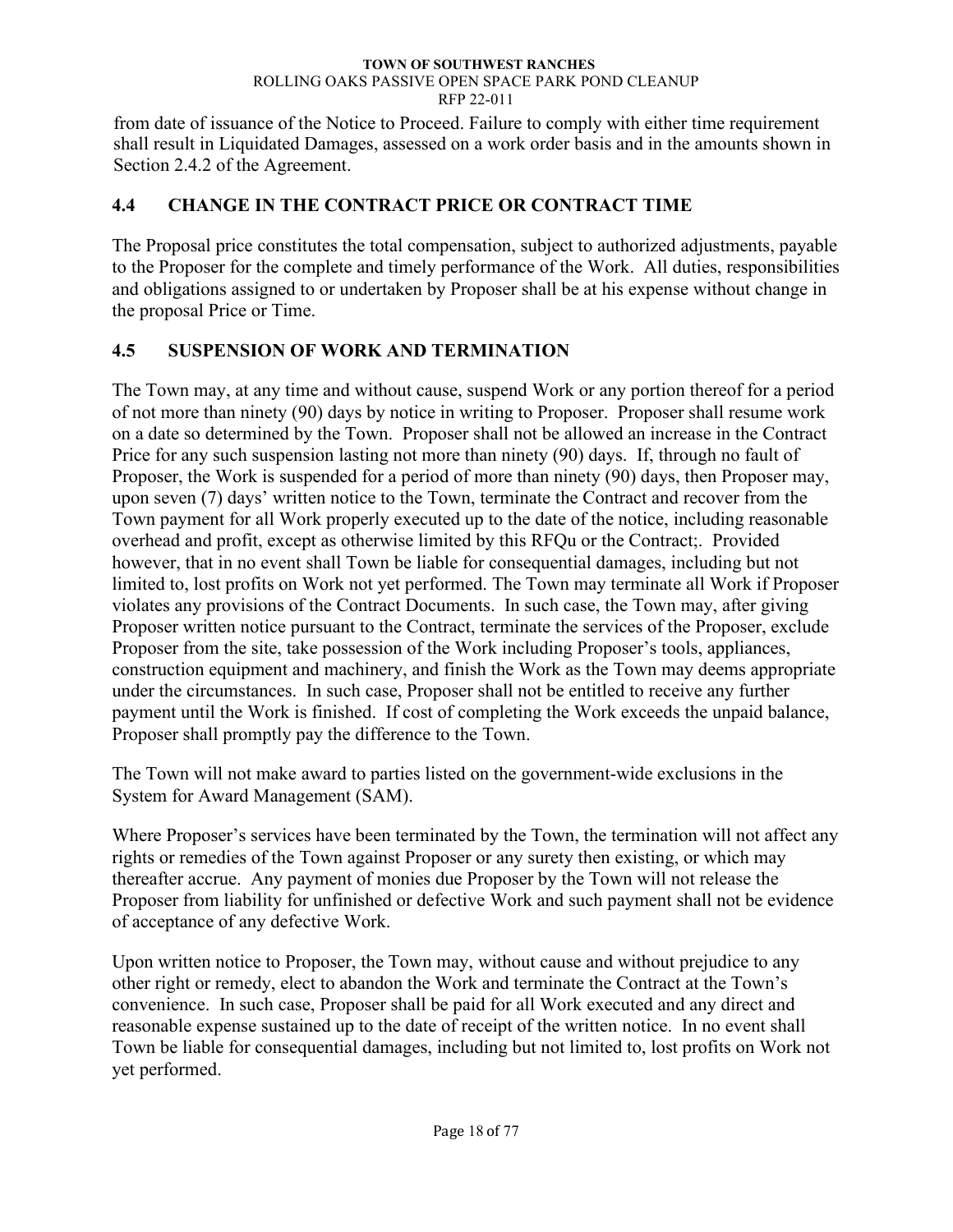### <span id="page-23-0"></span>**4.6 PAYMENT**

The payment to Contractor is for all materials, labor, services, equipment and all else necessary to fully complete the Work. The Work includes all items as per contract required for completion of the Contract.

Proposer shall render all Work to the Town at the quoted price stipulated in the Proposal and Proposal Form and Town shall pay Proposer for the satisfactory and timely completion of the Work in strict accordance with the Contract Documents at prices stipulated in Proposal Form.

In no event shall Town be liable for any cost increases or price escalations associated with labor, services, materials, equipment, or any other charges that may arise during the performance of the Work, regardless of any delays in the Work, whether occasioned by Town or Proposer, or both. In the event the cost of the Work exceeds the amounts set forth and included in the Contract Price, Proposer shall pay such excess from its own funds and Town shall not be required to pay any part of such excess. The only exception shall be adjustments to the Contract Price pursuant to any written Change Order executed by Town and Proposer in accordance with the terms and conditions of this RFP and the Contract.

Town and Proposer agree that payment under the Contract will be subject to (a) the delivery of an appropriate invoice or payment application by Proposer to Town, and (b) verification by Town that the Work is acceptable and has been performed in strict accordance with the Contract. Upon verification by Town that the invoiced Work has been satisfactorily performed in strict accordance with the Contract, Town shall have thirty (30) days thereafter to pay the invoice, or such undisputed portion as Town determines in its sole discretion.

No payment will be made for Work performed by the Proposer to replace defective work and for work which is not shown or ordered, and which is outside the limits shown or ordered, or additional work performed by Proposer without prior written approval of Town. Nothing herein shall be construed as authorizing or consenting to waive sovereign immunity or permitting liens to be asserted against the Town's property.

The Town Administrator may withhold, in whole or in part, payment for Work deemed inadequate or defective which has not been remedied in a manner satisfactory to the Town Administrator. The amount withheld shall not be subject to payment of interest by Town. Payment may be withheld for Proposer's failure to comply with terms, conditions, or requirements of the Agreement.

## <span id="page-23-1"></span>**4.7 METHOD OF PAYMENT**

The method of payment (check/credit card) is at the Town's discretion. The Town may choose to compensate vendors for goods and/or services via a Town Purchasing Card ("P-CARD"). Payments made by P-CARD shall be accepted on a "same as cash" basis. No other costs, including but not limited to, service charge, fee, or penalty shall be billed to the Town, for payments rendered by P-Card.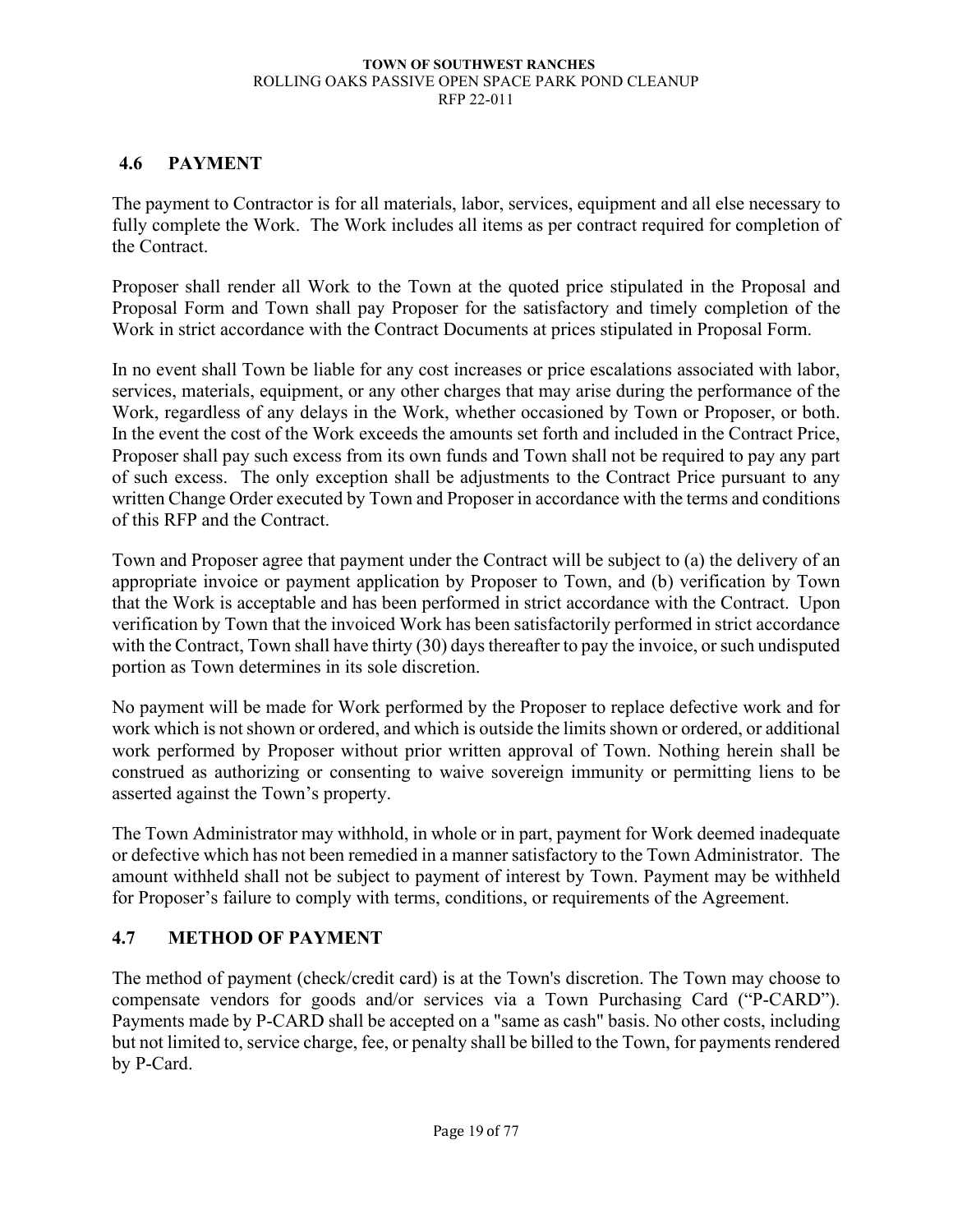### **TOWN OF SOUTHWEST RANCHES** ROLLING OAKS PASSIVE OPEN SPACE PARK POND CLEANUP RFP 22-011 **SECTION 5 GENERAL PROVISIONS**

### <span id="page-24-1"></span><span id="page-24-0"></span>**5.1 DEFINITIONS**

ADDENDA. Written or graphic instruments which clarify, correct, or revise the proposal documents or the Contract Documents for Request for Proposal 21-005.

BOND Proposal, performance and payment bonds which guarantee performance of obligations specified in the Contract.

CHANGE ORDER. A document which amends the scope of services, scheduling, or pricing within the executed Contract.

CONTRACT. A written Agreement with the Town which incorporate the terms of this RFP, the accepted Proposal, and delineates the Work to be performed and other terms which may be required by the Town or its Procurement Code, and acceptable to the Town Council.

CONTRACT DOCUMENTS. The Contract, Addenda, Contractor's Proposal (including documentation accompanying the Proposal), the Bonds if required, these General Conditions, and any Drawings, Exhibits and Attachments referenced in this RFP, together with all amendments, modifications and supplements issued on or after the Effective Date of the Contract.

CONTRACT PRICE. The monies payable by Town for services provided by the Contractor and in compliance with Contract standards.

DAY. Shall mean calendar day, unless otherwise specified.

DEFECTIVE. An adjective which when modifying the word Work refers to Work that is unsatisfactory, faulty, or deficient, or does not conform to the Contract Documents, or does not meet the requirements of any inspection, reference standard, applicable codes, test or approval referred to in the Contract Documents, or has been damaged prior to Town's final payment.

EFFECTIVE DATE OF CONTRACT. The latest execution date of the Contract.

FINAL COMPLETION. Work completed in compliance with industry standards, contract provisions, and passed final inspection.

PROJECT. The whole or any part of the Work to be provided under this RFP and the Contract Documents.

PROPOSAL. The offer or proposal to perform all services required in Request for Proposal.

PROPOSER. A person or entity who submits an offer to perform the Work required in the RFP.

SUBSTANTIAL COMPLETION is defined as the date upon which the last of all the following events have occurred: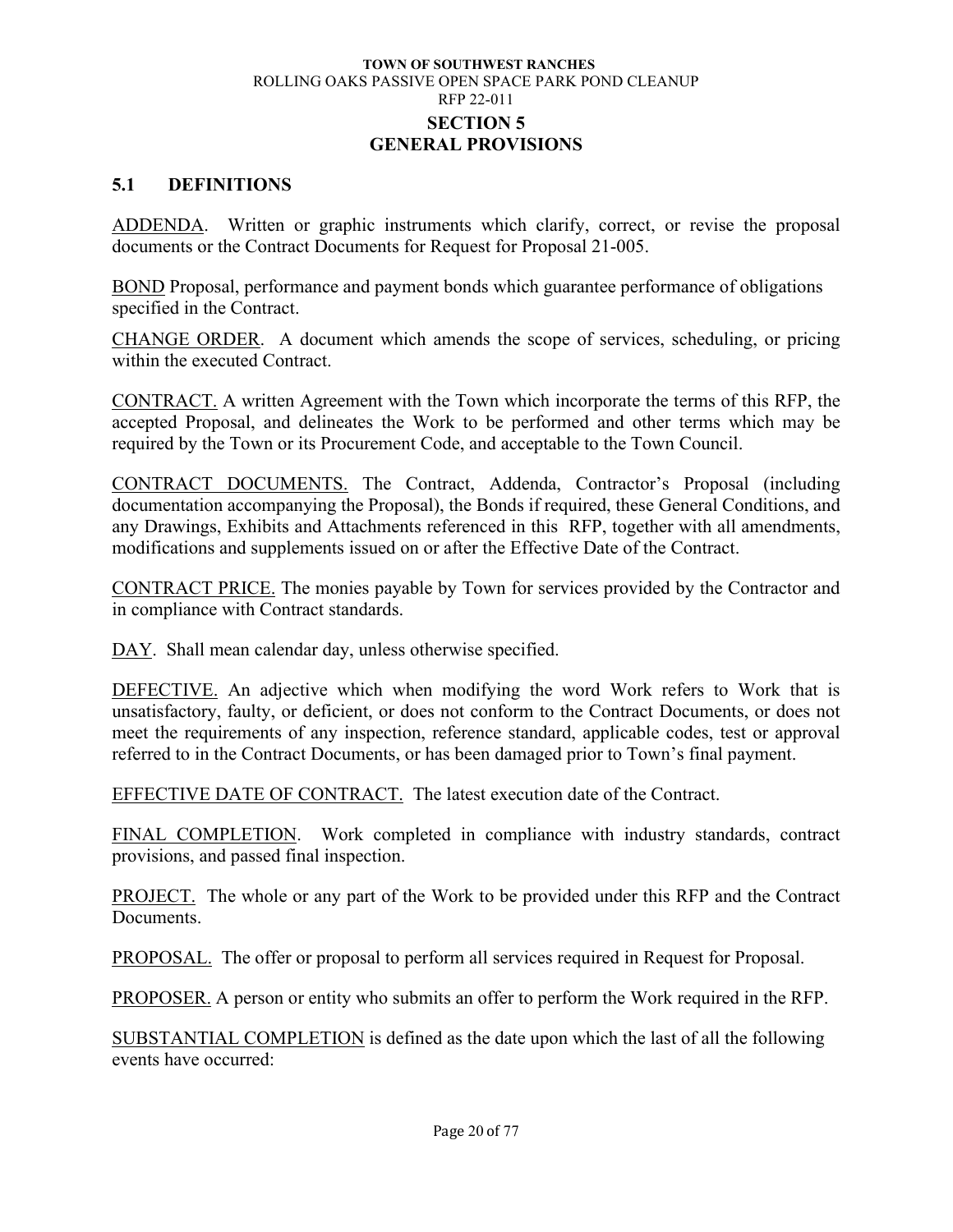- (i) All necessary approvals and licenses have been issued/obtained with respect to the Work by the appropriate governmental authorities;
- (iii) All Work has been completed; and

SUCCESSFUL PROPOSER. The person or entity with whom Town has entered into the Contract with for performance of the Work, as described in RFP 22-011.

TOWN. Town of Southwest Ranches, Florida.

WORK. The result of performing services, furnishing labor, furnishing and incorporating materials and equipment, as required by the RFP, Contract Documents and addendums.

# <span id="page-25-0"></span>**5.2 CONTRACT DOCUMENTS**

The Contract Documents comprise the entire agreement between the Town and Proposer concerning the Work. The Instructions to Proposers, Proposal Form, Proposal Bond, Contract, Performance Bond, Payment Bond, General Conditions, Special Conditions, and Scope of Work, together with all Addenda

If during the performance of the Work, Proposer finds a conflict, error or discrepancy in the Contract Documents, Proposer shall immediately report findings to the Town in writing and shall obtain a written interpretation or clarification from the Town.

# <span id="page-25-1"></span>**5.3 Protection of Property**

The Contractor shall take extra precaution to protect all property while conducting services. All existing structures, utilities, services, roads, trees, shrubbery, etc. shall be protected against damage or interrupted services at all times by the Contractor during the term of this project; and the Contractor shall be held responsible for repairing or replacing property which is damaged by reason of the Contractor's operation on the property to the satisfaction of the Town.

# <span id="page-25-2"></span>**5.4 Disposal of Waste**

The selected contractor will be responsible to remove and properly dispose of any waste existing on site. The selected contractor will be responsible to remove and properly dispose of any excess material and debris resulting from the work. Contractor shall properly dispose, at its own cost, of any waste resulting from the work being performed. It is incumbent upon the contractor to become familiar with the existing conditions of the site, to determine the type of equipment necessary to successfully provide the specified services.

# <span id="page-25-3"></span>**5.5 Contractor's Equipment**

All equipment shall be maintained in a safe operating condition while performing work under this contract. Contractor shall at all times maintain proper safety devices while equipment is in use. If equipment does not contain proper safety devices and/or is being operated in an unsafe manner, the Town shall direct the contractor to remove such equipment and/or the operator until the deficiency is corrected to the satisfaction of the Town of Davie. The contractor shall be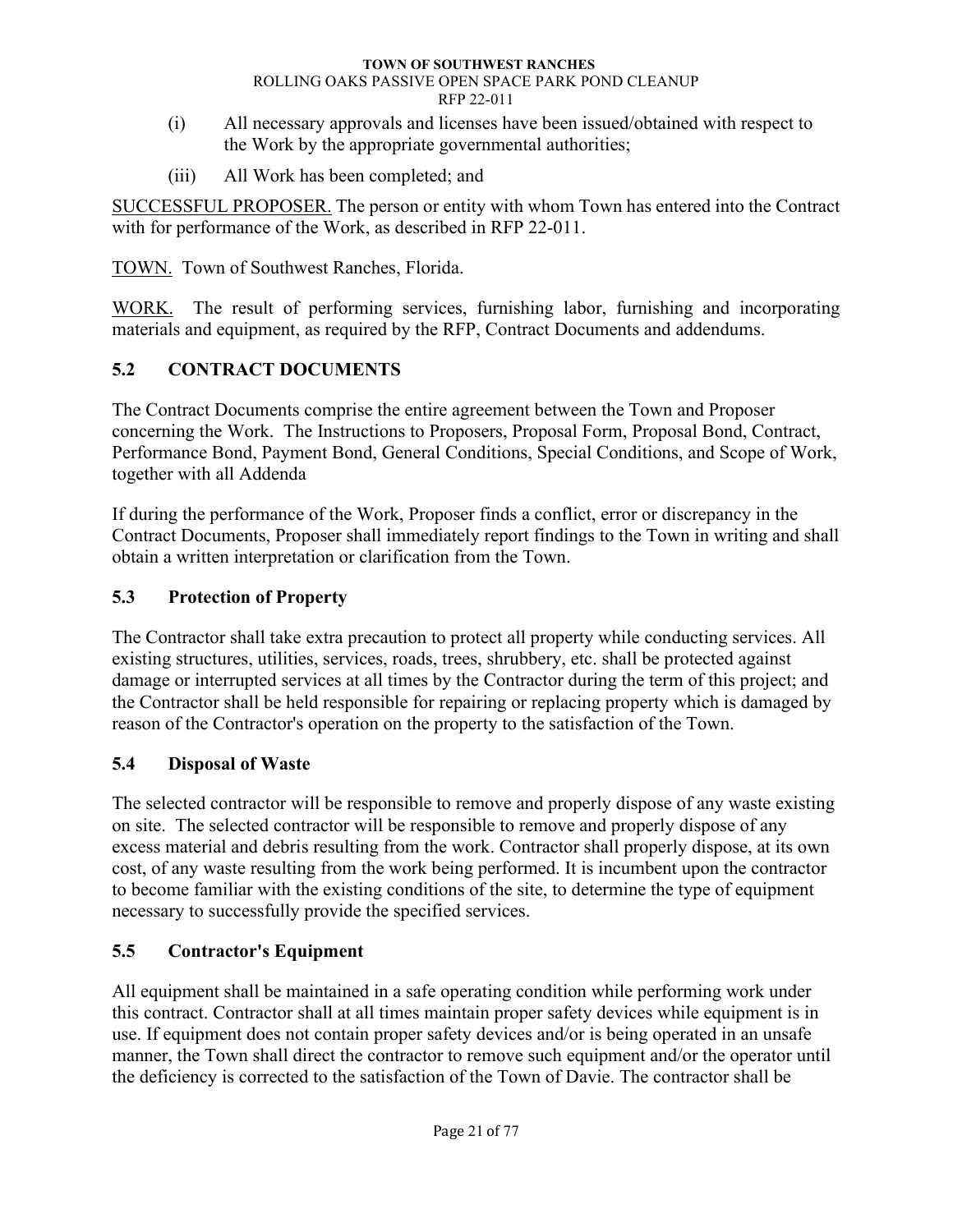responsible for injury to persons or property caused by the improper maintenance or operation of the equipment.

## **SELECTION CRITERIA/SCORING**

### <span id="page-26-0"></span>*Price (To be submitted in a separately sealed envelope) (50 Points)*

■ Total cost over the project.

### *Qualifications and experience (30 Points)*

- Qualifications shall include degrees, professional certifications, and any other relevant credential for Proposer and staff performing services under the Contract.
- A brief description of any anticipated problems solved when performing a similar
- Feedback from current and past clients of individual/firm regarding similar services.

### *References (20 Points)*

■ Quality of reference letter/s submitted and/or oral presentations.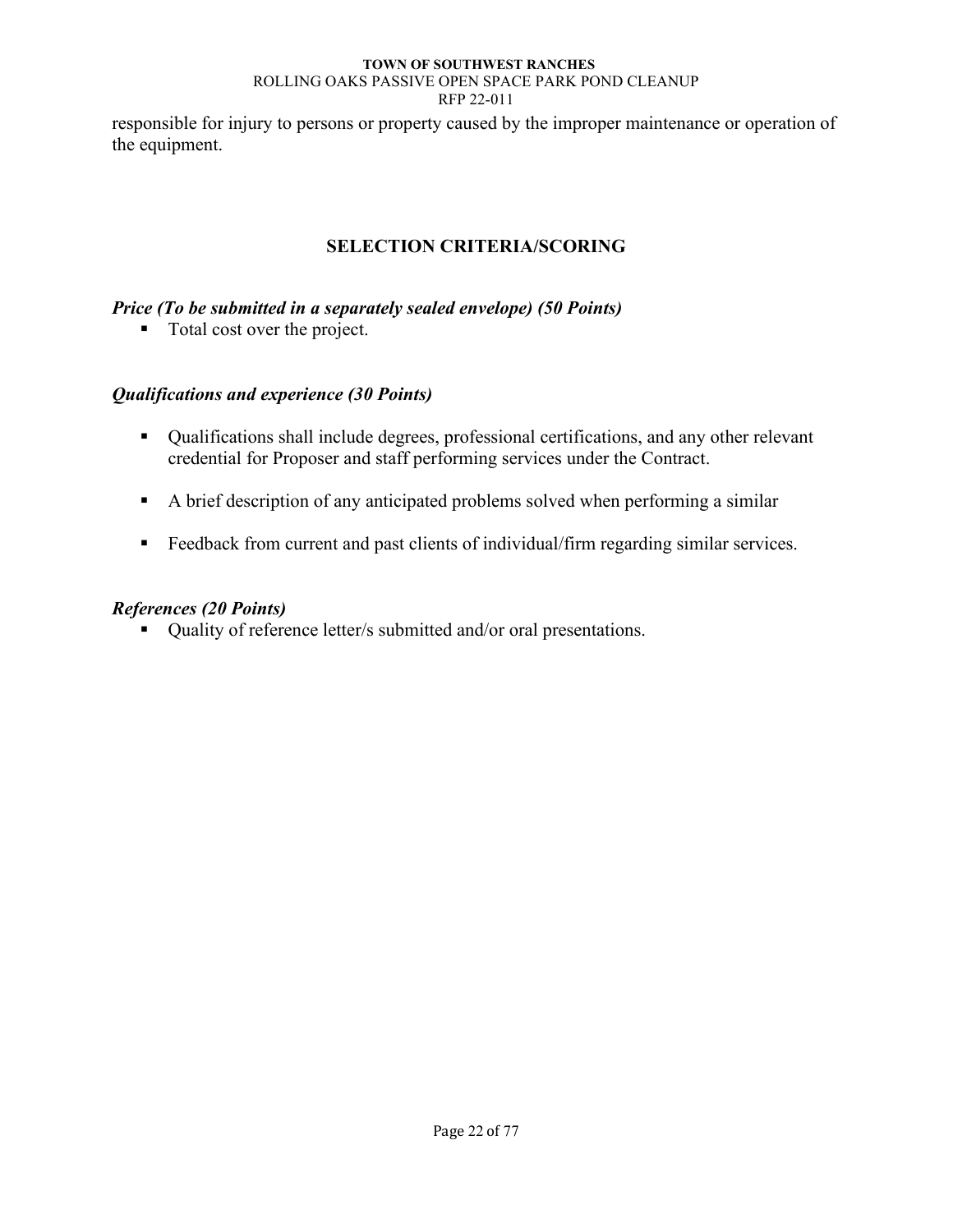# **PROPOSER INFORMATION**

<span id="page-27-0"></span>

|     |                                                               | [Please print clearly] |
|-----|---------------------------------------------------------------|------------------------|
|     |                                                               |                        |
|     |                                                               |                        |
|     |                                                               |                        |
|     |                                                               |                        |
|     | (Attach copy of license)                                      |                        |
|     | (Attach a separate sheet, if necessary)                       |                        |
|     |                                                               |                        |
|     |                                                               | LICENSEE NAME:         |
|     |                                                               |                        |
|     |                                                               | PROPOSER'S NAME:       |
|     |                                                               |                        |
|     |                                                               |                        |
|     |                                                               |                        |
| By: | <u> 1980 - Johann Barn, mars ann an t-Amhraich ann an t-A</u> |                        |
|     | Name of Corporation/Entity                                    |                        |
|     | <b>Address of Corporation/Entity</b>                          |                        |
|     | Signature of President or Authorized Principal                |                        |
|     |                                                               |                        |
|     |                                                               |                        |
|     |                                                               | $D_{0}g_{0}$ 22 of 77  |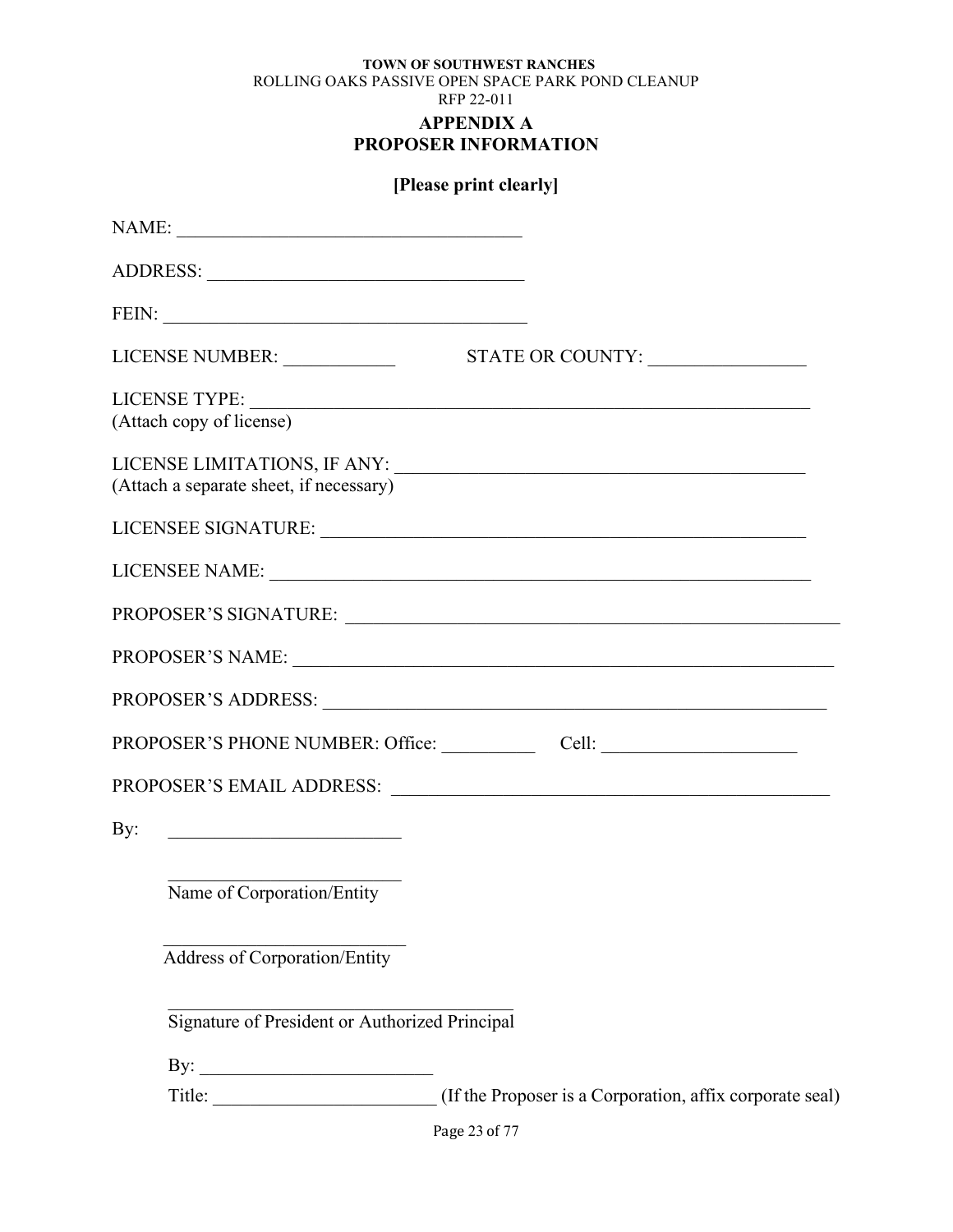### **TOWN OF SOUTHWEST RANCHES** ROLLING OAKS PASSIVE OPEN SPACE PARK POND CLEANUP RFP 22-011 **APPENDIX B PROPOSAL SCHEDULE**

### <span id="page-28-0"></span>**Technical Specifications:**

- 1. Treatments shall cause minimal damage to existing native plant communities. The methods to be utilized for the control of exotic plant species will be based on the specific site-conditions
- 2. Use of herbicides shall be restricted to those approved per herbicide labeling by U.S. Department of Agriculture and U.S. Environmental Protection Agency for use in or around aquatic situations and/or nuisance species encroaching upon planted or desirable recruited vegetation. The successful proposer must submit copies of herbicide labels and MSDS sheets to the Town prior to utilization.
- 3. The successful proposer must dispose of aquatic herbicide containers properly as regulated by the Federal Insecticide, Fungicide and Rodenticide Act, the Resource Conservation and Recovery Act, the Florida Air and Water Pollution control Act and the Florida Pesticide Law.
- 4. Hand-pulling of invasive exotic or nuisance species shall be preferable where possible to achieve complete removal of plant with root system. In cases where hand-pulling of the species is not possible or will not achieve the desired goal of control/eradication, herbicidal application and other removal methods shall be utilized.
- 5. All invasive exotic and nuisance species either hand-pulled, sprayed with herbicide in place, or trimmed shall be removed from the site and disposed of by the successful proposer if the resulting debris impedes the future growth of desirable plants.
- 6. The successful proposer shall notify the Town at least two (2) days prior to each treatment as to the time and date of treatment.
- 7. The successful proposer shall email or deliver to the Town, after each treatment, a report showing the areas treated, type of treatment, chemicals used, condition of weed growth, number of workers on the job site, and hours required to perform the work.
- 8. Localized application of herbicide (via backpack sprayer unit, or hand painting or wicking of individual plants) shall be preferable. No broadcast or indiscriminate spraying of herbicides, which may cause death or stress of planted or desirable recruited vegetation, will be acceptable unless approved in writing by the Town.
- 9. The successful proposer shall be responsible for any damage, death, or stress of planted or desirable recruited vegetation caused by application of herbicides or any other action by the successful proposer. Any questions regarding herbicide use as it applies to liability of the successful proposer shall be directed to the Town.
- 10. The successful proposer shall demonstrate competence in distinguishing between beneficial species and invasive exotic/nuisance species. If any planted or beneficial species are removed or destroyed due to the successful proposer's performance, it shall be the successful proposer's responsibility to replace them, in kind, at its own expense, in a timely fashion, when chemical residue has subsided and it is safe to do so.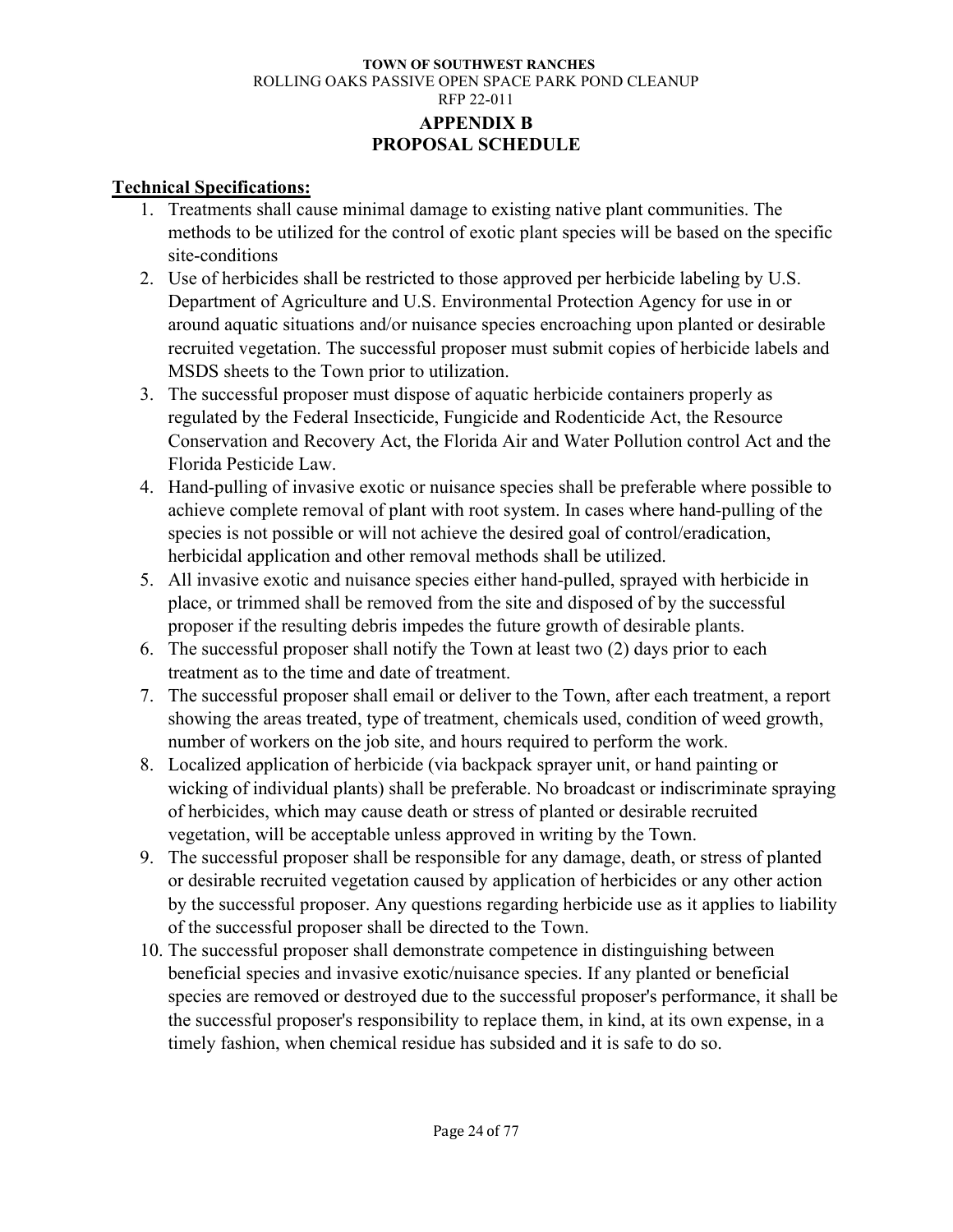- 11. Debris, including garbage debris (including paper, cans, bottles etc.) shall also be removed from the buffer area around the perimeter of the ponds) during the project. Any garbage found in the interior area must also be removed.
- 12. All herbicide spot treatment shall be done using a tracking dye. Contractor shall provide MSDS sheets for the dye product being used.

This site contains approximately 2.5 acres of pond/wetland area in 2 separate locations within the Town's Rolling Oaks Passive Open Space Park. The goal of the project is to check or eradicate and discourage further growth of invasive exotic plant species (species identified as Category 1 and 2 invasive exotics on the Florida Exotic Pest Plant Council's 2019 list of invasive species) within the ponds. The site is open and accessible for proposers to view during daylight hours.

| <b>Upland Perimeter Cleanup:</b>                                                   | Amount \$ |
|------------------------------------------------------------------------------------|-----------|
| Cut and remove all invasive exotic tree and shrub species around the outside       |           |
| perimeter of both ponds. Species to include ear leaf acacia, bishofia, Brazilian   |           |
| pepper and primrose willow, and any other category I or II invasive exotic         |           |
| species found within the project site.                                             |           |
| All cut vegetation to be removed from site and disposed of properly.               |           |
| Treat all remaining stumps and stems with a site labeled herbicide.                |           |
| Treat any small saplings (less than 12 inches in height) in place and allow to     |           |
| decompose naturally.                                                               |           |
|                                                                                    |           |
| Pond Interior Cleanup:                                                             |           |
| Cut and remove all live cattail growth.                                            |           |
| Cut cattail vegetation to be removed from site and disposed of properly.           |           |
| Allow at least 2 weeks for cattail to begin to regrow, and treat all regrowth with |           |
| label approved herbicide.                                                          |           |
| Any exotic tree or shrub species growing in the interior of the ponds or on tree   |           |
| islands within the ponds are to be treated in place with appropriately labeled     |           |
| herbicide and left to decompose naturally                                          |           |
| Treat all herbaceous exotic species with appropriately labeled herbicide and       |           |
| allow to decompose naturally.                                                      |           |
|                                                                                    |           |
| <b>Optional Add/Alternate:</b>                                                     |           |
| Remove heavy willow growth around the perimeter within 25 feet in from the         |           |
| perimeters.                                                                        |           |

The undersigned hereby proposes to furnish all labor, equipment, and materials necessary to complete the work in strict accordance with the Contract Documents, schedules and plans, and all addenda, if issued, for the lump sum price shown below.

### **Total Bid: \$\_\_\_\_\_\_\_\_\_\_\_\_\_\_\_ Excluding Optional Add/Alternate**

**Proposer :**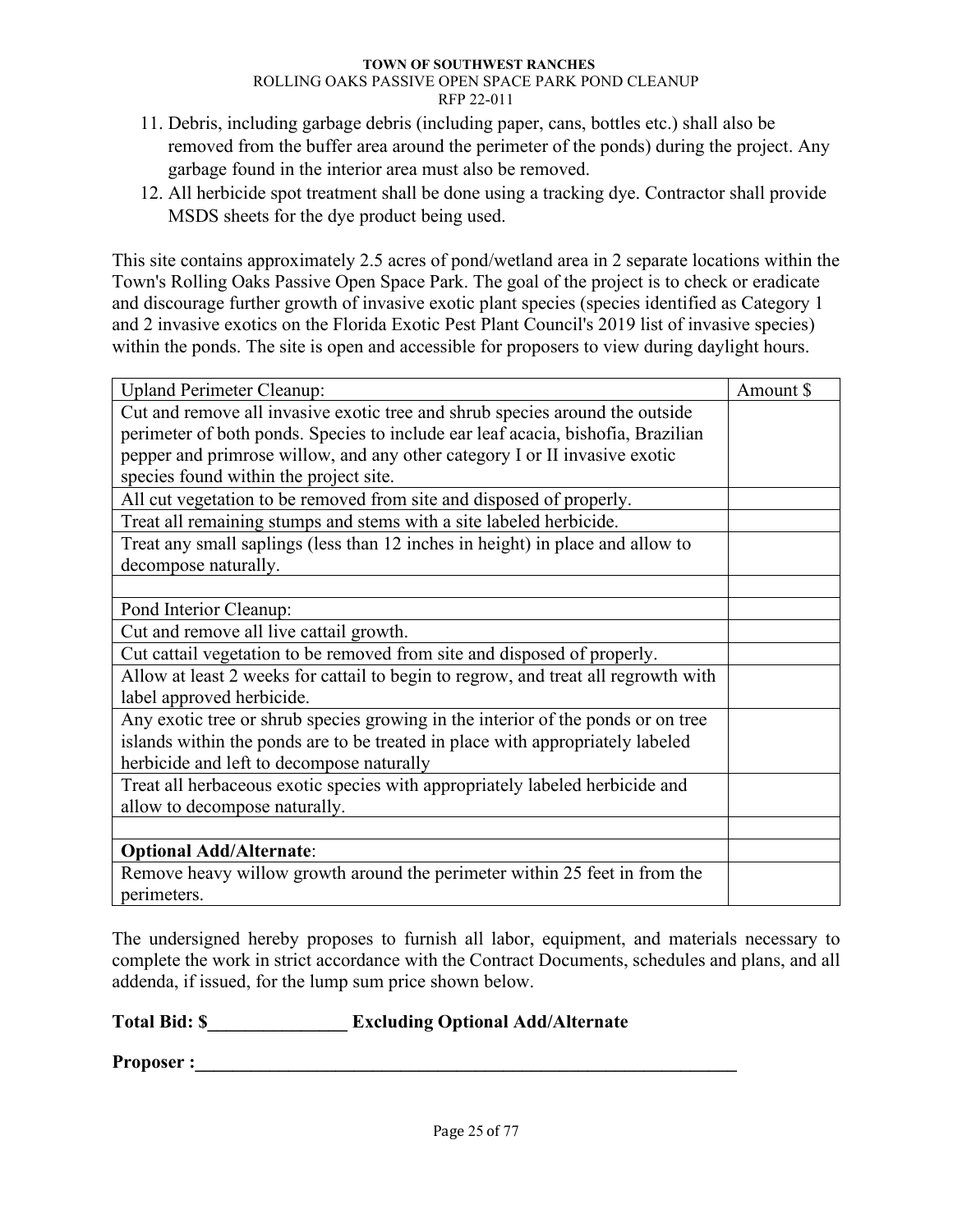### **TOWN OF SOUTHWEST RANCHES** ROLLING OAKS PASSIVE OPEN SPACE PARK POND CLEANUP RFP 22-011 **APPENDIX C DISCLOSURE OF OWNERSHIP INTEREST AFFIDAVIT**

### <span id="page-30-0"></span>**TO: TOWN OF SOUTHWEST RANCHES OFFICIALLY DESIGNATED REPRESENTATIVE**

### **STATE OF FLORIDA COUNTY OF \_\_\_\_\_\_\_\_\_**

BEFORE ME, the undersigned authority, this day personally appeared \_\_\_\_\_\_\_\_\_\_\_\_\_\_\_\_\_\_\_\_\_\_\_\_\_\_\_\_\_\_\_, hereinafter referred to as "Affiant," who being by me first duly sworn, under oath, deposes and states as follows:

1. Affiant appears herein as:

[ ] an individual or

 $[ ] the \begin{array}{ccc} \hline \end{array}$ 

[position—e.g., sole proprietor, president, partner, etc.] [name & type of entity—e.g., ABC Corp., XYZ Ltd. Partnership, etc.]. The Affiant or the entity the Affiant represents herein seeks to do business with the Town of Southwest Ranches through its the Town Council.

2. Affiant's address is:

\_\_\_\_\_\_\_\_\_\_\_\_\_\_\_\_\_\_\_\_\_\_\_\_\_\_\_\_\_\_\_\_\_\_\_\_\_\_\_\_\_\_\_\_\_\_\_\_\_

3. Attached hereto as Exhibit "A" is a complete listing of the names and addresses of every person or entity having a five percent (5%) or greater interest in the Affiant's corporation, partnership, or other principal. Disclosure does not apply to profit corporations, government agencies, or to an individual's or entity's interest in any entity registered with the Federal Securities Exchange Commission or registered pursuant to Chapter 517, Florida Statutes, whose interest is for sale to the general public.

4. Affiant acknowledges that this Affidavit is given to comply with the Town of Southwest Ranches' policy, and will be relied upon by the Town of Southwest Ranches. Affiant further acknowledges that he or she is authorized to execute this document on behalf of the entity identified in paragraph one, if any.

5. Affiant further states that Affiant is familiar with the nature of an oath and with the penalties provided by the laws of the State of Florida for falsely swearing to statements under oath.

6. Under penalty of perjury, Affiant declares that Affiant has examined this Affidavit and to the best of Affiant's knowledge and belief it is true, correct and complete.

*AFFIANT FURTHER SAYETH NAUGHT*.

### **[Signatures on next page]**

Page 26 of 77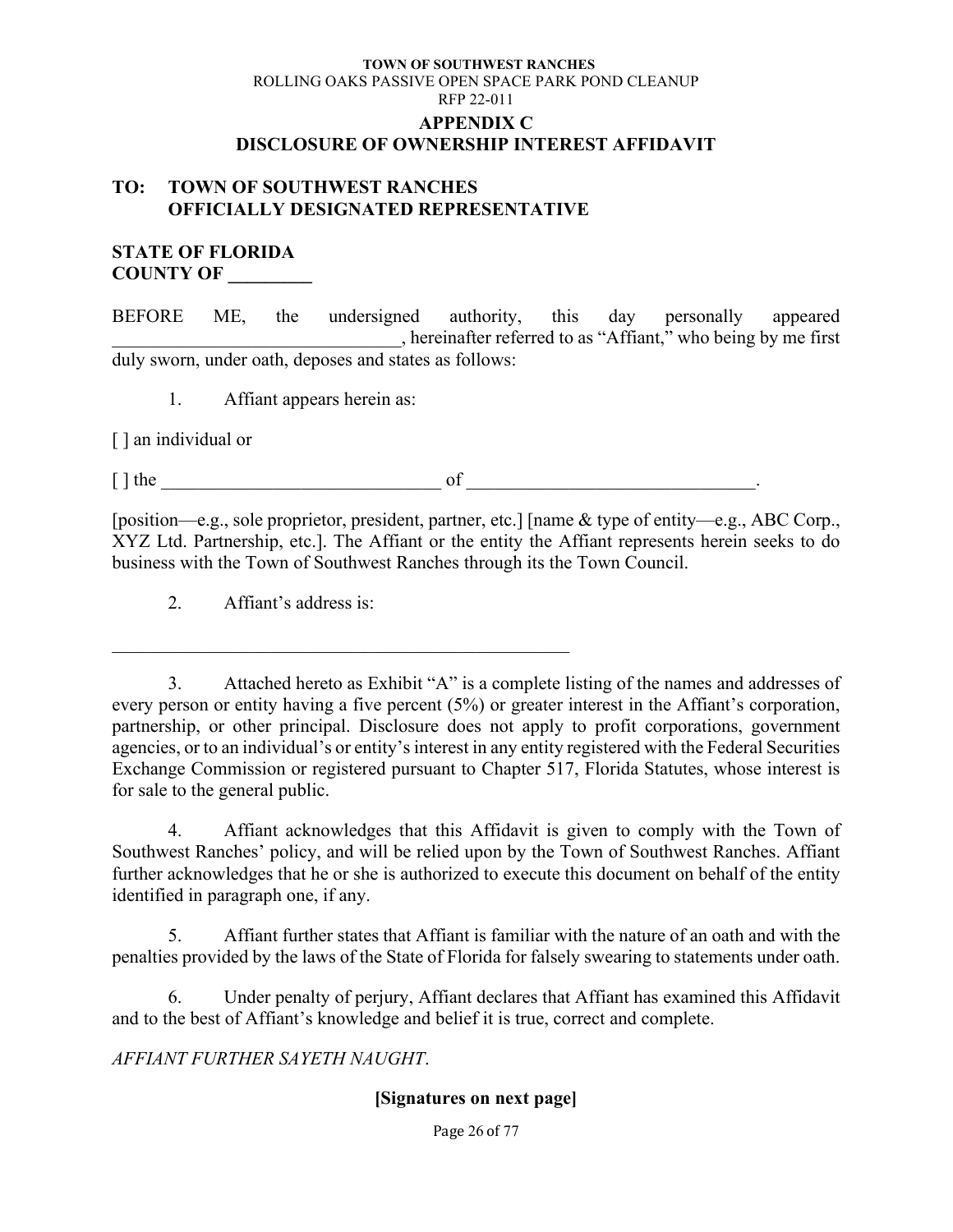\_\_\_\_\_\_\_\_\_\_\_\_\_\_\_\_\_\_\_\_\_\_\_\_, Affiant

(Print Affiant Name)

The foregoing instrument was acknowledged before me by means of

☐ physical presence or ☐ online notarization,

this \_\_\_ day of \_\_\_\_\_\_, 2022,

by \_\_\_\_\_\_\_\_\_\_\_\_\_\_\_\_\_\_\_\_\_\_\_\_\_\_\_\_\_\_\_\_\_\_\_\_\_\_\_\_\_\_\_\_\_\_\_\_\_ (name of person acknowledging).

Notary Public

(Print Notary Name) State of \_\_\_\_\_\_\_\_\_\_\_\_\_\_ at Large My Commission Expires: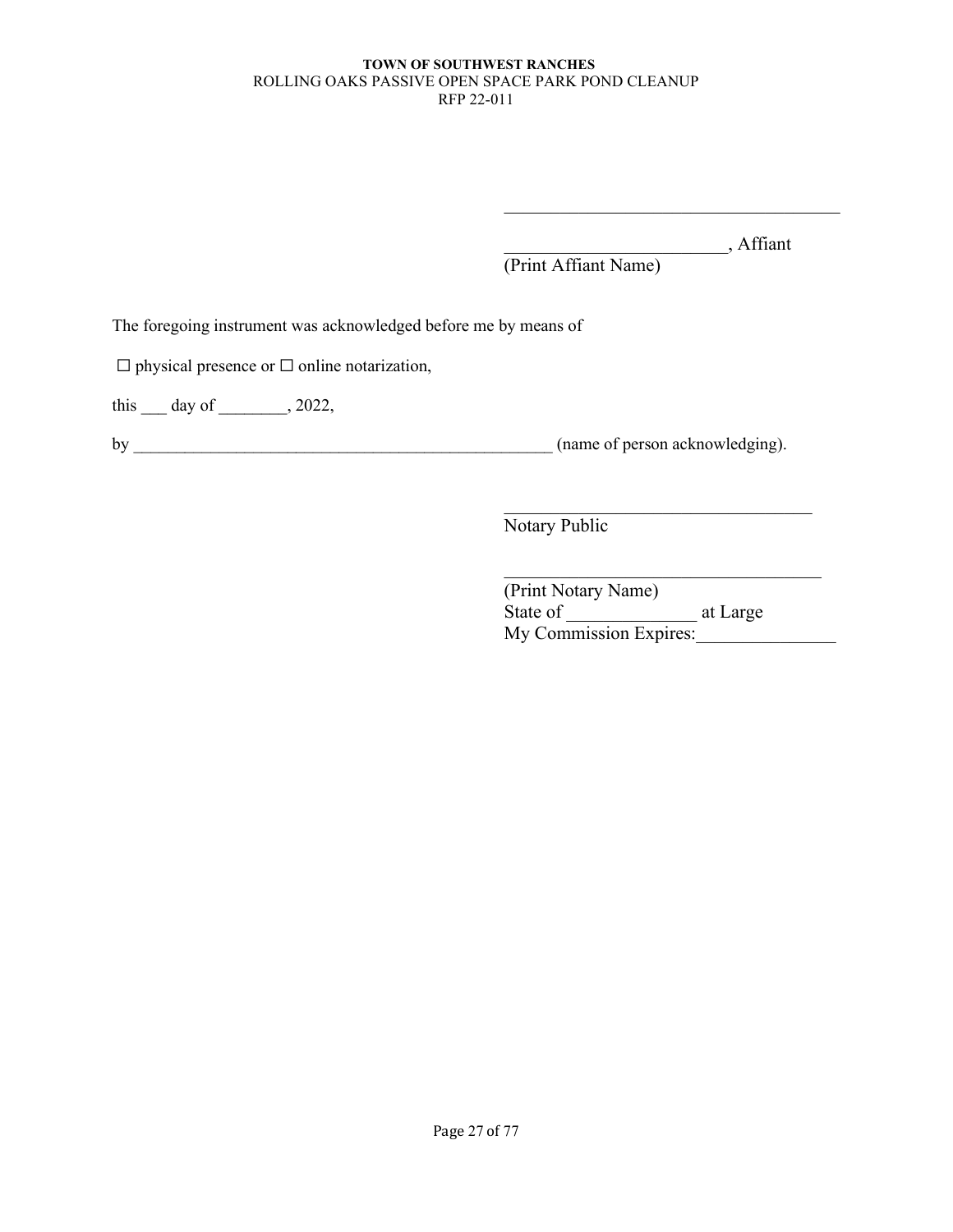### **Disclosure of Ownership Interests**

Affiant must identify all entities and individuals awning five percent (5%) or more ownership interest in Affiant's corporation, partnership or other principal, if any. Affiant must identify individual owners. For example, if Affiant's principal is wholly or partially owned by another entity, such as a corporation, Affiant must identify the other entity, its address, and the individual owners of the other entity. Disclosure does not apply to any nonprofit corporation, government agency, or to an individual's or entity's interest in any entity registered with the Federal Securities Exchange Commission or registered pursuant to Chapter 517, Florida Statutes, whose interest is for sale to the general public.

| Name | <b>Address</b> |
|------|----------------|
|      |                |
|      |                |
|      |                |
|      |                |
|      |                |
|      |                |
|      |                |
|      |                |
|      |                |
|      |                |
|      |                |
|      |                |
|      |                |
|      |                |
|      |                |
|      |                |
|      |                |
|      |                |
|      |                |
|      |                |
|      |                |
|      |                |
|      |                |
|      |                |
|      |                |
|      |                |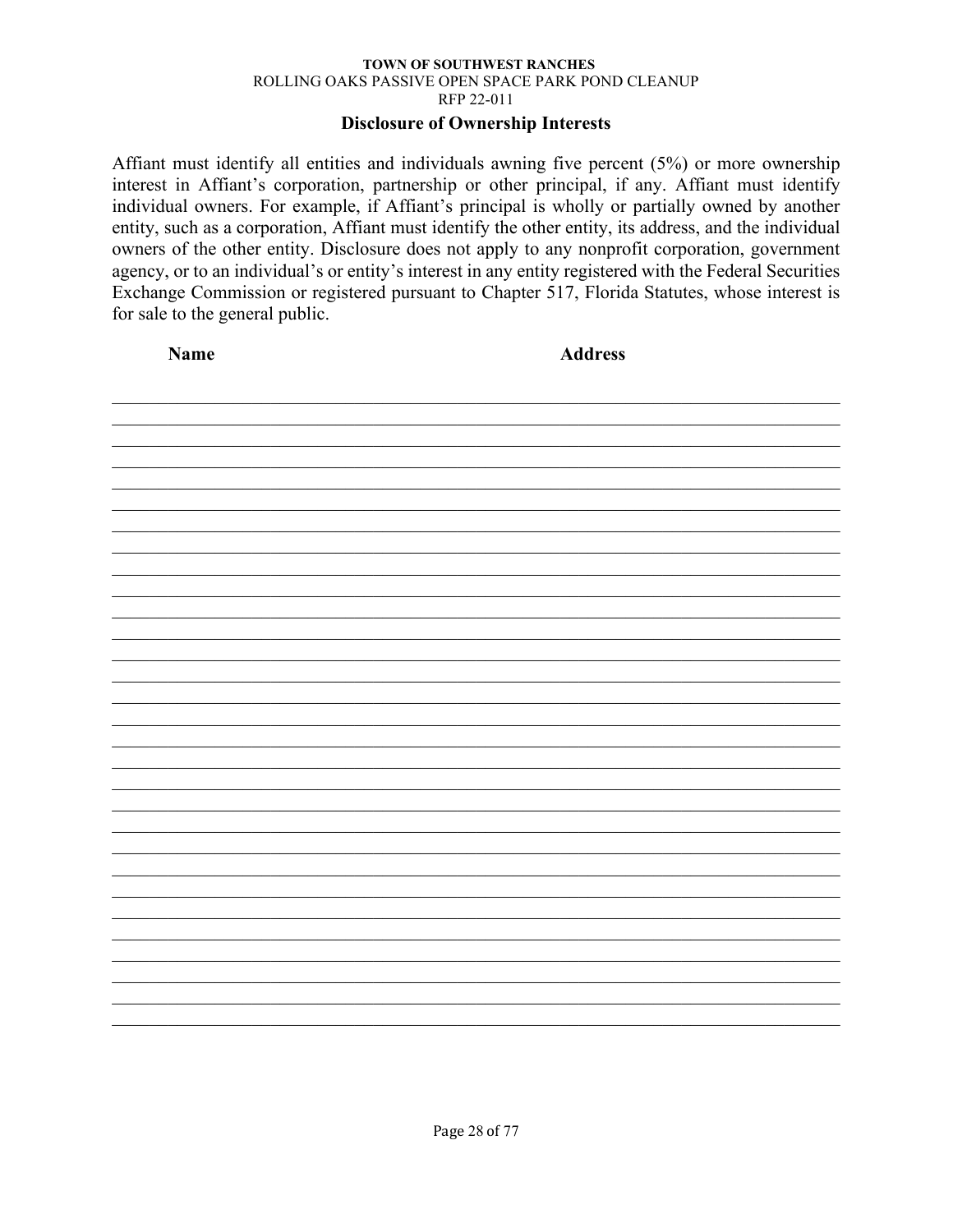### **TOWN OF SOUTHWEST RANCHES** ROLLING OAKS PASSIVE OPEN SPACE PARK POND CLEANUP RFP 22-011 **APPENDIX D DRUG FREE WORKPLACE**

<span id="page-33-0"></span>Proposer must certify that they will provide a drug-free workplace. In order to have a drug-free workplace program, a business shall:

- 1) Publish a statement notifying employees that the unlawful manufacture, distribution, dispensing, possession, or use of a controlled substance is prohibited in the workplace and specifying the actions that will be taken against employees for violations of such prohibition.
- 2) Inform employees about the dangers of drug abuse in the workplace, the business's policy of maintaining a drug-free workplace, any available drug counseling, rehabilitation, and employee assistance programs, and the penalties that may be imposed upon employees for drug abuse violations.
- 3) Give each employee engaged in providing the commodities or contractual services that are under Proposal a copy of the statement specified in subsection (1).
- 4) In the statement specified in subsection (1), notify the employees that, as a condition of working on the commodities or contractual services that are under Proposal, the employee will abide by the terms of the statement and will notify the employer of any conviction of, or plea of guilty or nolo contendere to, any violation of Chapter 893 or of any controlled substance law of the United States or any state, for a violation occurring in the workplace no later than five (5) days after such conviction or plea.
- 5) Impose a sanction on (or require the satisfactory participation in a drug abuse assistance or rehabilitation program, if such is available in the employee's community), any employee who is so convicted or takes a plea.
- 6) Make a good faith effort to continue to maintain a drug-free workplace through implementation of this section.

As the person authorized to sign the statement, I certify that this firm complies fully with the above requirements.

**PROPOSER'S SIGNATURE: \_\_\_\_\_\_\_\_\_\_\_\_\_\_\_\_\_\_\_\_\_\_\_\_\_\_\_\_\_\_\_\_\_\_\_\_\_\_\_\_\_\_**

**PROPOSER FIRM: \_\_\_\_\_\_\_\_\_\_\_\_\_\_\_\_\_\_\_\_\_\_\_\_\_\_\_\_\_\_\_\_\_\_**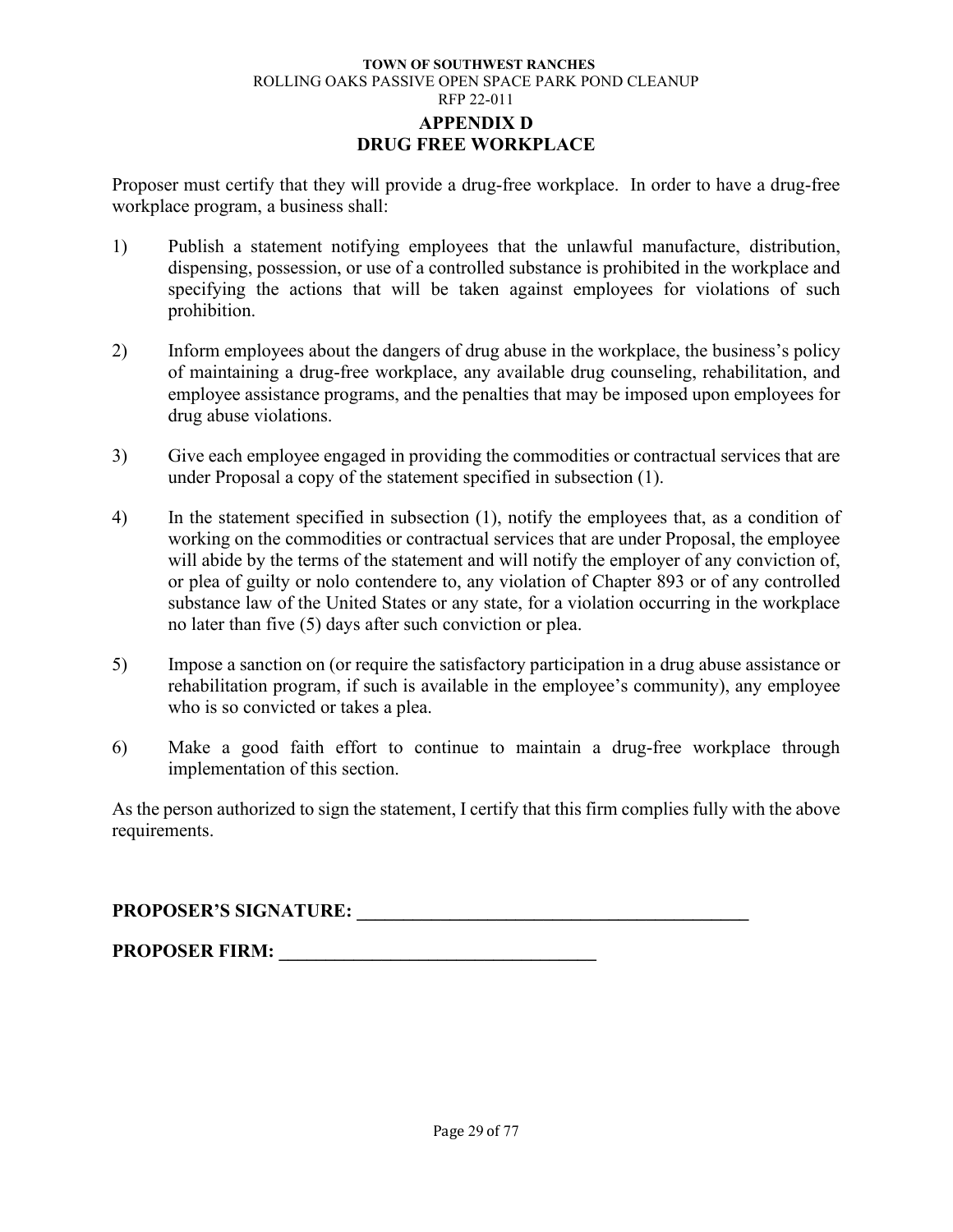### <span id="page-34-0"></span>**TOWN OF SOUTHWEST RANCHES** ROLLING OAKS PASSIVE OPEN SPACE PARK POND CLEANUP RFP 22-011 **APPENDIX E SWORN STATEMENT PURSUANT TO SECTION 287.133(3)(a) FLORIDA STATUTES ON PUBLIC ENTITY CRIMES**

THIS FORM MUST BE SIGNED AND SWORN TO IN THE PRESENCE OF A NOTARY PUBLIC OR OTHER OFFICIAL AUTHORIZED TO ADMINISTER OATHS.

| 1.  | This sworn statement is submitted to<br><u> 1989 - John Stein, Amerikaansk politiker (* 1958)</u>                                                  |
|-----|----------------------------------------------------------------------------------------------------------------------------------------------------|
| by  |                                                                                                                                                    |
| for |                                                                                                                                                    |
|     | whose business address is<br><u> 1980 - Jan Barbara, manazarta bashkar a shekara ta 1980 - André a Santa Barbara a shekara ta 1980 - André a S</u> |
|     |                                                                                                                                                    |

and (if applicable) its Federal Employer Identification Number (FEIN) is

2. I understand that a "public entity crime" as defined in Paragraph 287.133(1)(g), Florida Statutes, means a violation of any state or federal law by a person with respect to and directly related to the transaction of business with any public entity or with an agency or political subdivision of any other state or with the United States, including, but not limited to, any bid, proposal, reply or contract for goods or services, any lease for real property, or any contract for the construction or repair of a public building or public work, involving antitrust, fraud, theft, bribery, collusion, racketeering, conspiracy, or material misrepresentation.

3. I understand that "convicted" or "conviction" as defined in Para. 287.133(1) (b), Florida Statutes, means a finding of guilt or a conviction of a public entity crime, with or without an adjudication of guilt, in any federal or state trail court of record relating to charges brought by indictment or information after July 1, 1989, as a result of a jury verdict, non-jury trial, or entry of a plea of guilty or nolo contendere.

4. I understand that an "affiliate" as defined in Para. 287.133(1) (a), Florida Statutes, means:

(i). A predecessor or successor of a person convicted of a public entity crime; or

(ii). An entity under the control of any natural person who is active in the management of the entity and who has been convicted of a public entity crime. The term "affiliate" includes those officers, directors, executives, partners, shareholders, employees, members, and agents who are active in the management of an affiliate. The ownership by one person of shares constituting a controlling interest in another person, or a pooling of equipment or income among persons when not for fair market value under an arm's length agreement, shall be a prima facie case that one person controls another person. A person who knowingly enters into a joint venture with person who has been convicted of a public entity crime in Florida during the preceding 36 months shall be considered an affiliate.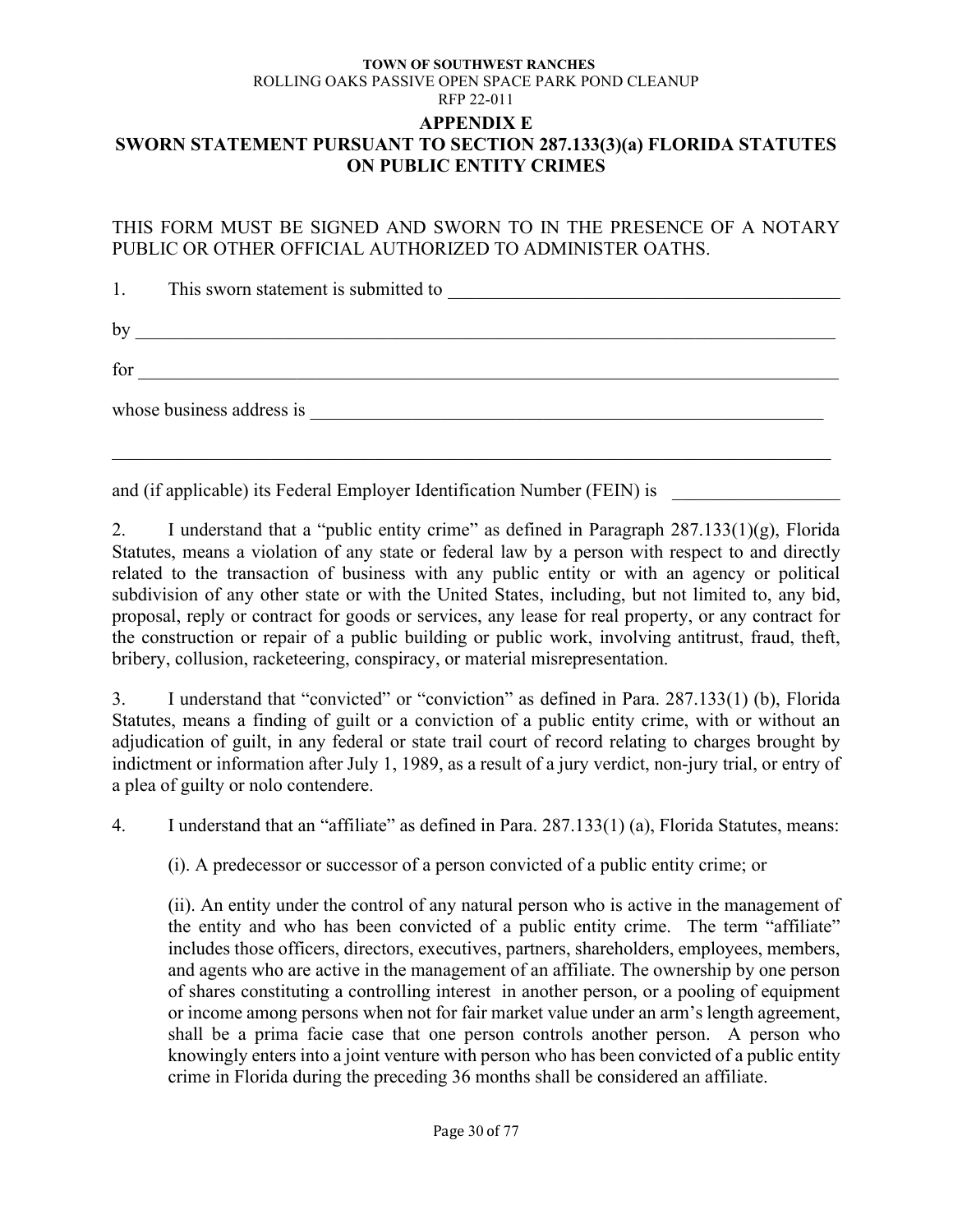5. I understand that a "person" as defined in Para. 287.133(1) (e), Florida Statutes, means any natural person or entity organized under the laws of any state or of the United States with the legal power to enter into a binding contract and which Proposals or applies to Proposal on contracts for the provision of goods or services let by a public entity, or which otherwise transacts or applies to transact business with a public entity. The term "person" includes those officers, directors, executives, partners, shareholders, employees, members, and agents who are active in management of an entity.

6. The statement which I have marked below is true in relation to the entity submitting this sworn statement. (Indicate which statement applies.)

Neither the entity submitting this sworn statement, nor any of its officers, directors, executives, partners, shareholders, employees, members, or agents who are active in the management of the entity, nor any affiliate of the entity has been charged with and convicted of a public entity crime subsequent to July 1, 1989.

The entity submitting this sworn statement, or one or more of its officers, directors, executives, partners, shareholders, employees, members, or agents who are active in the management of the entity or an affiliate of the entity has been charged with and convicted of a public entity crime subsequent to July 1, 1989.

However, there has been a subsequent proceeding before a Hearing Officer of the State of Florida, Division of Administrative Hearings and the Final Order entered by the Hearing Officer of the State of Florida, Division of Administrative Hearings and the Final Order entered by the Hearing Officer determined that it was not in the public interest to place the entity submitting this sworn statement on the convicted vendor list. (Attach a copy of the final order)

I UNDERSTAND THAT THE SUBMISSION OF THIS FORM TO THE CONTRACTING OFFICER FOR THE PUBLIC ENTITY IDENTIFIED IN PARAGRAPH 1 (ONE) ABOVE IS FOR THAT PUBLIC ENTITY ONLY AND, THAT THIS FORM IS VALID THROUGH DECEMBER 31 OF THE CALENDAR YEAR IN WHICH IT IS FILED. I ALSO UNDERSTAND THAT I AM REQUIRED TO INFORM THE PUBLIC ENTITY PRIOR TO ENTERING INTO A CONTRACT IN EXCESS OF THE THRESHOLD AMOUNT PROVIDED IN SECTION 287.017, FLORIDA STATUTES, FOR CATEGORY TWO, OF ANY CHANGE IN THE INFORMATION CONTAINED IN THIS FORM.

**[Signatures on next page]**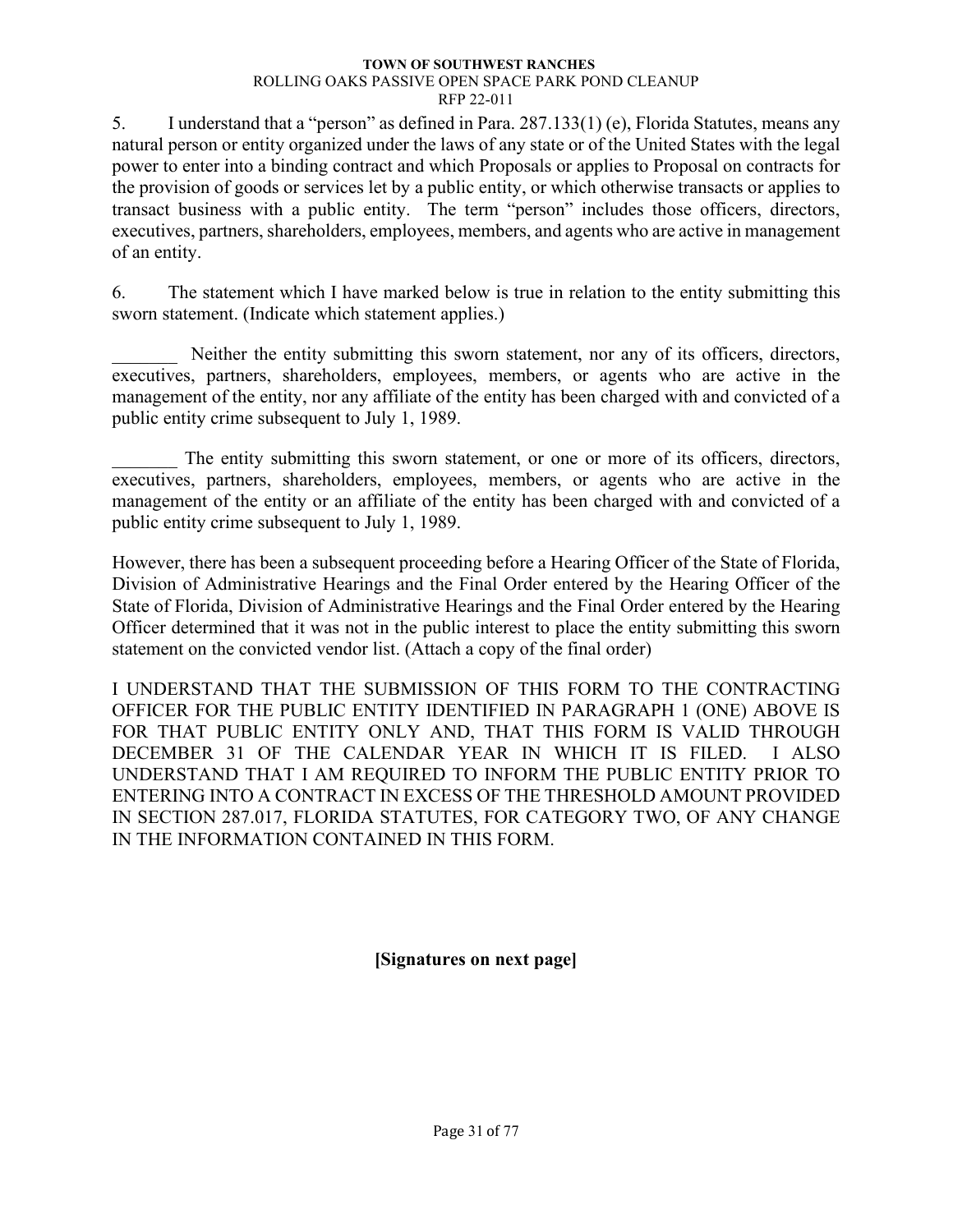| RFP 22-011                                                                                                                 |  |
|----------------------------------------------------------------------------------------------------------------------------|--|
|                                                                                                                            |  |
| By: $\overline{\phantom{a}}$                                                                                               |  |
| (Printed Name)                                                                                                             |  |
| (Title)                                                                                                                    |  |
| The foregoing instrument was acknowledged before me by means of<br>$\Box$ physical presence or $\Box$ online notarization, |  |
|                                                                                                                            |  |
| this $\_\_$ day of $\_\_$ , 2022,                                                                                          |  |
|                                                                                                                            |  |
|                                                                                                                            |  |
| Notary Signature                                                                                                           |  |
| My Commission Expires                                                                                                      |  |
|                                                                                                                            |  |

(Printed, typed, or stamped commissioned name of notary public)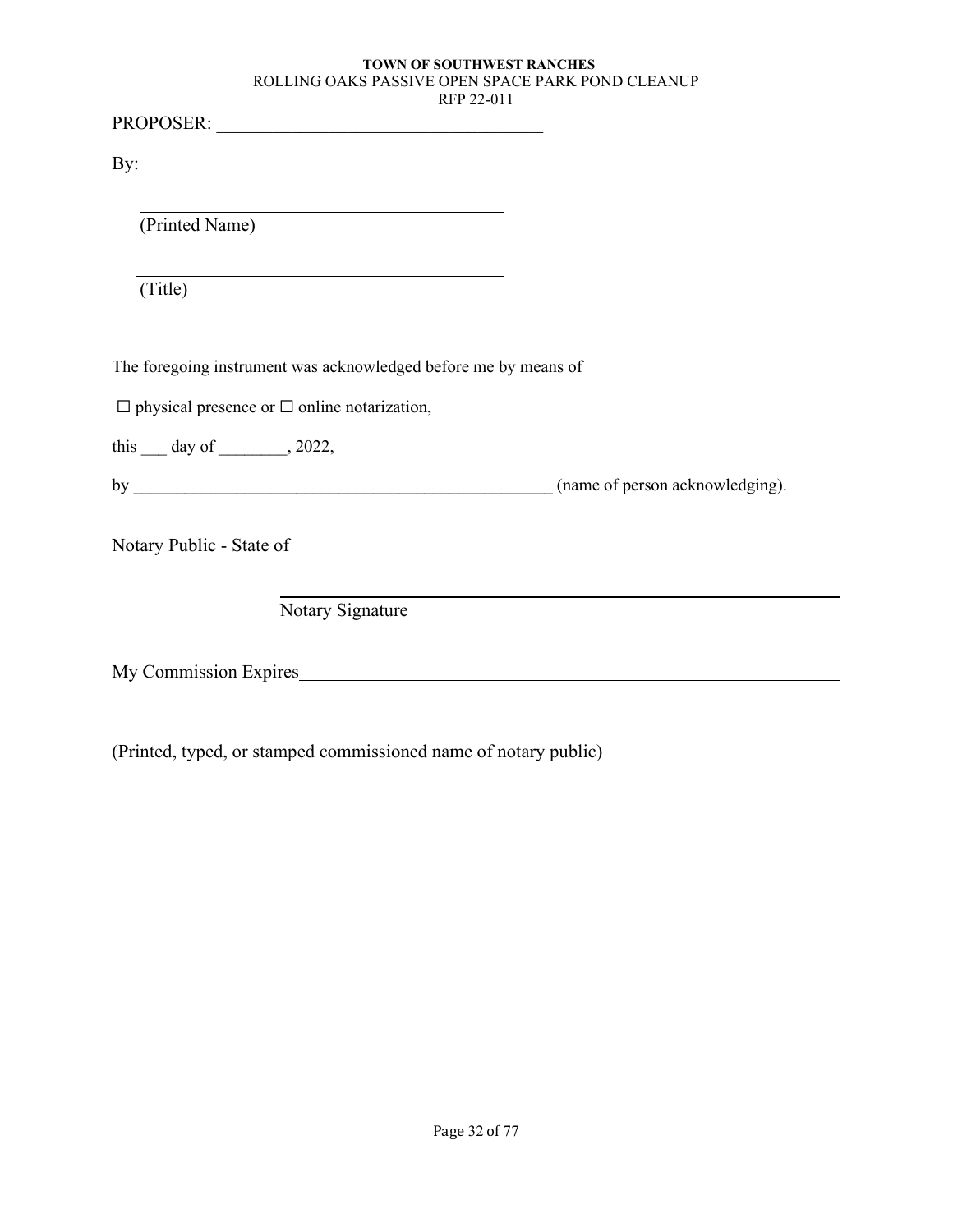#### **TOWN OF SOUTHWEST RANCHES** ROLLING OAKS PASSIVE OPEN SPACE PARK POND CLEANUP RFP 22-011 **APPENDIX F NON-COLLUSION AFFIDAVIT**

| State of |                                                      | SS: |                                                                                |
|----------|------------------------------------------------------|-----|--------------------------------------------------------------------------------|
|          | County of                                            |     |                                                                                |
|          |                                                      |     | being first duly sworn deposes and says that:                                  |
| (1)      | He/She is the<br>Agent) of<br>the attached Proposal; |     | (Owner, Partner, Officer, Representative or<br>the proposer that has submitted |

- (2) He/She is fully informed with respect to the preparation and contents of the attached Proposal and of all pertinent circumstances respecting such Proposal;
- (3) Such Proposal is genuine and is not a collusive or sham Proposal;
- (4) Neither the said Proposer nor any of its officers, partners, owners, agents, representatives, employees or parties in interest, including this affiant, have in any way colluded, conspired, connived or agreed, directly or indirectly, with any other proposer, firm, or person to submit a collusive or sham Proposal in connection with the Work for which the attached Proposal has been submitted; or to refrain from bidding in connection with such Work; or have in any manner, directly or indirectly, sought by agreement or collusion, or communication, or conference with any proposer, firm, or person to fix any overhead, profit, or cost elements of the Proposal or of any other proposer, or to fix any overhead, profit, or cost elements of the Proposal price or the Bid price of any other proposer, or to secure through any collusion, conspiracy, connivance, or unlawful agreement any advantage against (Recipient), or any person interested in the proposed Work; and
- (5) The price or prices quoted in the attached Proposal are fair and proper and are not tainted by any collusion, conspiracy, connivance, or unlawful agreement on the part of Proposer or any other of its agents, representatives, owners, employees or parties in interest, including this affiant.

# **[Signatures on next page]**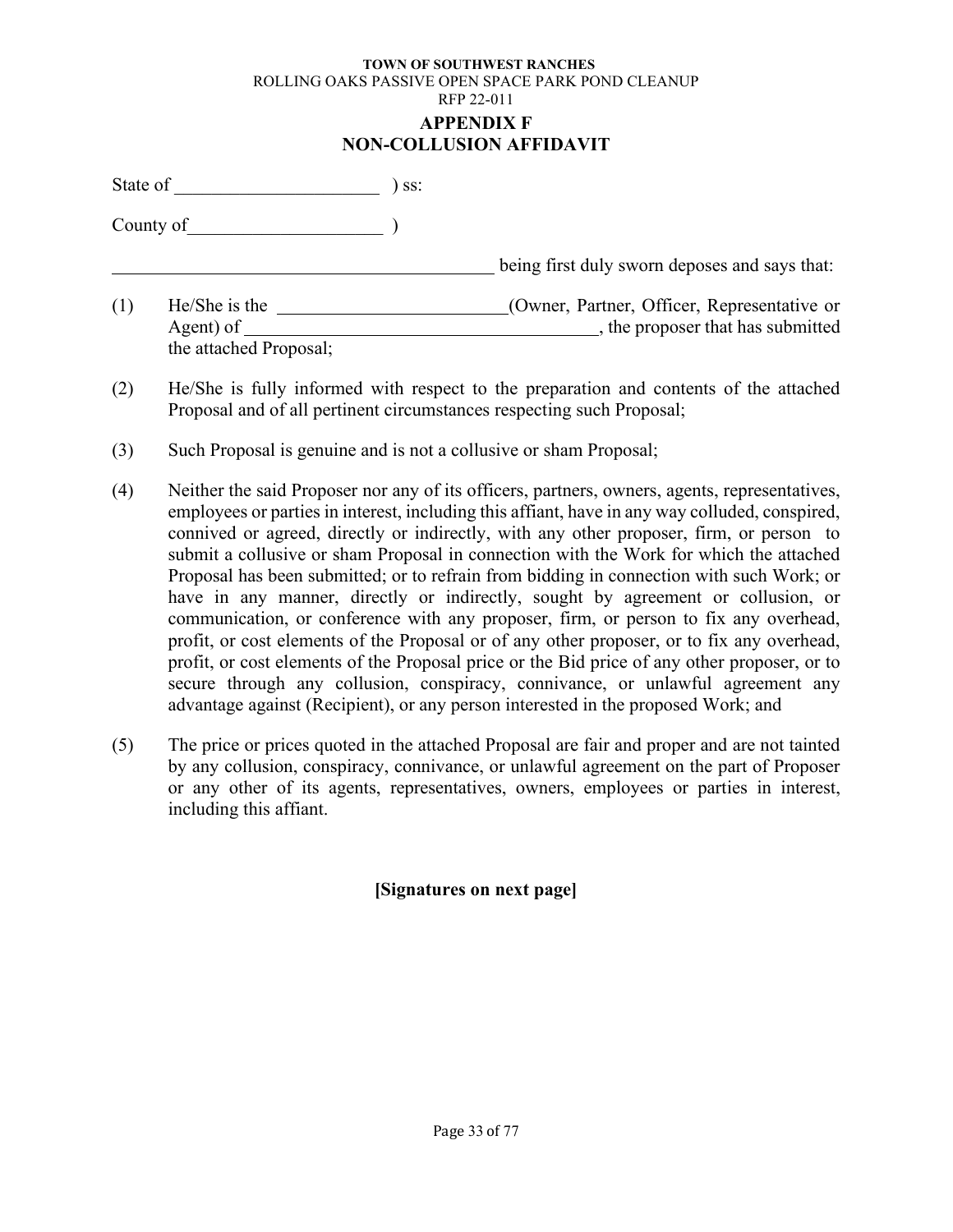| $\mathbf{By:}\_\_\_\_\_\_\_\_$                                  |  |
|-----------------------------------------------------------------|--|
|                                                                 |  |
| (Printed Name)                                                  |  |
| (Title)                                                         |  |
|                                                                 |  |
| The foregoing instrument was acknowledged before me by means of |  |
| $\Box$ physical presence or $\Box$ online notarization,         |  |
| this $\_\_$ day of $\_\_$ , 2022,                               |  |
|                                                                 |  |
|                                                                 |  |
|                                                                 |  |
| Notary Signature                                                |  |
| My Commission Expires <b>Expires Expires Expires EXPIRES</b>    |  |

(Printed, typed, or stamped commissioned name of notary public)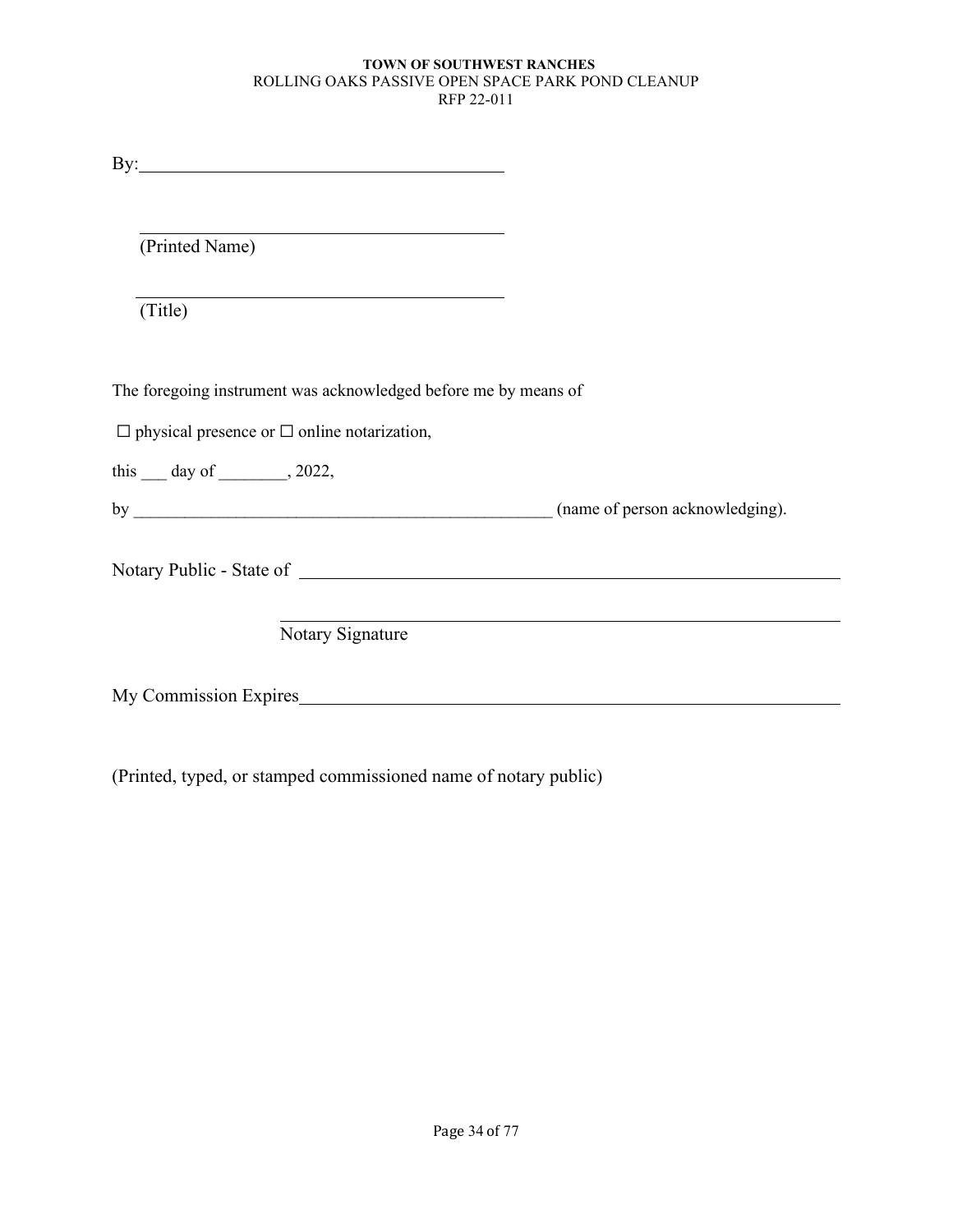# **APPENDIX G ANTI-LOBBYING CERTIFICATION FORM**

1. The prospective participant certifies to the best of his or her knowledge and belief, that:

a. No Federal appropriated funds have been paid or will be paid, by or on behalf of the undersigned, to any person for influencing or attempting to influence an officer or employee of any Federal agency, a Member of Congress, an officer or employee of Congress, or an employee of a Member of Congress in connection with the awarding of any Federal contract, the making of any Federal grant, the making of any Federal loan, the entering into of any cooperative agreement, and the extension, continuation, renewal, amendment, or modification of any Federal contract, grant, loan, or cooperative agreement.

b. If any funds other than Federal appropriated funds have been paid or will be paid to any person for influencing or attempting to influence an officer or employee of any Federal agency, a Member of Congress, an officer or employee of Congress, or an employee of a Member of Congress in connection with this Federal contract, grant, loan, or cooperative agreement, the undersigned shall complete and submit Standard Form-LLL, "Disclosure Form to Report Lobbying," in accordance with its instructions.

2. This certification is a material representation of fact upon which reliance was placed when this transaction was made or entered into. Submission of this certification is a prerequisite for making or entering into this transaction imposed by 31 U.S.C. 1352. Any person who fails to file the required certification shall be subject to a civil penalty of not less than \$10,000 and not more than \$100,000 for each such failure.

3. The prospective participant also agrees by submitting its bid or proposal that the participant shall require that the language of this certification be included in all lower tier subcontracts, which exceed \$100,000 and that all such recipients shall certify and disclose accordingly.

| City, State, Zip:                |       |  |
|----------------------------------|-------|--|
| Certified By:<br>(type or print) |       |  |
| Title:                           |       |  |
| Signature:                       | Date: |  |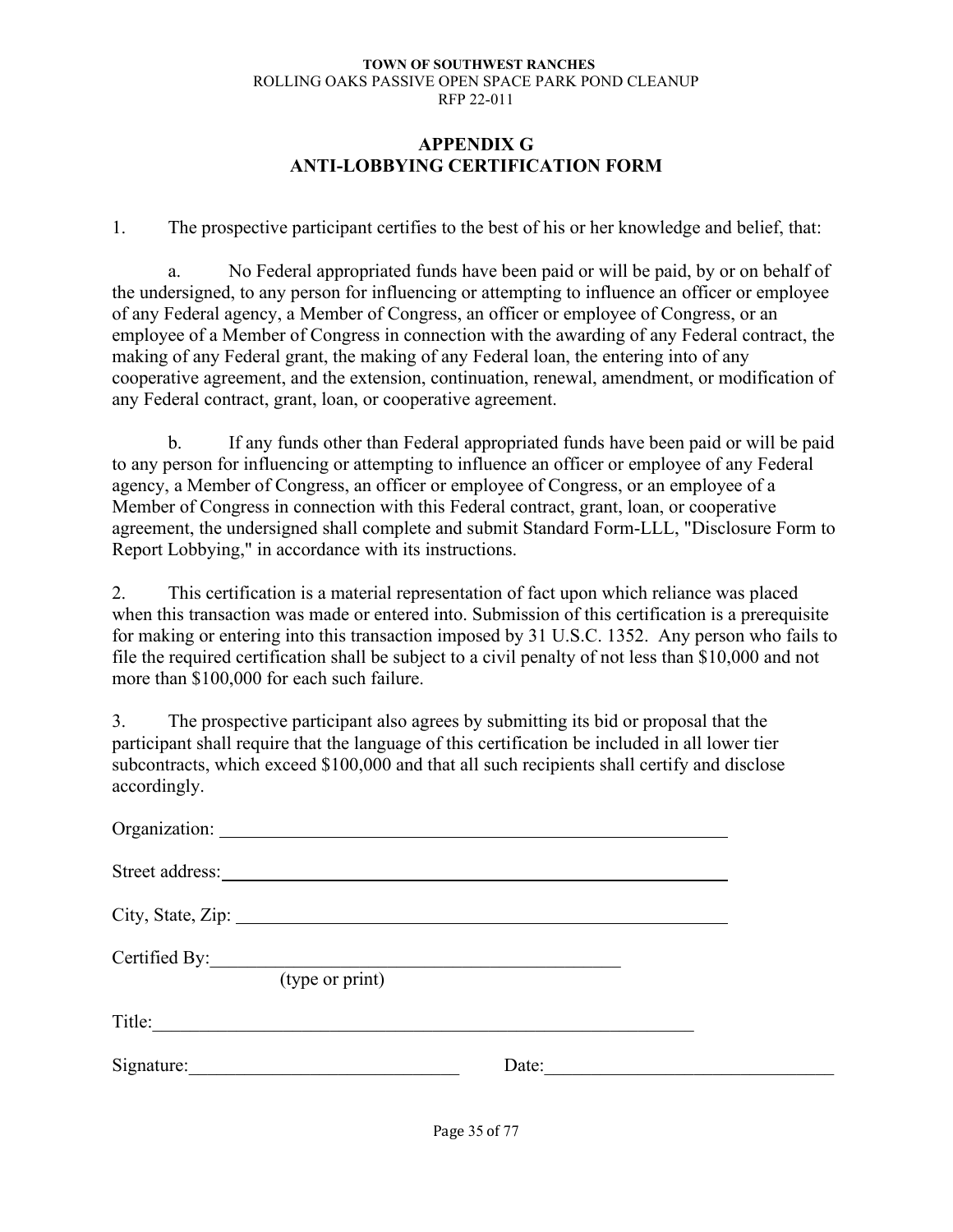### **APPENDIX H PROPOSER CONFIRMATION OF QUALIFICATIONS**

The Contract will be awarded only to a responsible and eligible proposer, qualified by experience and capable of providing required insurance, and bonds and in a financial position to do the Work specified within the Invitation For Bids, and which can complete the Work within the time schedule specified.

At the time of the Bid, the proposer shall hold all Contractor and other qualification certificates and licenses required to be held by the Contractor by Florida Statutes or ordinances of the Town of Southwest Ranches and Broward County in order to perform the Work which is the subject of this Invitation For Bids.

1. All license, certificate and experience requirements must be met by the proposer (as opposed to the Subcontractor) at the time of Bid submission. Bids submitted by proposer who do not directly hold required licenses and certificates or who rely on a Subcontractor to meet the license, certificate or experience criteria will be rejected. By executing this Form and submitting its Bid, proposer represents that it meets the requirements set forth above, and as set forth in the Bid Documents, and acknowledges and understands that such representation is material and that the Town shall be relying on this representation with respect to a Contract award.

Proposer's Signature:

Proposer's Name: \_\_\_\_\_\_\_\_\_\_\_\_\_\_\_\_\_\_\_\_\_\_\_\_\_\_

Proposer's Address:

Proposer's Phone Number: \_\_\_\_\_\_\_\_\_\_\_\_\_\_\_\_\_\_\_

Proposer's Email:

Contractor's License and License number(s) (attach copies of license(s) required for the work described in this IFB):

Proposer's Firm: \_\_\_\_\_\_\_\_\_\_\_\_\_\_\_\_\_\_\_\_\_\_\_\_\_\_\_\_\_\_\_\_\_\_\_

 $\overline{\phantom{a}}$  , which is a set of the set of the set of the set of the set of the set of the set of the set of the set of the set of the set of the set of the set of the set of the set of the set of the set of the set of th

 $\mathcal{L}_\mathcal{L}$  , which is a set of the set of the set of the set of the set of the set of the set of the set of the set of the set of the set of the set of the set of the set of the set of the set of the set of the set of

**[Signatures on next page]**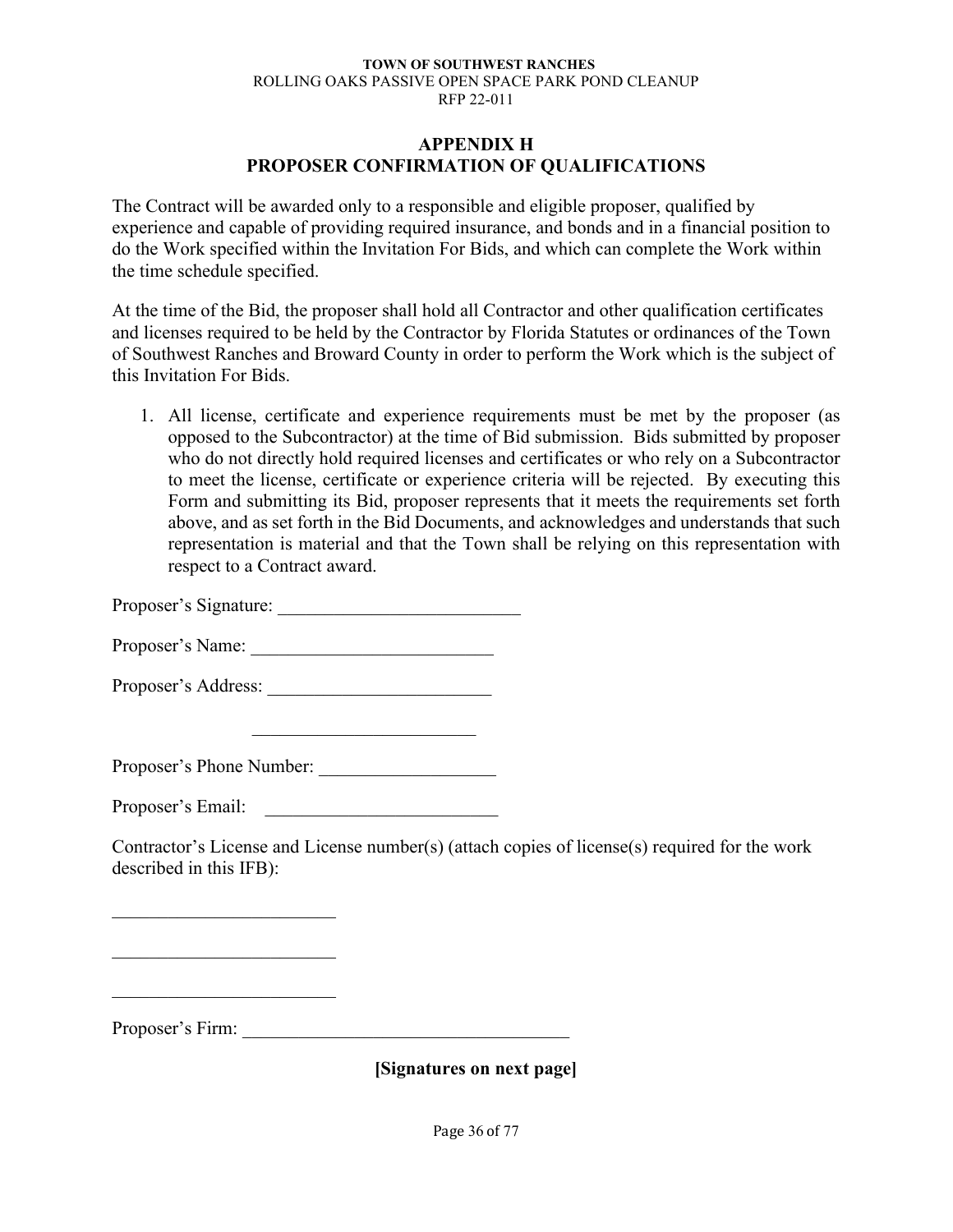State of Florida

County of \_\_\_\_\_\_\_\_\_\_\_

The foregoing instrument was acknowledged before me by means of

 $\Box$  physical presence or  $\Box$  online notarization,

this  $\_\_$  day of  $\_\_$ , 2022,

by  $_{(name of person acknowledges).}$ 

WITNESS my hand and official seal.

NOTARY Public Records of \_\_\_\_\_\_\_\_\_\_\_\_ County, Florida

Notary Signature

 $\overline{\mathcal{L}}$ 

Name of Notary Public: (Print, Stamp, or type as Commissioned)

Proposer's Firm: \_\_\_\_\_\_\_\_\_\_\_\_\_\_\_\_\_\_\_\_\_\_\_\_\_\_\_\_\_\_\_\_\_\_\_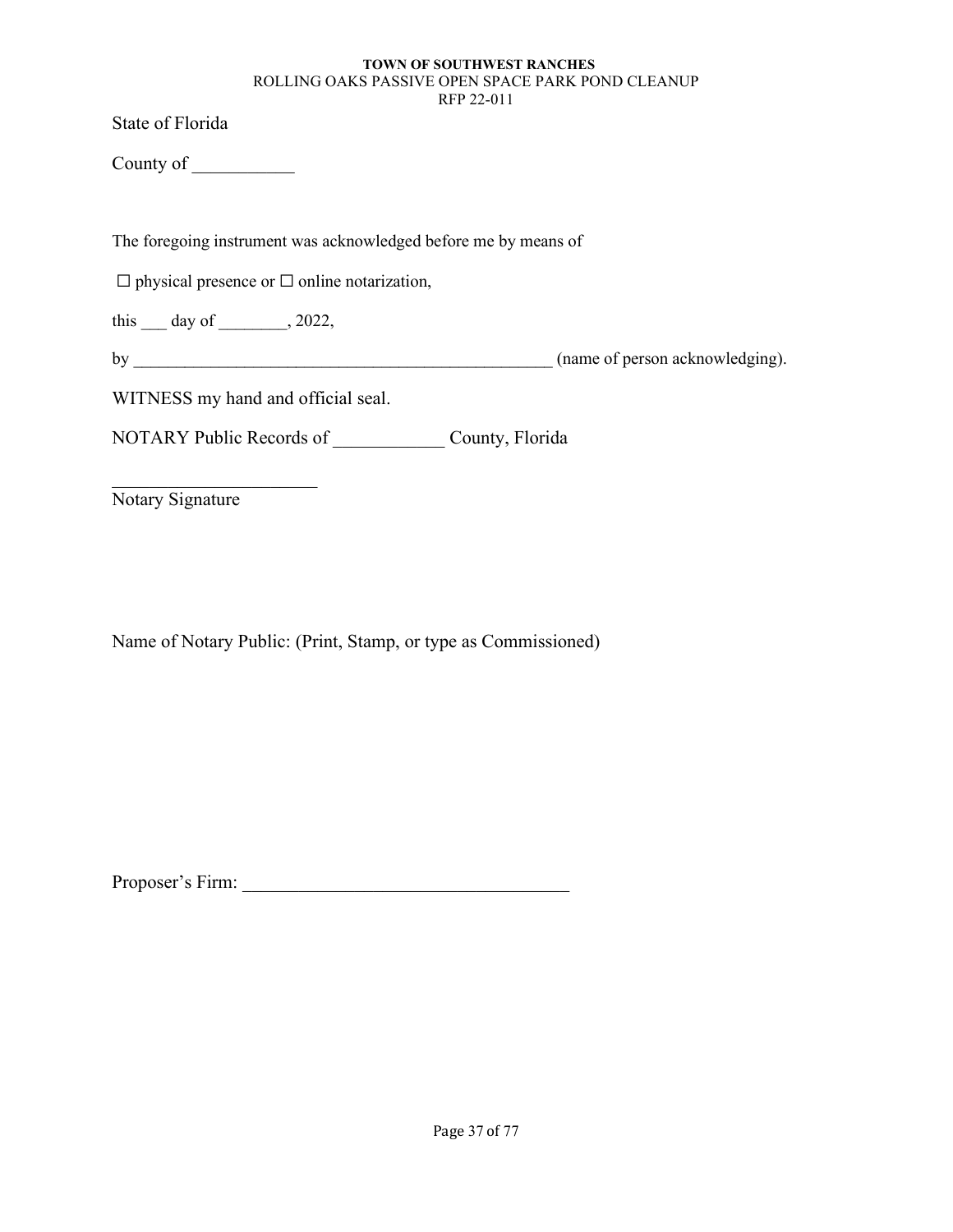# **\*APPENDIX I CERTIFICATE OF AUTHORITY (If Individual / Sole Proprietor**

| County of <u>County of County of County of</u> | $)$ ss:                                                                                     |
|------------------------------------------------|---------------------------------------------------------------------------------------------|
| Owner                                          |                                                                                             |
| dated                                          | of (Company name) ________________________________, is hereby authorized to execute the Bid |
|                                                |                                                                                             |
|                                                | undersigned, shall be the official act and deed of ______________________________.          |
|                                                | (Company Name)                                                                              |
|                                                | IN WITNESS WHEREOF, I have hereunto set my hand this __ day of __________________, 20       |
|                                                | Secretary:                                                                                  |
|                                                | (SEAL)                                                                                      |
| <b>PROPOSER FIRM:</b>                          |                                                                                             |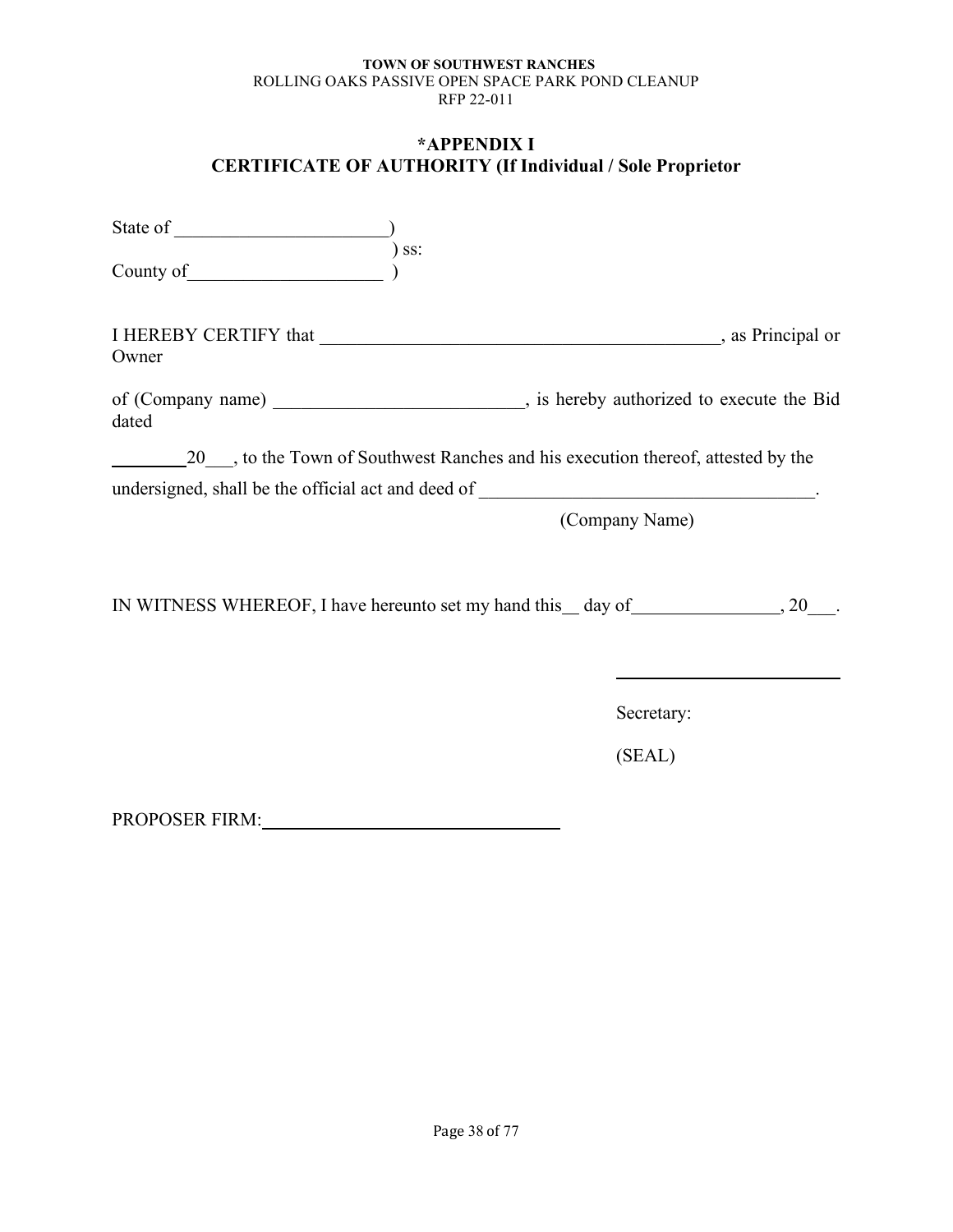### **TOWN OF SOUTHWEST RANCHES** ROLLING OAKS PASSIVE OPEN SPACE PARK POND CLEANUP RFP 22-011 **\*APPENDIX J CERTIFICATE OF AUTHORITY (If Partnership**

| State of  |       |
|-----------|-------|
|           | ) ss: |
| County of |       |

I HEREBY CERTIFY that a meeting of the Partners of the

| A partnership existing under the laws of the State of $\Box$ , held on $\Box$ , 20, the |                          |  |
|-----------------------------------------------------------------------------------------|--------------------------|--|
| following resolution was duly passed and adopted:                                       |                          |  |
| "RESOLVED, that,                                                                        | , as of the Partnership, |  |
| be and is hereby authorized to execute the Bid dated, 20, 20, to the Town of            |                          |  |
| Southwest Ranches and this partnership and that his execution thereof, attested by the  |                          |  |
| shall be the official act and deed of this Partnership."                                |                          |  |

I further certify that said resolution is now in full force and effect.

IN WITNESS WHEREOF, I have hereunto set my hand this \_\_, day of \_\_\_\_\_\_\_\_\_\_\_, 20\_\_\_.

Secretary:

(SEAL)

PROPOSER FIRM: PROPOSER FIRM: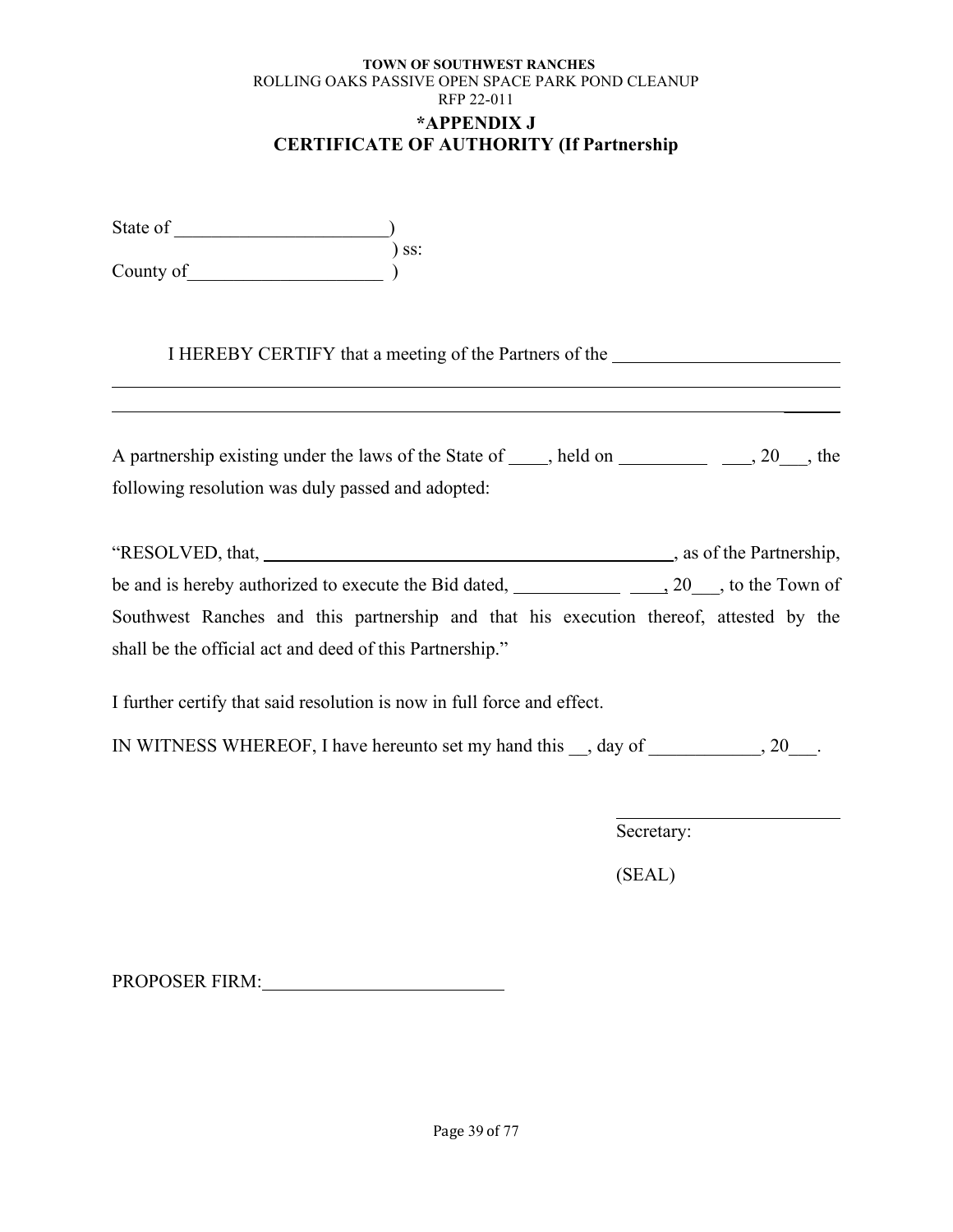# **\*APPENDIX K CERTIFICATE OF AUTHORITY (If Corporation or Limited Liability Company**

State of  $\qquad \qquad$  ) ) ss: County of  $\qquad \qquad$  )

I HEREBY CERTIFY that a meeting of the Board of Directors of a corporation or authorized representatives of a Limited Liability Company existing under the laws of the State of held on \_\_\_\_\_\_\_\_\_\_\_\_, 20\_\_\_, the following resolution was duly passed and adopted:

"RESOLVED, that \_\_\_\_\_\_\_\_\_\_\_\_\_\_\_\_\_\_\_\_\_\_\_\_\_\_\_, as President of the Corporation or authorized representative of a Limited Liability Company, be and is hereby authorized to execute the Bid dated, <u>the Bid dated, and the Bid dated</u>,  $\frac{1}{2}$  and  $\frac{1}{2}$ , 20<sub>00</sub>, to the Town of Southwest Ranches and this Corporation or Limited Liability Company and his execution thereof, attested by the Secretary of the Corporation or Limited Liability Company, and with the Corporate Seal affixed, shall be the official act and deed of this Corporation or Limited Liability Company."

I further certify that said resolution is now in full force and effect.

IN WITNESS WHEREOF, I have hereunto set my hand and affixed the official seal of the Corporation or

Limited Liability Company this day of , 20 .

Secretary:

(SEAL)

PROPOSER FIRM: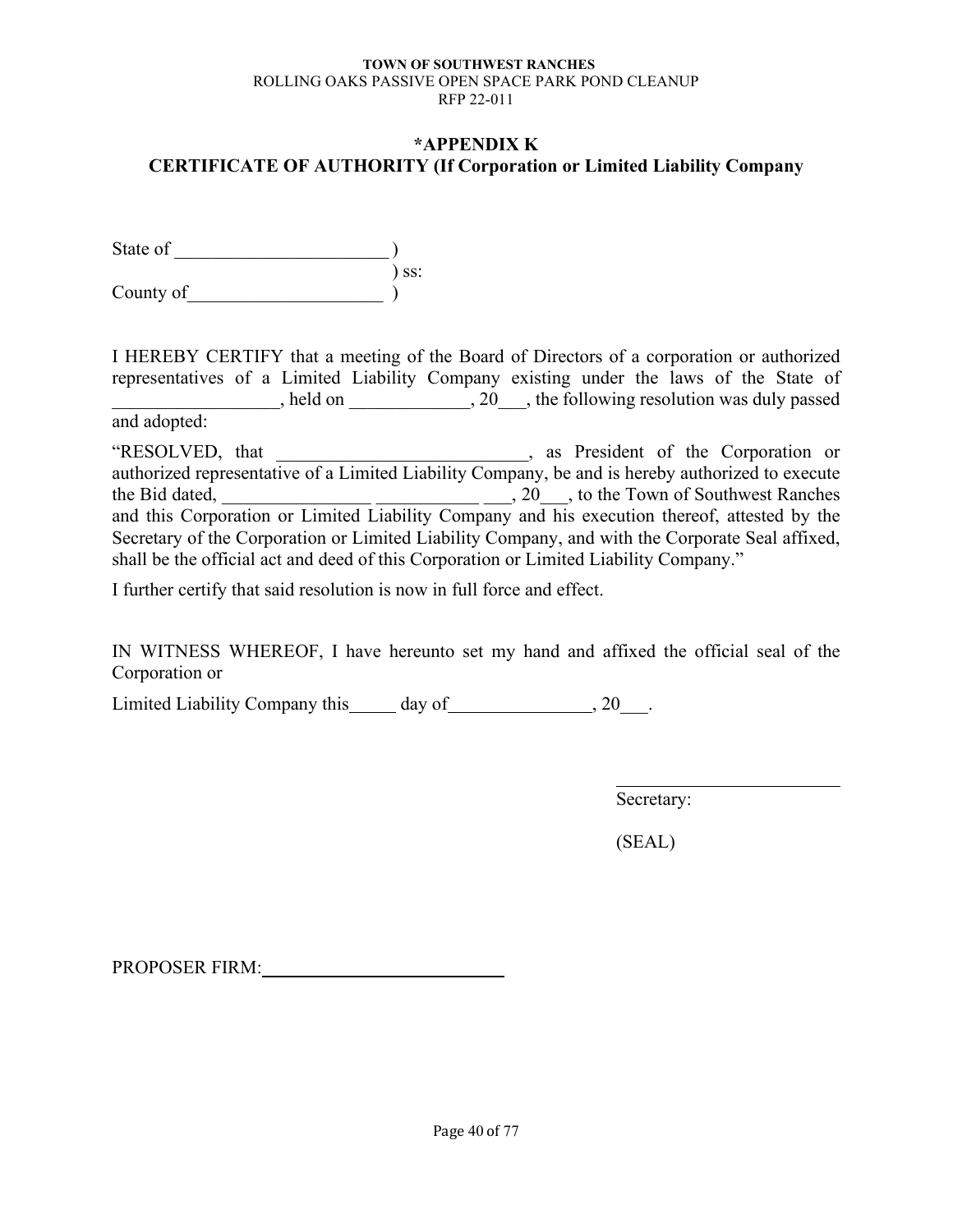# **\*APPENDIX L CERTIFICATE OF AUTHORITY (If Joint Venture**

| $\begin{array}{c} \text{County of} \\ \text{County of} \end{array}$       |                                                                                  |  |            |    |
|---------------------------------------------------------------------------|----------------------------------------------------------------------------------|--|------------|----|
|                                                                           | I HEREBY CERTIFY that a meeting of the Principals of the _______________________ |  |            |    |
|                                                                           |                                                                                  |  |            |    |
| following resolution was duly passed and adopted:                         |                                                                                  |  |            |    |
| "RESOLVED, that,<br>of the Joint Venture be and is hereby                 |                                                                                  |  |            | as |
| authorized to execute the Bid dated, 20, to the Town of Southwest Ranches |                                                                                  |  |            |    |
| official act and deed of this Joint Venture."                             |                                                                                  |  |            |    |
| I further certify that said resolution is now in full force and effect.   |                                                                                  |  |            |    |
|                                                                           |                                                                                  |  |            |    |
|                                                                           |                                                                                  |  |            |    |
|                                                                           |                                                                                  |  | Secretary: |    |
|                                                                           |                                                                                  |  | (SEAL)     |    |

PROPOSER FIRM : The state of the state of the state of the state of the state of the state of the state of the state of the state of the state of the state of the state of the state of the state of the state of the state o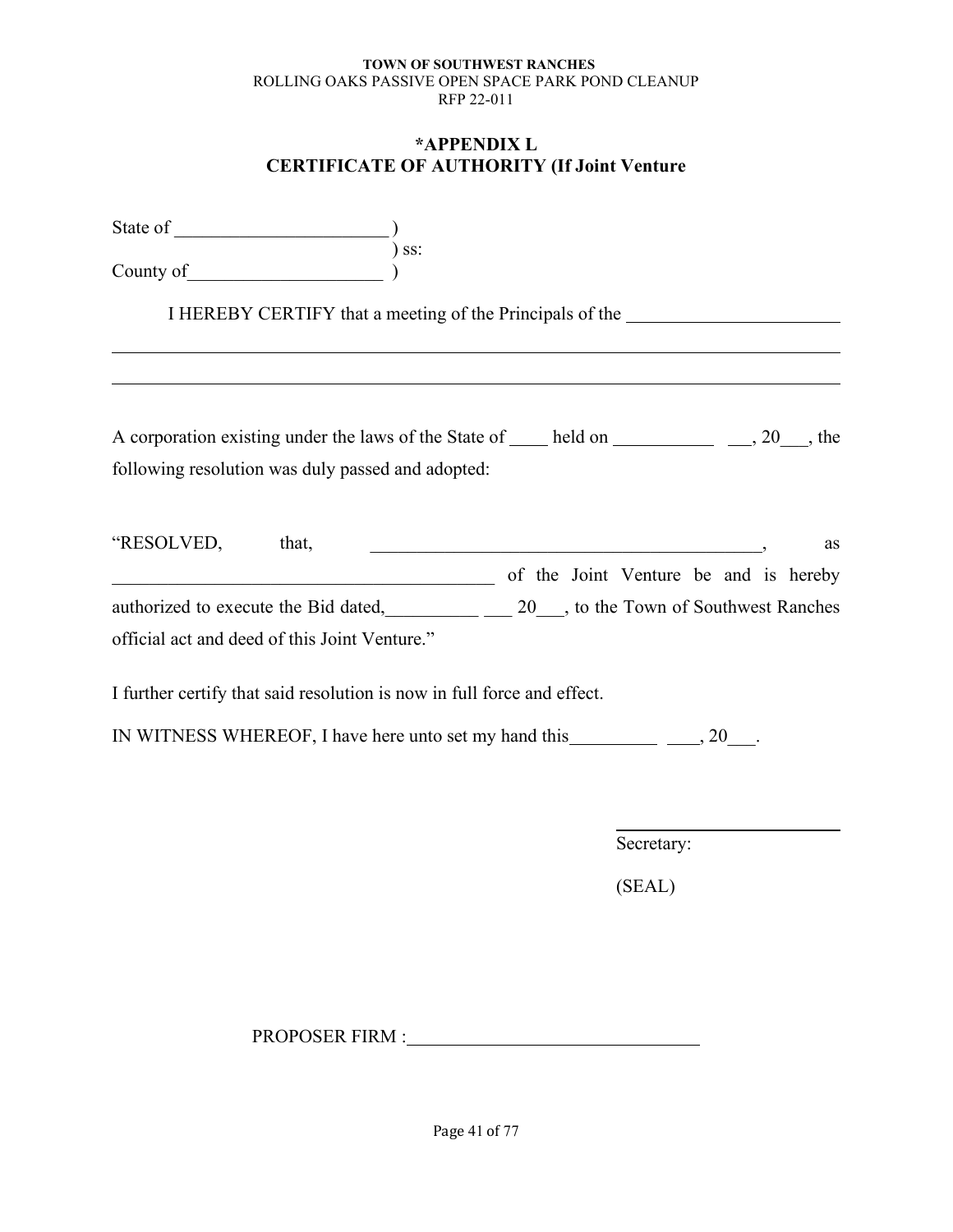#### **TOWN OF SOUTHWEST RANCHES** ROLLING OAKS PASSIVE OPEN SPACE PARK POND CLEANUP RFP 22-011 **APPENDIX M PROPOSAL BOND – NOT REQUIRED**

| PROPOSAL BOND                   |                                                                                                                                                                                                                                |  |
|---------------------------------|--------------------------------------------------------------------------------------------------------------------------------------------------------------------------------------------------------------------------------|--|
|                                 |                                                                                                                                                                                                                                |  |
|                                 | $)$ ss:                                                                                                                                                                                                                        |  |
| County of <u>the country of</u> |                                                                                                                                                                                                                                |  |
|                                 | KNOW ALL MEN BY THESE PRESENTS, that we,                                                                                                                                                                                       |  |
|                                 | as Principal, and the contract of the contract of the contract of the contract of the contract of the contract of the contract of the contract of the contract of the contract of the contract of the contract of the contract |  |
|                                 | s as Surety, are held and firmly bound unto the Town of                                                                                                                                                                        |  |
|                                 | Southwest Ranches, a municipal corporation of the State of Florida, in the penal sum of                                                                                                                                        |  |
|                                 |                                                                                                                                                                                                                                |  |

payment of which sum well and truly to be made, we bind ourselves, our heirs, executors, administrators and successors jointly and severally, firmly by these presents.

THE CONDITION OF THIS OBLIGATION IS SUCH that whereas the Principal has submitted the accompanying Proposal, dated  $20$  for:

# **"RFP 21-005 Website Design Services"**

# NOW, THEREFORE,

- (a) If said Proposal shall be rejected, or in the alternate
- (b) If said Proposal shall be accepted and the Principal shall properly execute and deliver to said Town the appropriate Contract Documents, including any required insurance and bonds, and shall in all respects fulfill all terms and conditions attributable to the acceptance of said Proposal, then this obligation shall be void; otherwise, it shall remain in force and effect, it being expressly understood and agreed that the liability of the Surety for any and all claims hereunder shall in no event exceed the amount of this obligation as herein stated.

IN WITNESS WHEREOF, the above bonded parties have executed this instrument under their several seals this \_\_\_\_\_ day of \_\_\_\_\_\_\_\_\_\_\_\_\_\_\_\_\_\_\_\_\_\_\_, 20\_\_, the name and the corporate seal of each corporate party being hereto affixed and these presents being duly signed by its undersigned representative.

# **[Signatures on next page]**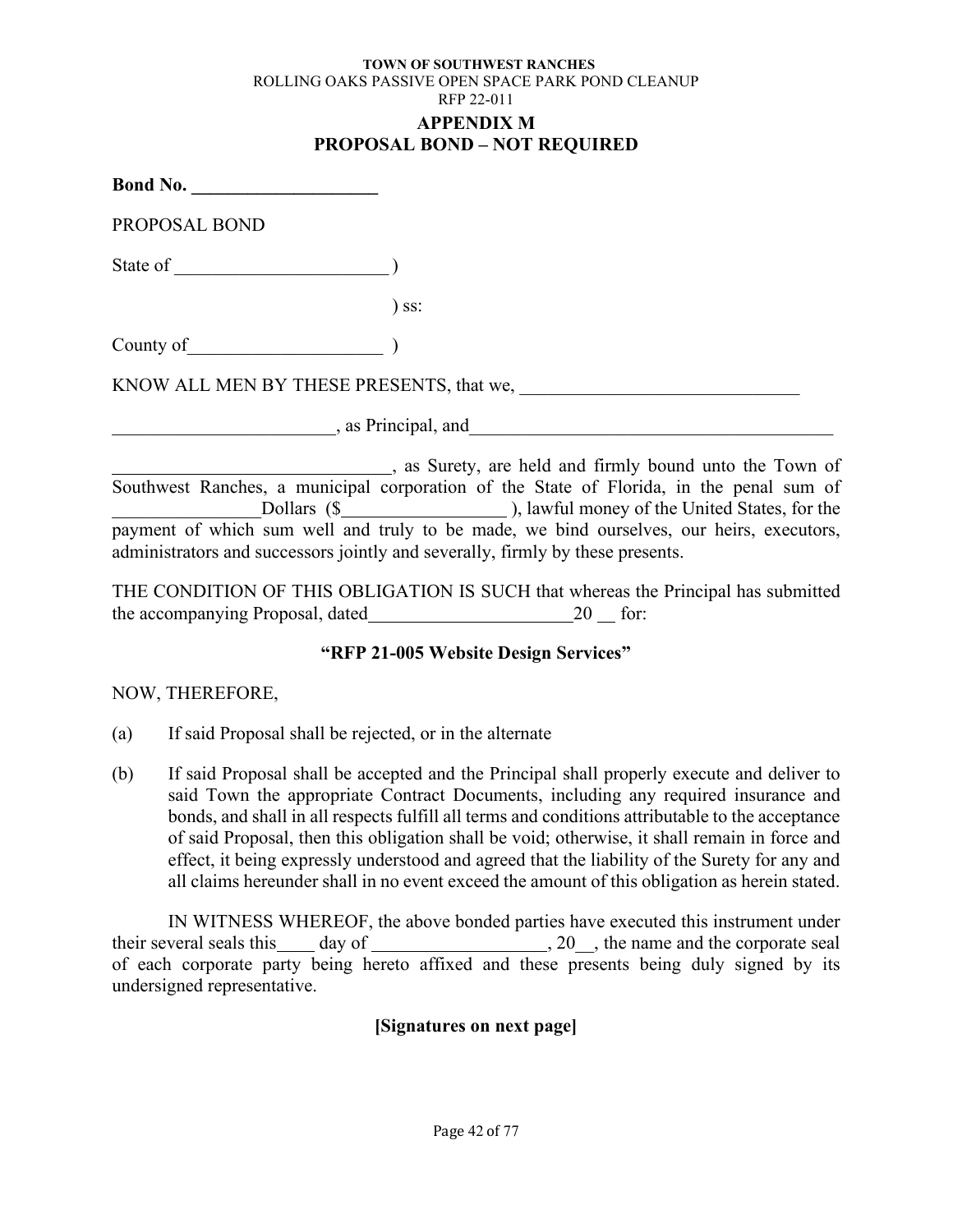| PROPOSER:       |                                       |  |
|-----------------|---------------------------------------|--|
|                 |                                       |  |
|                 | Title:                                |  |
| IN PRESENCE OF: |                                       |  |
| (SEAL)          | (Individual or Partnership Principal) |  |
|                 | (Business Address)                    |  |
|                 | (City/State/Zip)                      |  |
| By:             | (Business Phone)<br>SURETY:           |  |
| (SEAL)          | (Business Address)                    |  |
|                 | (City/State/Zip)                      |  |
|                 | (Business Phone)                      |  |

# IMPORTANT

Surety companies executing bonds must appear on the Treasury Department's most current list (circular 570 as amended) and be authorized to transact business in the State of Florida.

Countersigned by Florida Agent: \_\_\_\_\_\_\_\_\_\_\_\_\_\_\_\_\_\_\_\_\_\_\_\_\_\_\_\_\_\_\_

| na.<br>٠. |  |  |  |
|-----------|--|--|--|
|           |  |  |  |

Date: \_\_\_\_\_\_\_\_\_\_\_\_\_\_\_\_\_\_\_\_\_\_\_\_\_\_\_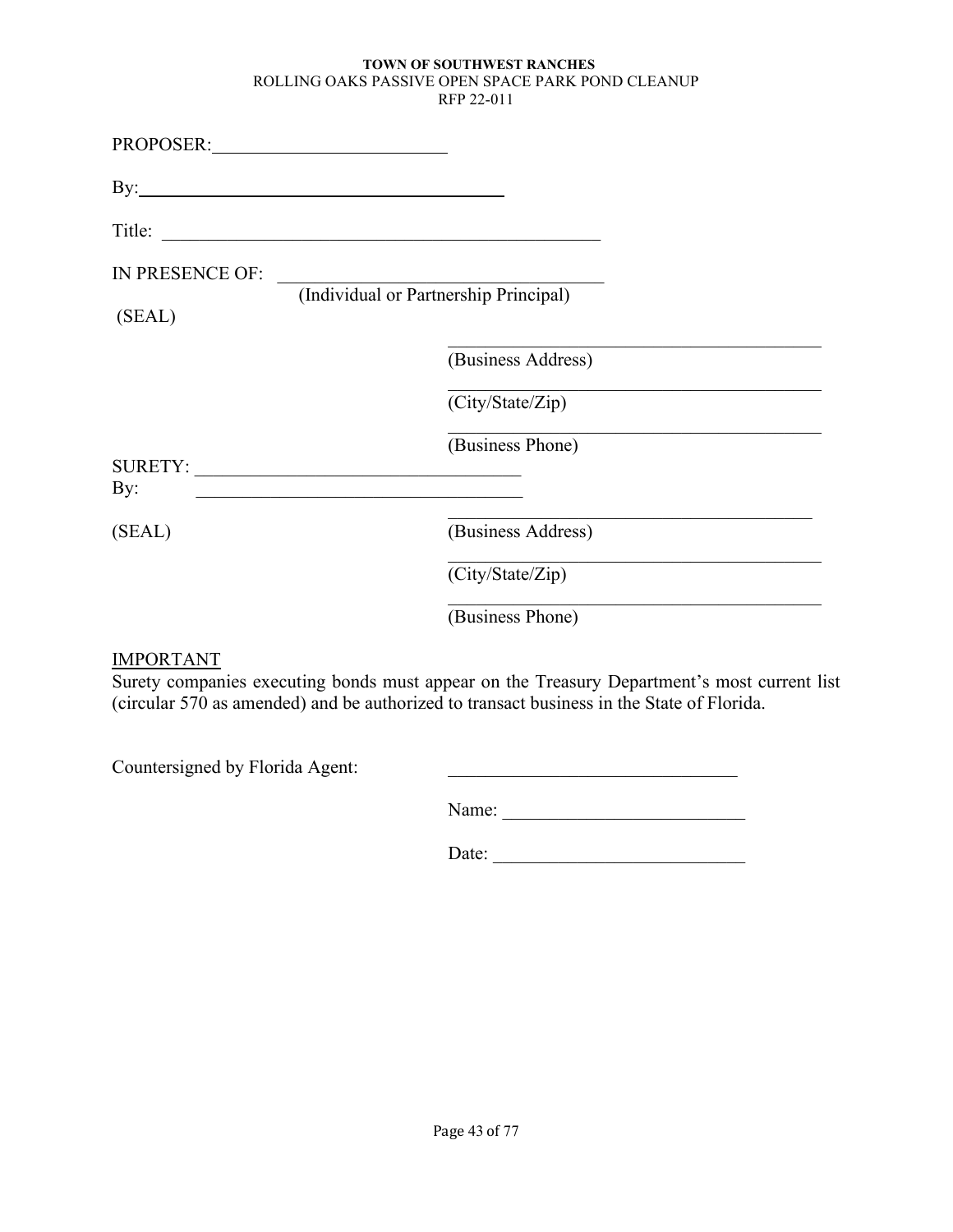#### **TOWN OF SOUTHWEST RANCHES** ROLLING OAKS PASSIVE OPEN SPACE PARK POND CLEANUP RFP 22-011 **APPENDIX N GOVERNMENTAL CONTACT INFORMATION - – NOT REQUIRED**

Please list NAME OF AGENCY, ADDRESS, PHONE NUMBER, AND CONTACT PERSON of any other Governmental Agencies or Quasi-governmental agencies for which you have conducted business on similar project within the past five years.

| <b>NAME</b><br>OF<br><b>AGENCY</b> | <b>ADDRESS</b> | <b>PHONE</b><br><b>NUMBER</b> | <b>CONTACT PERSON</b> |
|------------------------------------|----------------|-------------------------------|-----------------------|
|                                    |                |                               |                       |
|                                    |                |                               |                       |
|                                    |                |                               |                       |
|                                    |                |                               |                       |
|                                    |                |                               |                       |
|                                    |                |                               |                       |
|                                    |                |                               |                       |
|                                    |                |                               |                       |
|                                    |                |                               |                       |

PROPOSER FIRM: \_\_\_\_\_\_\_\_\_\_\_\_\_\_\_\_\_\_\_\_\_\_\_\_\_\_\_\_\_\_\_\_\_\_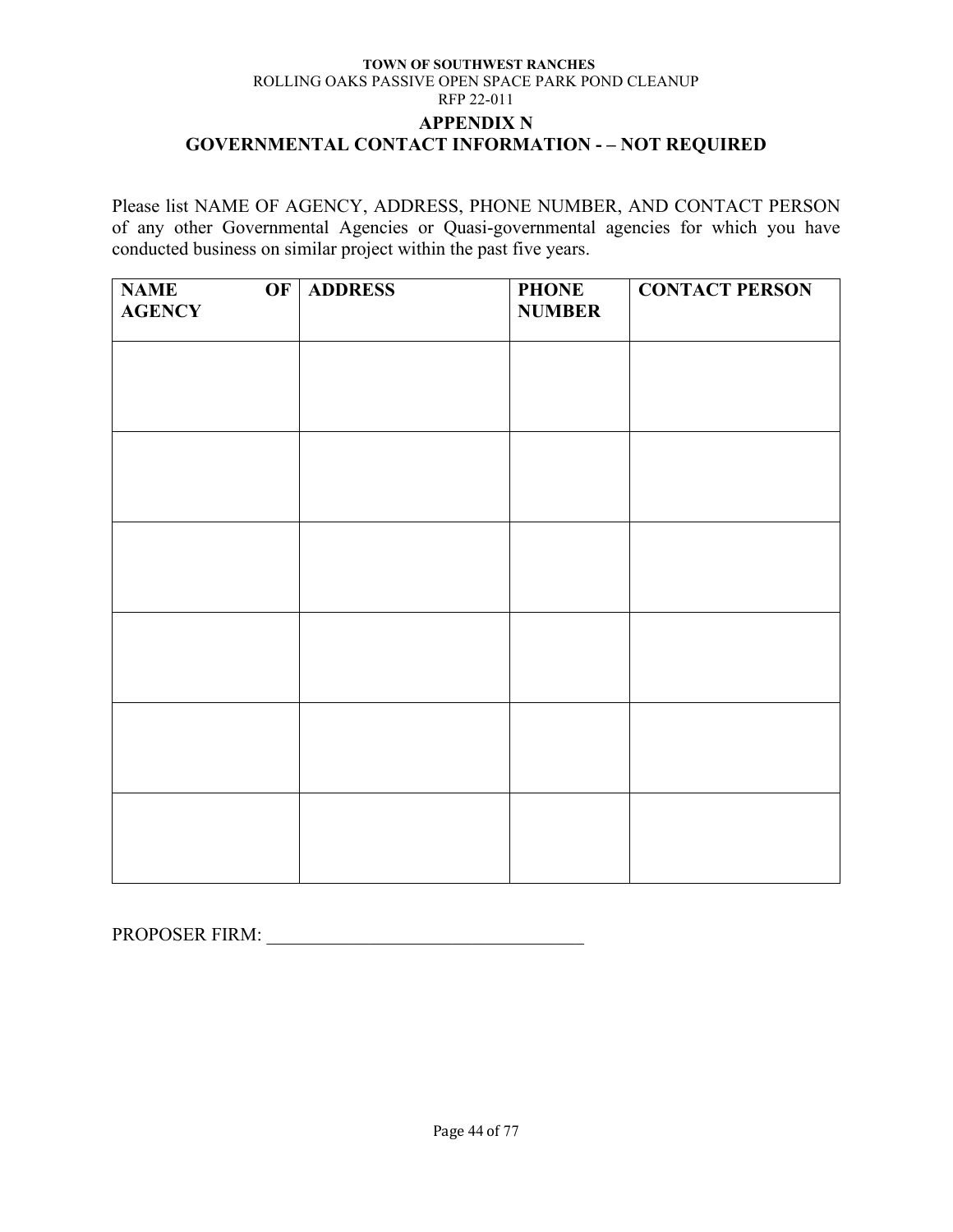### **TOWN OF SOUTHWEST RANCHES** ROLLING OAKS PASSIVE OPEN SPACE PARK POND CLEANUP RFP 22-011 **APPENDIX O ACKNOWLEDGMENT OF CONFORMANCE WITH O.S.H.A. STANDARDS**

TO THE TOWN OF SOUTHWEST RANCHES:

\_\_\_\_\_\_\_\_\_\_\_\_\_\_\_\_, hereby acknowledges and agrees that as Contractor for the Town of Southwest Ranches within the limits of the Town of Southwest Ranches, Florida, we have the sole responsibility for compliance with all requirements of the Federal Occupational Safety and Health regulations, and agree to indemnify and hold harmless the Town of Southwest Ranches, including its Council Members, officers and employees, from and against any and all legal liability or loss the Town may incur due to \_\_\_\_\_\_\_\_\_\_\_\_\_\_\_\_\_'s failure to comply with such regulations.

 $\_$  , and the set of the set of the set of the set of the set of the set of the set of the set of the set of the set of the set of the set of the set of the set of the set of the set of the set of the set of the set of th

ATTEST CONTRACTOR

 $BY:$ 

 $\mathcal{L}$  , which is a set of the set of the set of the set of the set of the set of the set of the set of the set of the set of the set of the set of the set of the set of the set of the set of the set of the set of the s

Print Name

Date: \_\_\_\_\_\_\_\_\_\_\_\_\_\_\_\_\_\_\_\_\_\_\_\_\_\_\_\_\_

PROPOSER FIRM: \_\_\_\_\_\_\_\_\_\_\_\_\_\_\_\_\_\_\_\_\_\_\_\_\_\_\_\_\_\_\_\_\_\_\_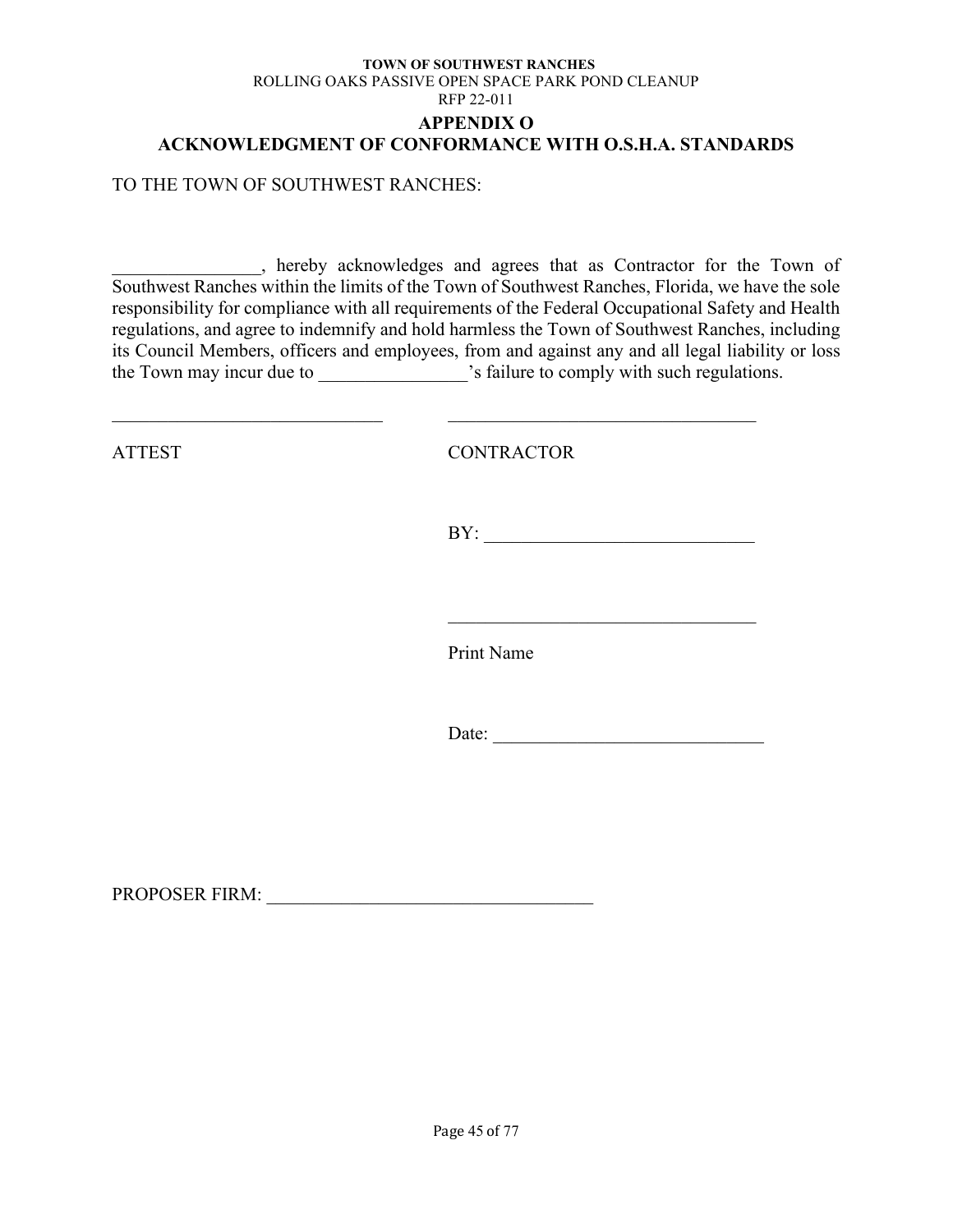#### **TOWN OF SOUTHWEST RANCHES** ROLLING OAKS PASSIVE OPEN SPACE PARK POND CLEANUP RFP 22-011 **APPENDIX P PROPOSER CONFIRMATION OF QUALIFICATIONS**

The Contract will be awarded only to a responsible and eligible proposer, qualified by experience and capable of providing required insurance, and bonds and in a financial position to do the Work specified within the Request For Proposals, and which can complete the Work within the time schedule specified.

At the time of the Proposal, the proposer shall hold all Contractor and other qualification certificates and licenses required to be held by the Contractor by Florida Statutes or ordinances of the Town of Southwest Ranches and Broward County in order to perform the Work which is the subject of this Request For Proposals.

All license, certificate and experience requirements must be met by the proposer (as opposed to the Subcontractor) at the time of Proposal submission. Proposals submitted by proposer who do not directly hold required licenses and certificates or who rely on a Subcontractor to meet the license, certificate or experience criteria will be rejected. By executing this Form and submitting its Proposal, proposer represents that it meets the requirements set forth above, and as set forth in the Proposal Documents, and acknowledges and understands that such representation is material and that the Town shall be relying on this representation with respect to a Contract award.

Proposer:

Proposer's Name:

Proposer's Address: \_\_\_\_\_\_\_\_\_\_\_\_\_\_\_\_\_\_\_\_\_\_\_\_

Proposer's Phone Number:

\_\_\_\_\_\_\_\_\_\_\_\_\_\_\_\_\_\_\_\_\_\_\_\_

Proposer's Email:

Contractor's License and License number(s) (attach copies of license(s) required for the work described in this RFP):

PROPOSER FIRM: \_\_\_\_\_\_\_\_\_\_\_\_\_\_\_\_\_\_\_\_\_\_\_\_\_\_\_\_\_\_\_\_\_\_\_

\_\_\_\_\_\_\_\_\_\_\_\_\_\_\_\_\_\_\_\_\_\_\_\_

 $\mathcal{L}_\text{max}$  , where  $\mathcal{L}_\text{max}$  , we have the set of  $\mathcal{L}_\text{max}$ 

**[Signatures on next page]**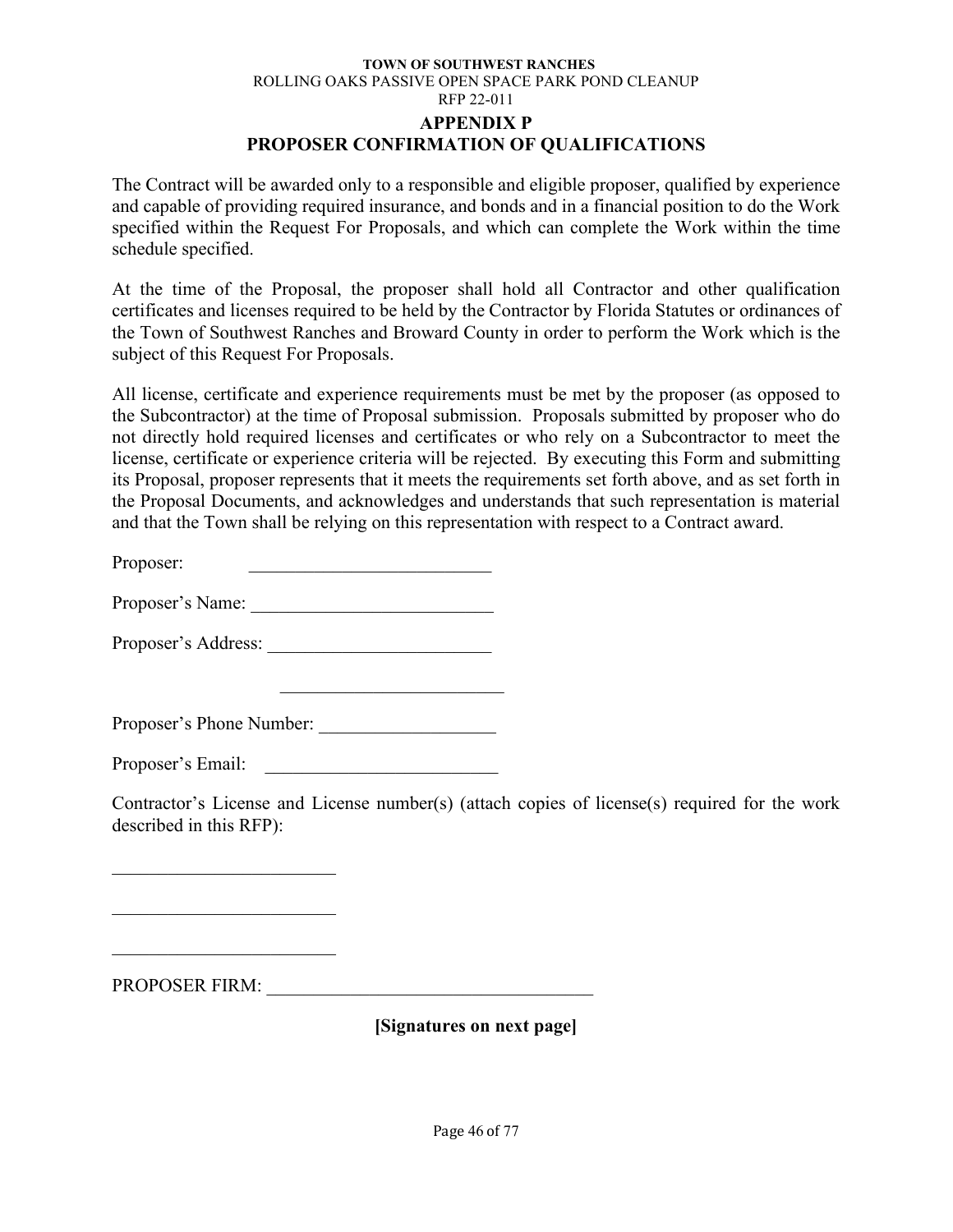State of Florida

County of \_\_\_\_\_\_\_\_\_\_\_

The foregoing instrument was acknowledged before me by means of

 $\Box$  physical presence or  $\Box$  online notarization,

this  $\rule{1em}{0.15mm}$  day of  $\rule{1em}{0.15mm}$ , 2022,

by \_\_\_\_\_\_\_\_\_\_\_\_\_\_\_\_\_\_\_\_\_\_\_\_\_\_\_\_\_\_\_\_\_\_\_\_\_\_\_\_\_\_\_\_\_\_\_\_\_ (name of person acknowledging).

WITNESS my hand and official seal.

NOTARY Public Records of County, Florida

Notary Signature

Name of Notary Public: (Print, Stamp, or type as Commissioned)

PROPOSER FIRM: \_\_\_\_\_\_\_\_\_\_\_\_\_\_\_\_\_\_\_\_\_\_\_\_\_\_\_\_\_\_\_\_\_\_\_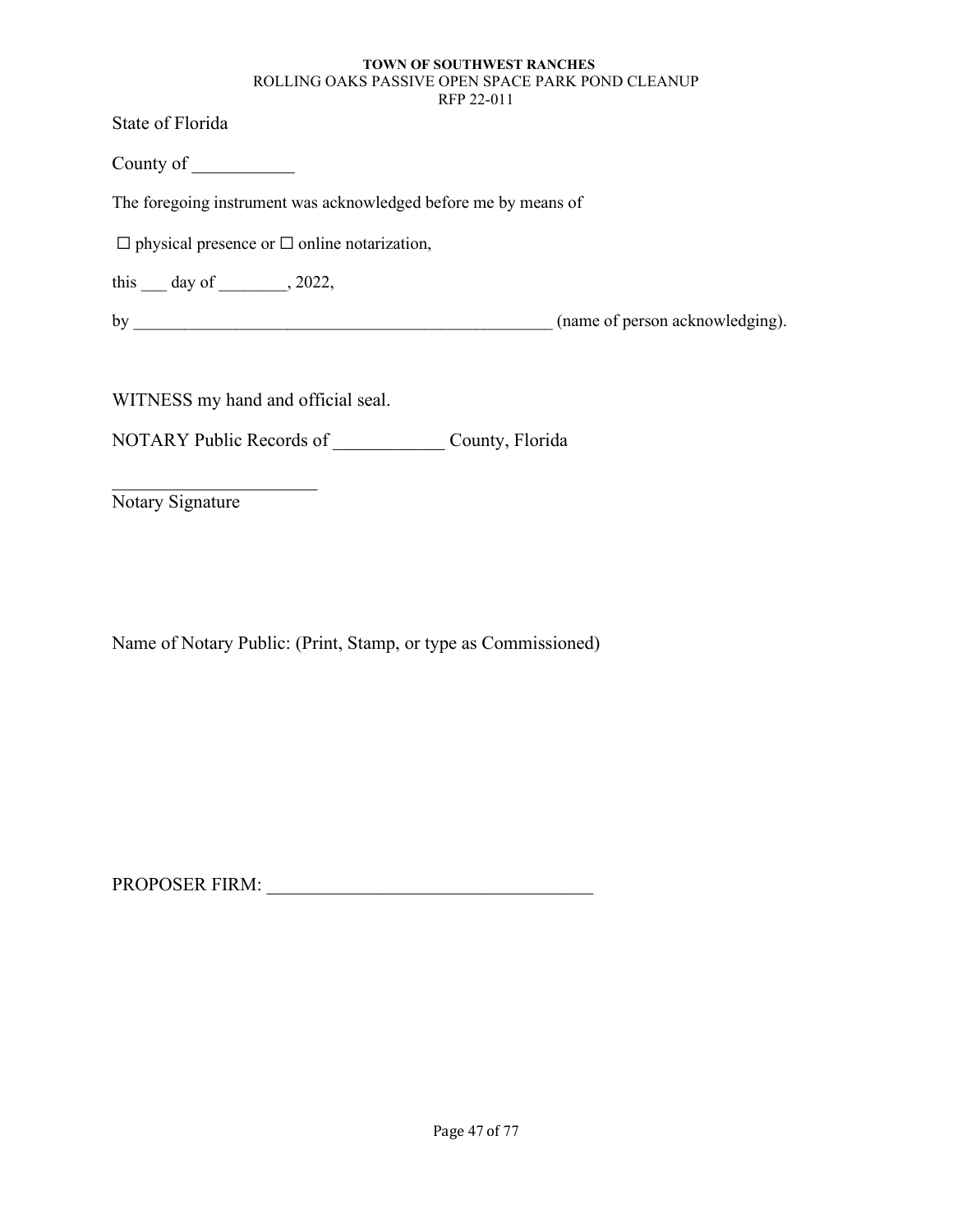**PROPOSER EXPERIENCE QUESTIONNAIRE**

The proposer's response to this questionnaire will be utilized as part of the Town's Proposal Evaluation and Contractor selection. Proposer must have current licensures applicable to this type of work and must have experience on comparable work.

#### (MUST COMPLETE EVEN IF ADDITIONAL REFERENCE PAGE SUPPLIED)

List comparable contract experience and client references:

| Contract Amount: New York Contract Amount:                                                                                                                                                                                           |
|--------------------------------------------------------------------------------------------------------------------------------------------------------------------------------------------------------------------------------------|
|                                                                                                                                                                                                                                      |
| Client Name:                                                                                                                                                                                                                         |
|                                                                                                                                                                                                                                      |
| Contact Person: Note of the Contact Person of the Contact Person of the Contact Person of the Contact Person of the Contact Person of the Contact Person of the Contact Person of the Contact Person of the Contact Person of        |
|                                                                                                                                                                                                                                      |
|                                                                                                                                                                                                                                      |
|                                                                                                                                                                                                                                      |
|                                                                                                                                                                                                                                      |
| Contract Amount: New York Contract Amount:                                                                                                                                                                                           |
| Contract Date:                                                                                                                                                                                                                       |
| Client Name:                                                                                                                                                                                                                         |
| Address: <u>and the same of the same of the same of the same of the same of the same of the same of the same of the same of the same of the same of the same of the same of the same of the same of the same of the same of the </u> |
| Contact Person:                                                                                                                                                                                                                      |
| Contact Person Tel. No.: 1988                                                                                                                                                                                                        |
|                                                                                                                                                                                                                                      |
|                                                                                                                                                                                                                                      |
|                                                                                                                                                                                                                                      |
| Contract Amount: New York Contract Amount:                                                                                                                                                                                           |
|                                                                                                                                                                                                                                      |
| Client Name: 1988                                                                                                                                                                                                                    |
|                                                                                                                                                                                                                                      |
|                                                                                                                                                                                                                                      |
| Contact Person Tel. No.: 1988 and 2008 and 2008 and 2008 and 2008 and 2008 and 2008 and 2008 and 2008 and 2008 and 2008 and 2008 and 2008 and 2008 and 2008 and 2008 and 2008 and 2008 and 2008 and 2008 and 2008 and 2008 and       |
|                                                                                                                                                                                                                                      |

PROPOSER FIRM: \_\_\_\_\_\_\_\_\_\_\_\_\_\_\_\_\_\_\_\_\_\_\_\_\_\_\_\_\_\_\_\_\_\_\_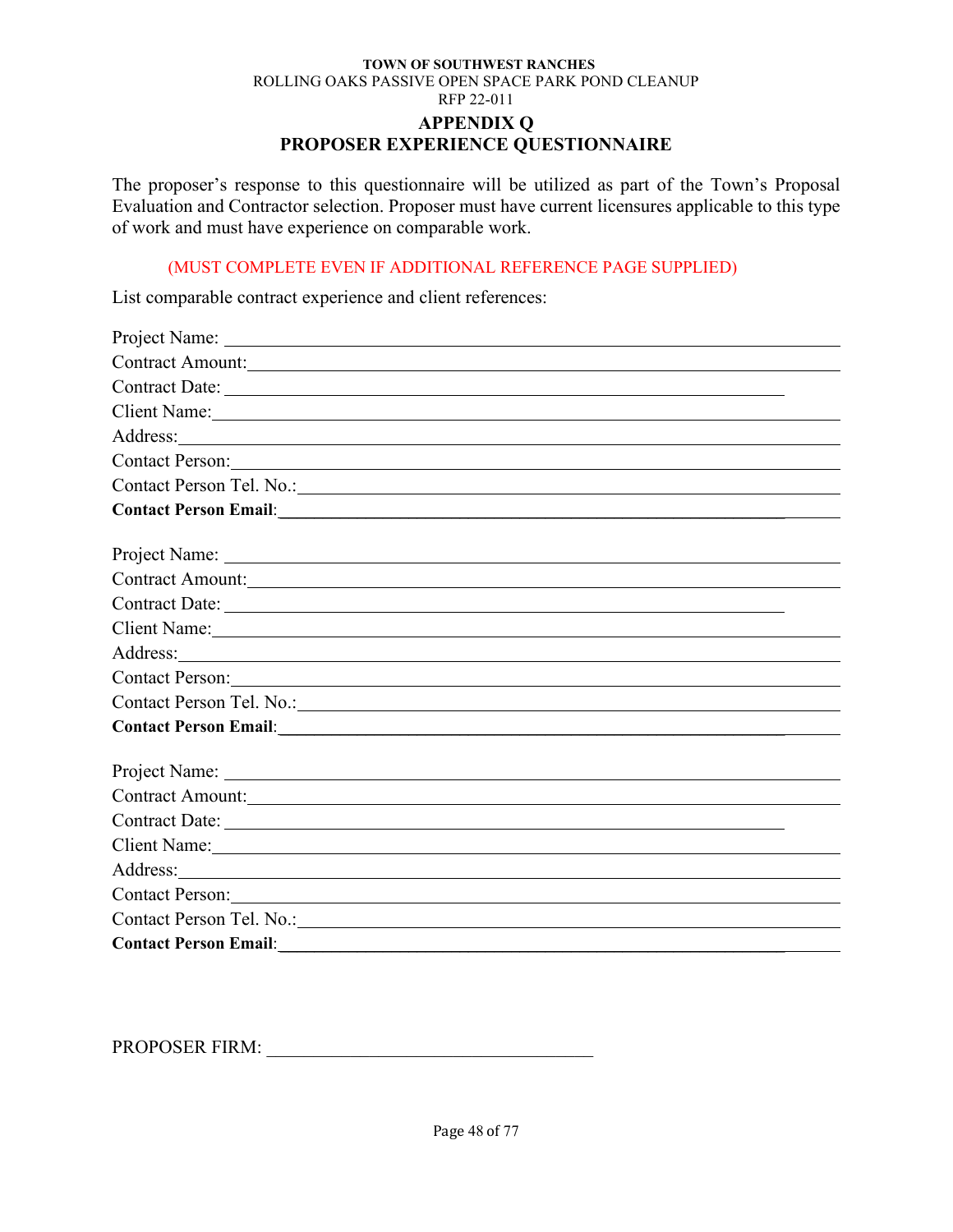### **APPENDIX R SUB-CONTRACTOR LIST – NOT REQUIRED**

In the form below, the proposer shall list all subcontractors to be used on this project if the proposer is awarded the Contract for this project. This list shall not be amended without the prior written consent of the Town.

| <b>CLASSIFICATION OF</b><br>WORK | <b>NAME</b> | <b>ADDRESS</b> |
|----------------------------------|-------------|----------------|
|                                  |             |                |
|                                  |             |                |
|                                  |             |                |
|                                  |             |                |
|                                  |             |                |
|                                  |             |                |
|                                  |             |                |
|                                  |             |                |
|                                  |             |                |
|                                  |             |                |
|                                  |             |                |
|                                  |             |                |
|                                  |             |                |
|                                  |             |                |
|                                  |             |                |
|                                  |             |                |
|                                  |             |                |
|                                  |             |                |
|                                  |             |                |

PROPOSER FIRM:\_\_\_\_\_\_\_\_\_\_\_\_\_\_\_\_\_\_\_\_\_\_\_\_\_\_\_\_\_\_\_\_\_\_\_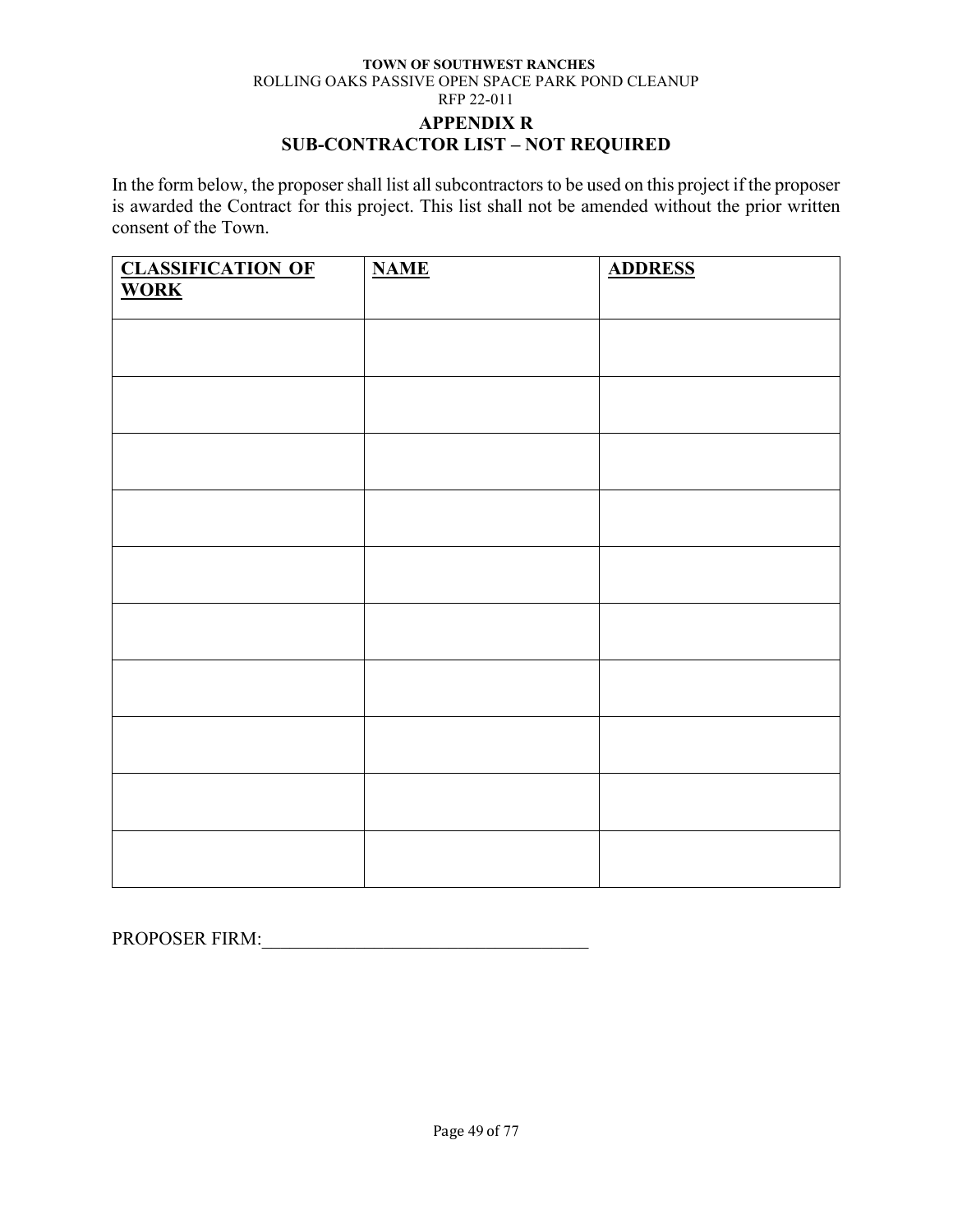# **ACKNOWLEDGEMENT OF ADDENDA**

Proposer shall indicate receipt of any addendum by initialing below for each addendum received.

Addendum No. 1

Addendum No. 2 \_\_\_\_\_\_\_\_\_\_\_\_\_\_\_\_\_\_\_\_

| Addendum No. 3 |  |
|----------------|--|
|----------------|--|

Addendum No. 4\_\_\_\_\_\_\_\_\_\_\_\_\_\_\_\_\_\_\_\_

**[Remainder of page intentionally left blank]**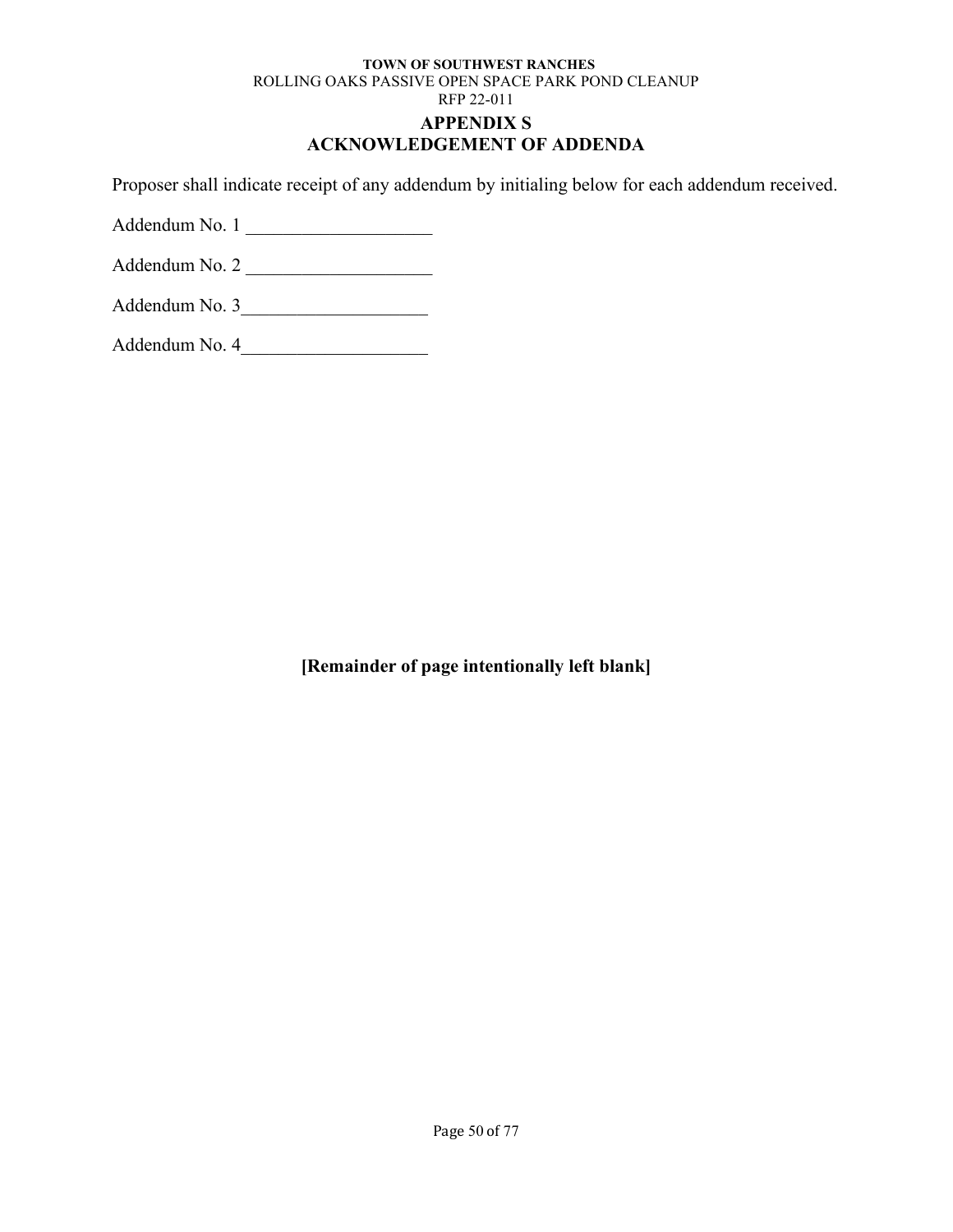### **TOWN OF SOUTHWEST RANCHES** ROLLING OAKS PASSIVE OPEN SPACE PARK POND CLEANUP RFP 22-011 **APPENDIX T LIABILITY CLAIMS**

Please list the following information for all Liability Claims for the past ten (10) years:

| 1.               | Name and Location of project: Name and Location of project:                                                                          |  |  |
|------------------|--------------------------------------------------------------------------------------------------------------------------------------|--|--|
|                  |                                                                                                                                      |  |  |
| 2.               | Contact information for Project Owner:                                                                                               |  |  |
|                  | a.                                                                                                                                   |  |  |
|                  | $\mathbf{b}$ .                                                                                                                       |  |  |
|                  | Phone:<br>c.                                                                                                                         |  |  |
|                  | d.                                                                                                                                   |  |  |
| 3.               | Nature of Claim:                                                                                                                     |  |  |
|                  |                                                                                                                                      |  |  |
| $\overline{4}$ . |                                                                                                                                      |  |  |
| 5.               |                                                                                                                                      |  |  |
|                  |                                                                                                                                      |  |  |
|                  |                                                                                                                                      |  |  |
| 6.               | If applicable:                                                                                                                       |  |  |
|                  | a.                                                                                                                                   |  |  |
|                  | $\mathbf b$ .<br>County: County:                                                                                                     |  |  |
|                  | State:<br>c.<br><u> Alexandria de la contrada de la contrada de la contrada de la contrada de la contrada de la contrada de la c</u> |  |  |
|                  | <b>PROPOSER FIRM:</b>                                                                                                                |  |  |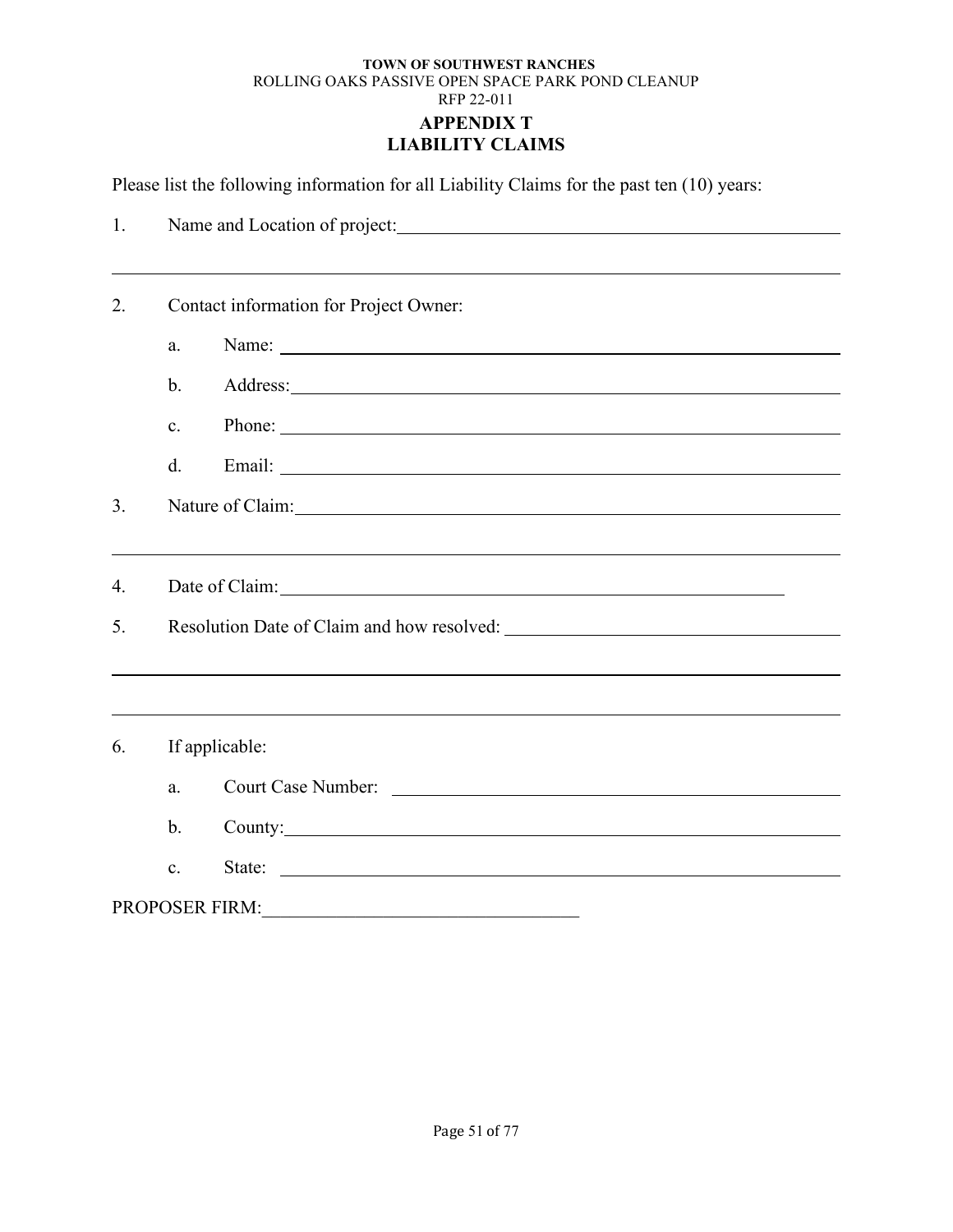# **INSERT W – 9 Must be current October 2018, signed, dated and legible W-9**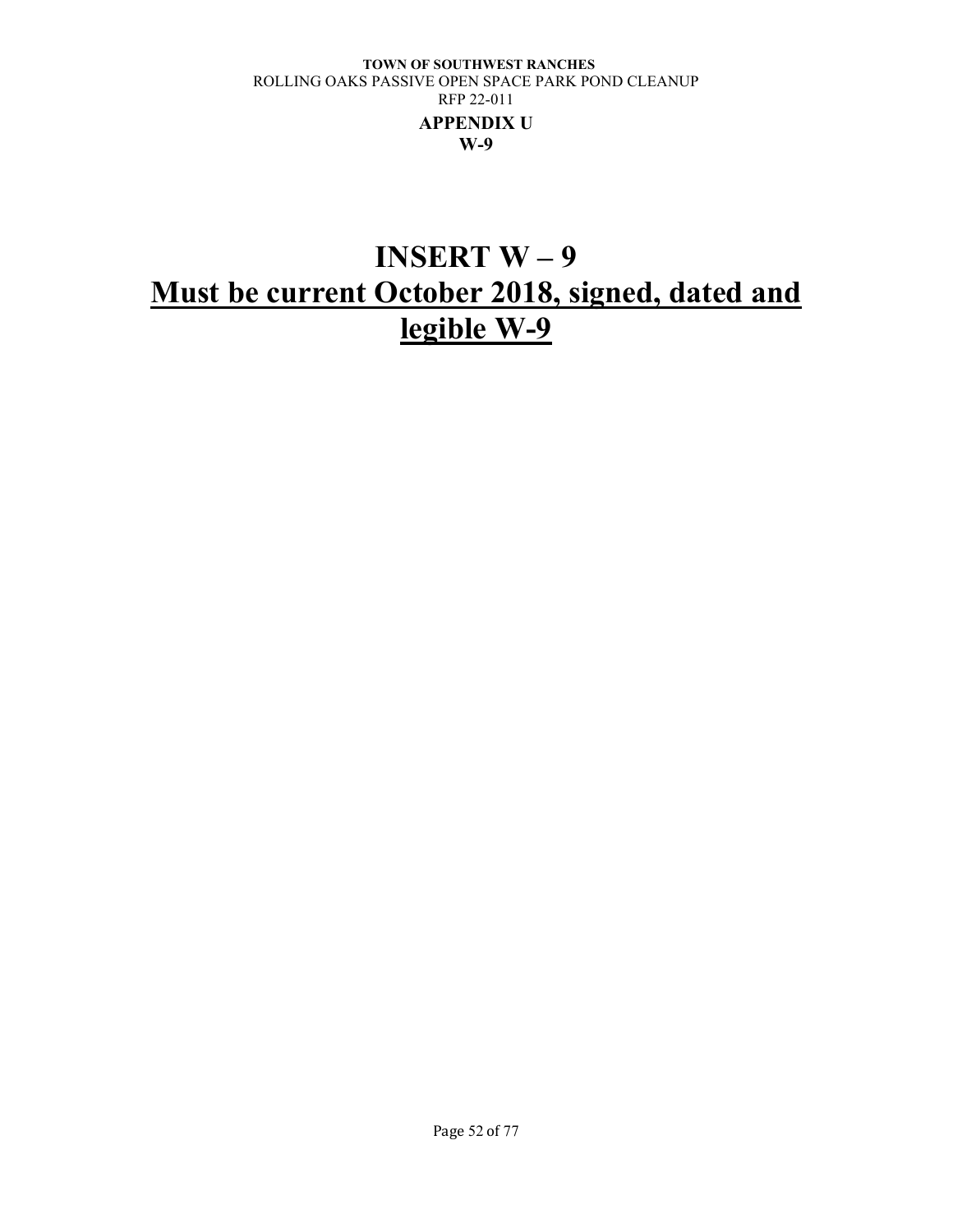### **TOWN OF SOUTHWEST RANCHES** ROLLING OAKS PASSIVE OPEN SPACE PARK POND CLEANUP RFP 22-011 **APPENDIX V PROOF OF INSURANCE**

# **INSERT PROOF OF INSURANCE**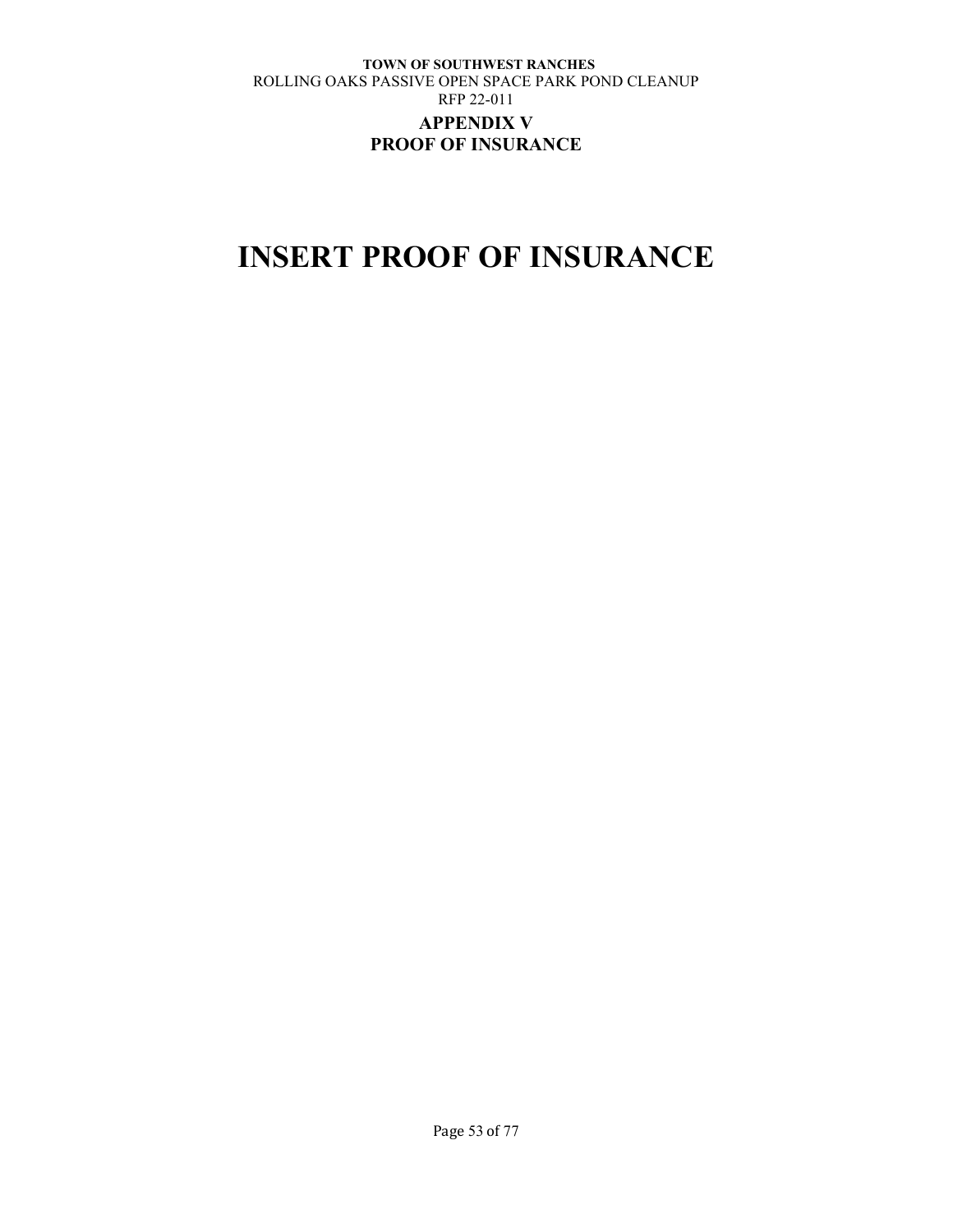### **TOWN OF SOUTHWEST RANCHES** ROLLING OAKS PASSIVE OPEN SPACE PARK POND CLEANUP RFP 22-011 **\* APPENDIX W STATEMENT OF NO RESPONSE**

Recipients of this solicitation may elect not to respond. The Town is interested in learning the reason(s) for non-response. If you elect **not** to respond with an offer to this solicitation, the Town requests that the reason(s) are indicated below, and this form is returned to:

Venessa Redman, Senior Procurement and Budget Officer Town of Southwest Ranches 13400 Griffin Road Southwest Ranches, FL 33330 or Email: vredman@southwestranches.org

# REASONS

- 1. Do not offer this product/service or equivalent.
- 2. Schedule would not permit.
- 3. \_\_\_\_\_\_ Insufficient time to respond to solicitation.
- 4. Unable to meet specifications / scope of work.
- 5. \_\_\_\_\_\_ Specifications "too tight" (i.e. geared to specific brand or manufacturer).
- 6. \_\_\_\_\_\_ Specifications not clear.
- 7. Unable to meet bond and / or insurance requirements.
- 8. \_\_\_\_\_\_ Solicitation addressed incorrectly, delayed in forwarding of mail.
- 9. Other (Explanation provided below or by separate attachment).

Explanation: \_\_\_\_\_\_\_\_\_\_\_\_\_\_\_\_\_\_\_\_\_\_\_\_\_\_\_\_\_\_\_\_\_\_\_\_\_\_\_\_\_\_\_\_\_\_\_\_\_\_\_\_\_\_\_\_\_\_\_\_\_\_

The Town may delete the names of those persons or businesses who fail to respond to three (3) solicitations, who fail to return this Statement, or as requested.

 $\mathcal{L}_\text{G}$  , and the contribution of the contribution of the contribution of the contribution of the contribution of the contribution of the contribution of the contribution of the contribution of the contribution of t

| Desire to receive future Town solicitations? | Yes | No    |  |
|----------------------------------------------|-----|-------|--|
| COMPANY:                                     |     |       |  |
| NAME:                                        |     |       |  |
| TITLE:                                       |     |       |  |
| <b>ADDRESS:</b>                              |     |       |  |
| TELEPHONE: (                                 |     | DATE: |  |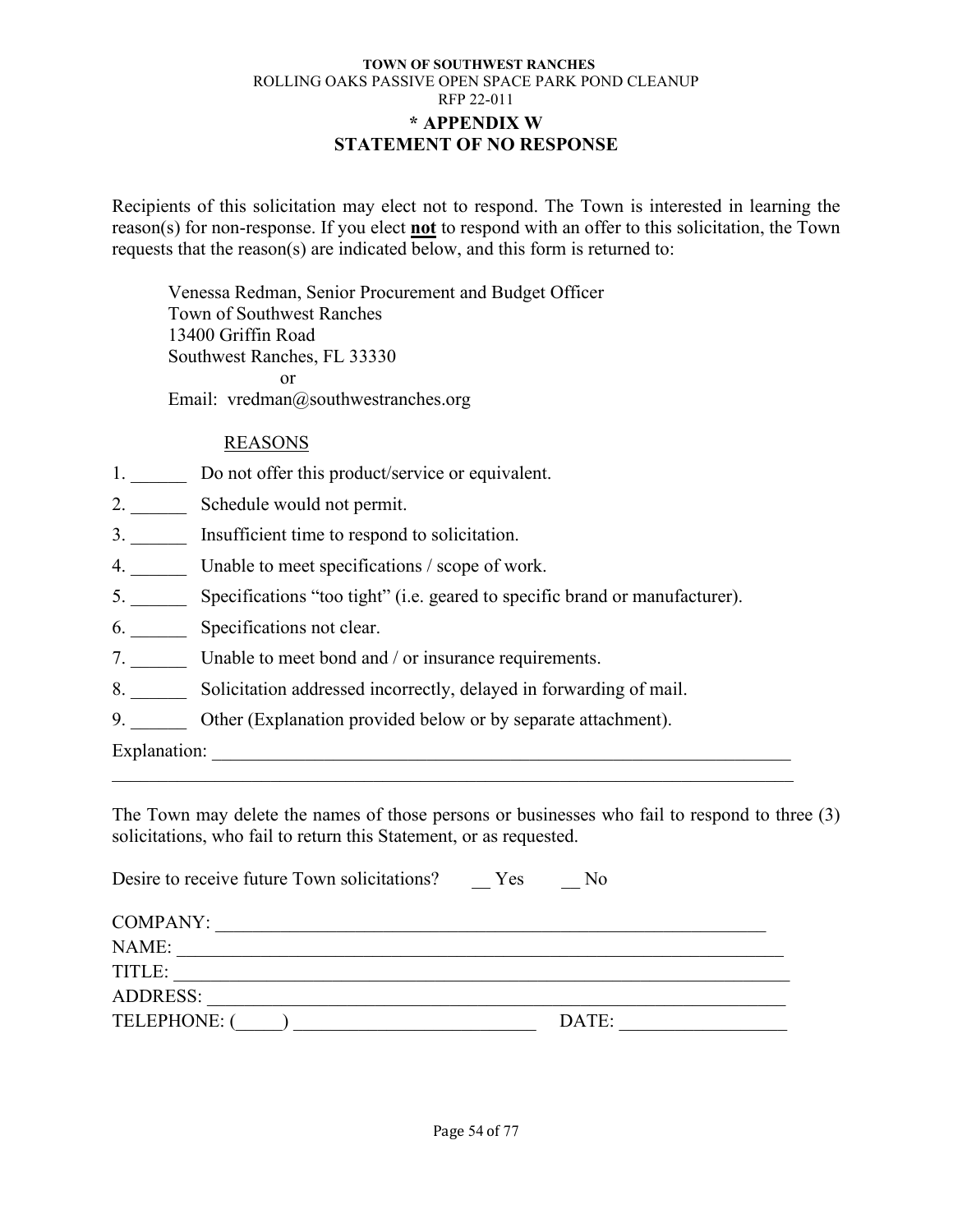#### **TOWN OF SOUTHWEST RANCHES** ROLLING OAKS PASSIVE OPEN SPACE PARK POND CLEANUP RFP 22-011 **APPENDIX X ANTI-LOBBYING CERTIFICATION FORM**

1. The prospective participant certifies to the best of his or her knowledge and belief, that:

a. No Federal appropriated funds have been paid or will be paid, by or on behalf of the undersigned, to any person for influencing or attempting to influence an officer or employee of any Federal agency, a Member of Congress, an officer or employee of Congress, or an employee of a Member of Congress in connection with the awarding of any Federal contract, the making of any Federal grant, the making of any Federal loan, the entering into of any cooperative agreement, and the extension, continuation, renewal, amendment, or modification of any Federal contract, grant, loan, or cooperative agreement.

b. If any funds other than Federal appropriated funds have been paid or will be paid to any person for influencing or attempting to influence an officer or employee of any Federal agency, a Member of Congress, an officer or employee of Congress, or an employee of a Member of Congress in connection with this Federal contract, grant, loan, or cooperative agreement, the undersigned shall complete and submit Standard Form-LLL, "Disclosure Form to Report Lobbying," in accordance with its instructions.

2. This certification is a material representation of fact upon which reliance was placed when this transaction was made or entered into. Submission of this certification is a prerequisite for making or entering into this transaction imposed by 31 U.S.C. 1352. Any person who fails to file the required certification shall be subject to a civil penalty of not less than \$10,000 and not more than \$100,000 for each such failure.

3. The prospective participant also agrees by submitting its bid or proposal that the participant shall require that the language of this certification be included in all lower tier subcontracts, which exceed \$100,000 and that all such recipients shall certify and disclose accordingly.

| Street address: |                 |       |  |
|-----------------|-----------------|-------|--|
|                 |                 |       |  |
| Certified By:   | (type or print) |       |  |
| Title:          |                 |       |  |
| Signature:      |                 | Date: |  |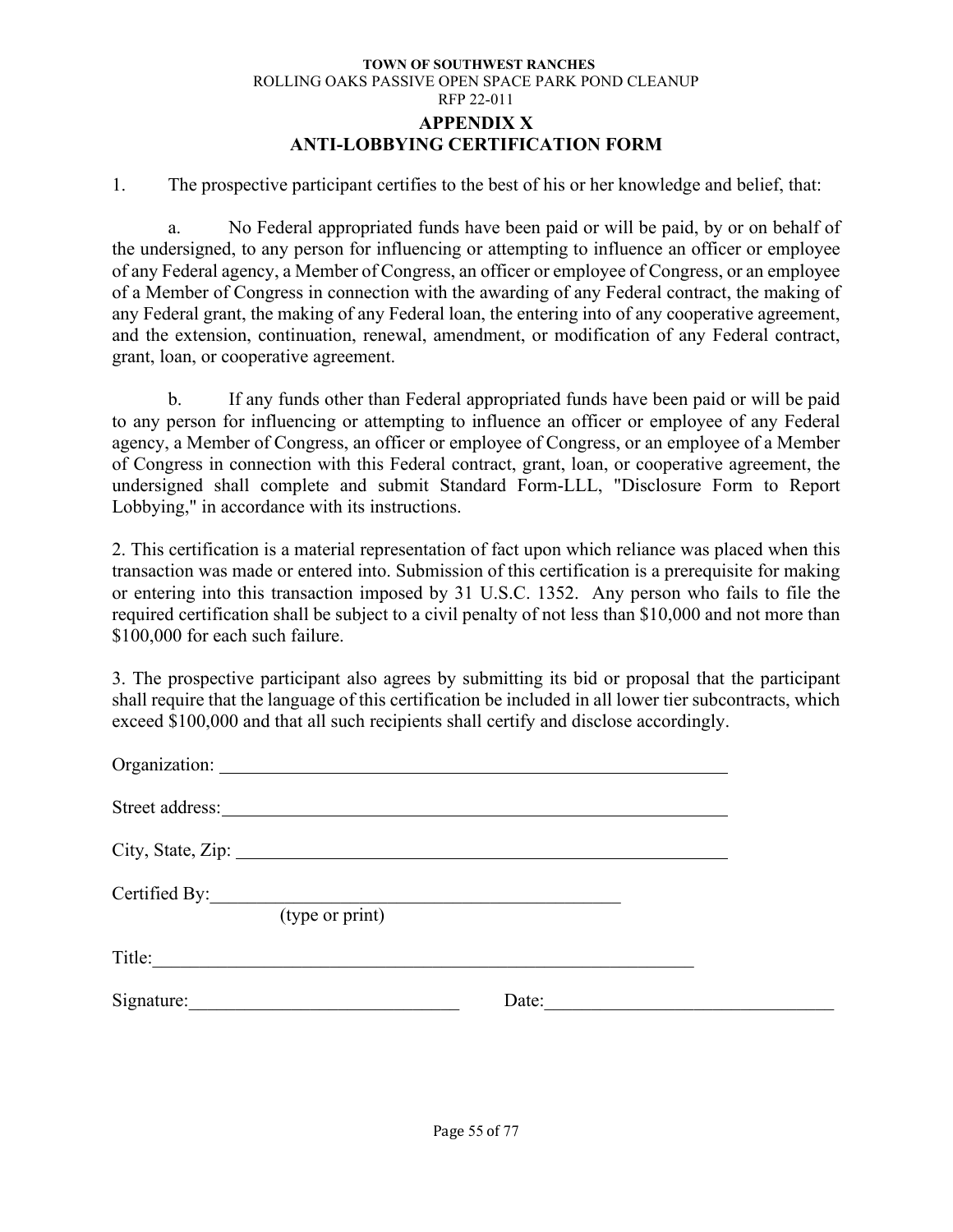# **APPENDIX Z INSERT PROOF OF E-VERIFY REGISTRATION**

# **Proposer MUST provide copy of MEMORANDUM OF UNDERSTANDING including page with Proposer Name and EIN number.**

**Download from<https://www.e-verify.gov/employers>**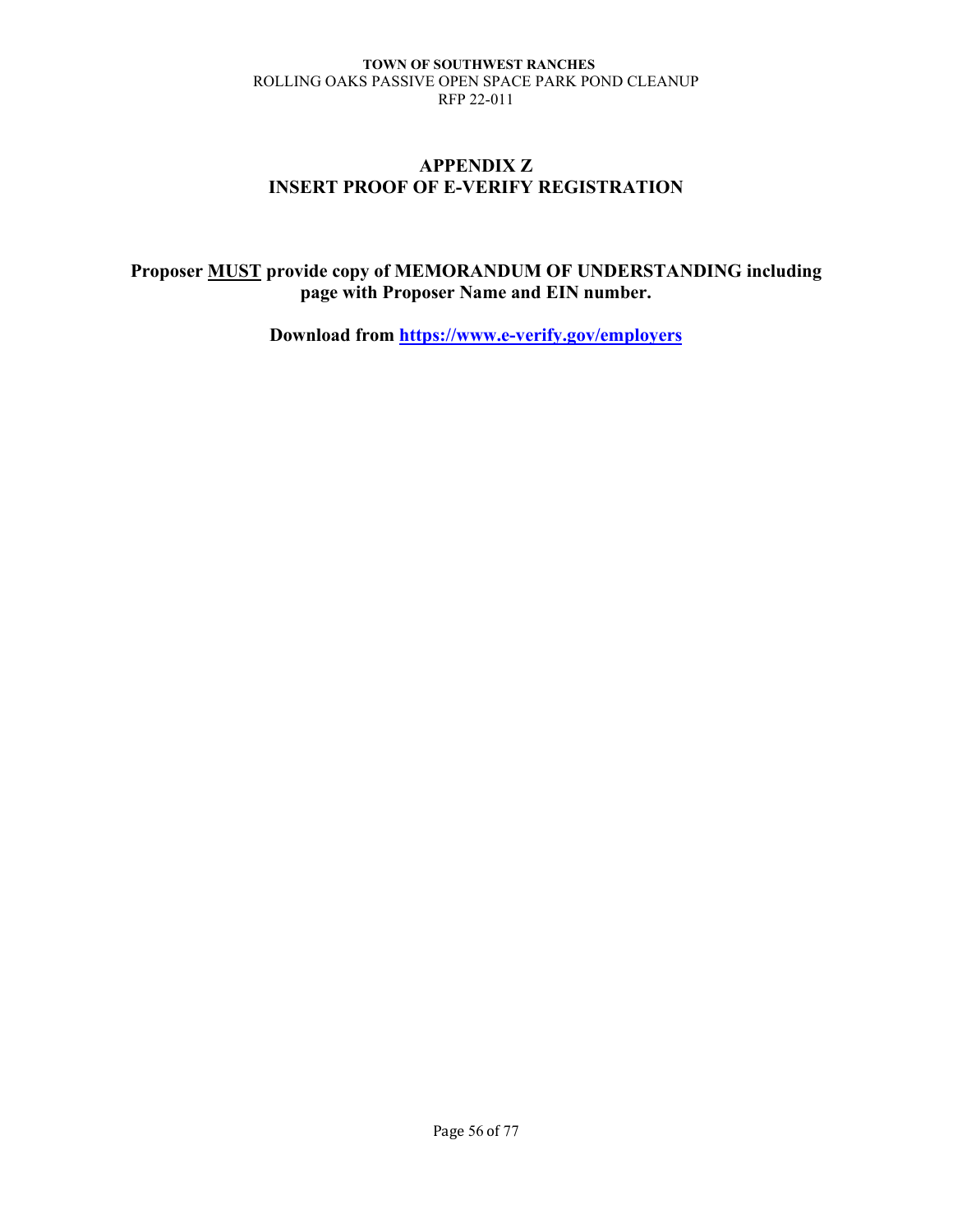# **EXHIBIT "A"**



# AGREEMENT

# BETWEEN THE

# TOWN OF SOUTHWEST RANCHES

AND

# **RFP NO.: 22-011 ROLLING OAKS PASSIVE OPEN SPACE PARK POND CLEANUP**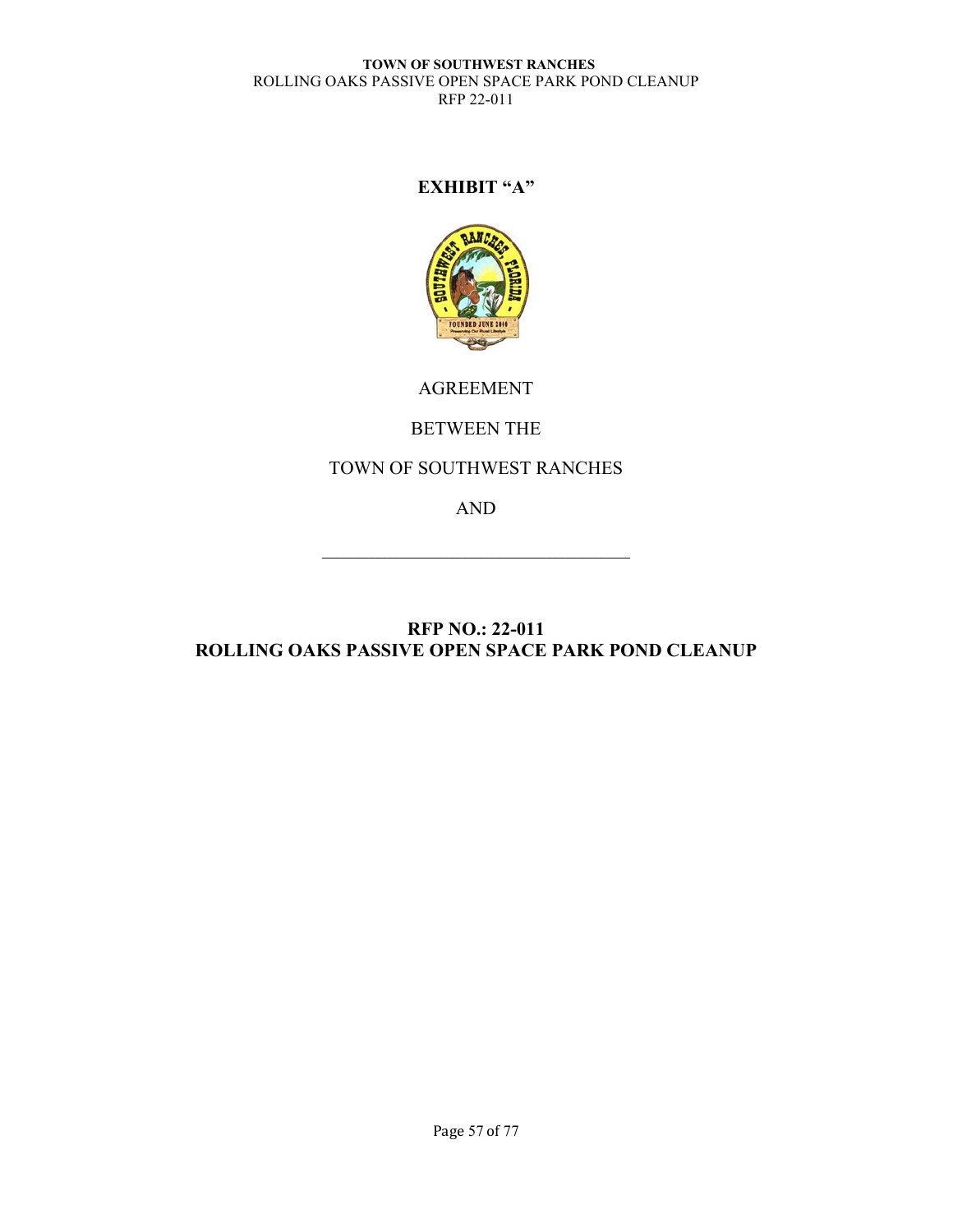### **AGREEMENT FOR**

### **RFP NO.: 22-011 ROLLING OAKS PASSIVE OPEN SPACE PARK POND CLEANUP**

THIS IS AN AGREEMENT (the "Contract") made and entered into on this day of , 20 , by and between the Town of Southwest Ranches, a Municipal Corporation of the State of Florida, (hereinafter referred to as the "Town"), and (hereinafter referred to as "Contractor").

**WHEREAS,** the Town desires to contract for RFP NO.: 22-011 Rolling Oaks Passive Open Space Park Pond Cleanup (the "Project"); and

**WHEREAS,** the Town advertised an Request For Proposals, RFP No. 22-011 on  $, 20$  ("RFP"); and

WHEREAS, Proposals were received by the Town on  $20$  : and

WHEREAS, the Town has adopted Resolution No. \_\_\_\_\_\_\_ at a public meeting of the Town Council approving the recommended award and has selected for award of the Project; and

**WHEREAS,** Contractor's Proposal is attached to this Contract as Exhibit "A" and made a part hereof.

**NOW THEREFORE**, in consideration of the foregoing promises and the mutual terms and conditions herein, the Town and Contractor hereby agree as follows:

#### **Section 1: Scope of Services**

- 1.1 Upon execution of this Contract, Contractor agrees to perform the duties and responsibilities as defined herein and in the RFP to which this Contract is EXHIBIT "A" and which is made a part hereof by this reference (the "Work"). This Contract, as well as all Exhibits, the RFP, Contractor's Proposal, including all forms attached thereto, and all addenda, specifications, drawings and plans, shall be hereinafter collectively referred to as the "Contract Documents" and incorporated herein by reference. To the extent of any conflict among the Contract Documents, the more stringent criteria relative to Contractor's performance of the Work shall govern over the less stringent criteria.
- 1.2 All Work rendered pursuant to this Contract by Contractor shall be performed in accordance with the applicable standard of care for persons or entities performing similar work in Broward County, Florida. Contractor shall perform the Work in strict accordance with the requirements of this Contract, all of the Contract Documents, good workman practices for right-of-way maintenance services performed in Broward County, Florida and all applicable codes, ordinances, rules, laws and regulations governing the Work.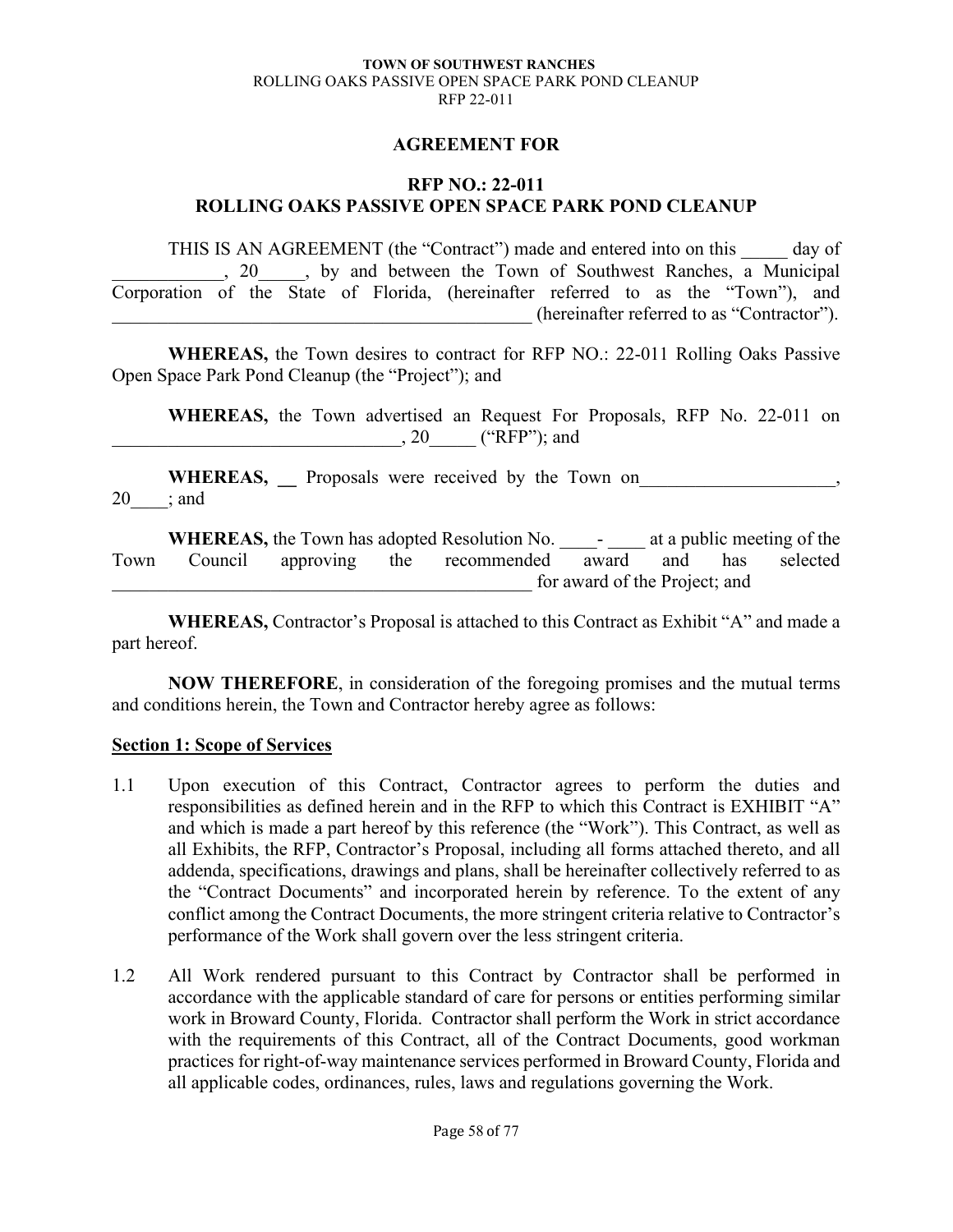1.3 By submitting its Proposal and entering into this Contract, Contractor represents that it has informed itself of the conditions that exist at the sites and difficulties associated with the execution of the Work. The existing site conditions have been accounted for within the Contract Price. Furthermore, all costs for the proper disposal of excess material generated onsite in the performance of the Work have likewise been included and accounted for within the Contract Price.

# **Section 2: Term of this Contract and Contract Time**

2.1 The Town and Contractor agree that Contractor shall perform all Work under this Contract for: Contractor

# **"RFP NO.: 22-011 ROLLING OAKS PASSIVE OPEN SPACE PARK POND CLEANUP" "**

- 2.2 The Town shall have the ability to terminate this Contract as provided in "Section 18: Termination."
- 2.3 Contractor shall not be entitled to any claim for damages against the Town on account of hindrance or delays from any cause whatsoever. If, however, Contractor is delayed in the prosecution of the Work occasioned by an act of God, or by act or omission on the part of the Town, or due to changes ordered in the Work by the Town which expand the scope and costs of the Work, such act, hindrance, or delay shall only entitle Contractor to receive an extension of time as its sole and exclusive remedy for such hindrance or delay, and Contractor waives any and all other claims against the Town.

# **Section 3: Compensation & Method of Payment**

- 3.1 Contractor shall render all Work to the Town under the Contract for a total, not to exceed,  $\delta$  Dollars ("Contract Price").
- 3.2 The Town shall not be liable for any cost increases or escalation associated with labor, services, materials, equipment or any other costs that may arise during the performance of the Work. In the event, the cost of the Work exceeds the amounts defined in Section 3.1, Contractor shall pay such excess from its own funds and the Town shall not be liable for any excess. The only exception shall be adjustments to the Contract Price pursuant to written Change Orders, duly executed by the Town and Contractor in accordance with the terms and conditions of this Contract, and with the same formality and dignity afforded the original Contract.
- 3.3 The Town and Contractor agree that payment will be subject to (a) the delivery of an invoice by Contractor to the Town once every thirty (30) days, and (b) confirmation by the Town, that the Work included in the invoice has been performed in accordance with this Contract. Upon verification by the Town that the invoiced Work has adequately been performed, the Town shall have thirty (30) days thereafter to pay the invoice.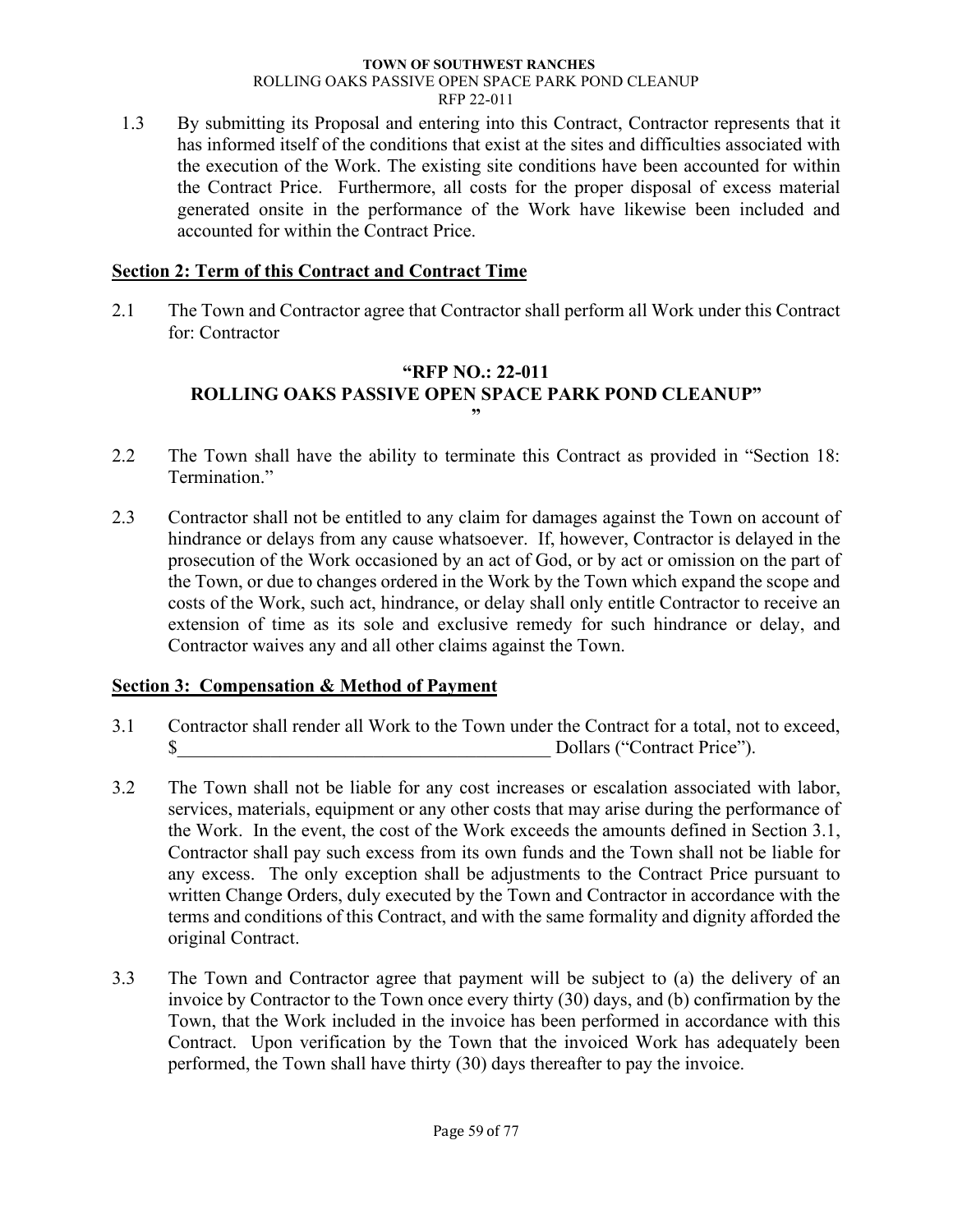- 3.4 Each invoice must be accompanied by all supporting documentation and other information reasonably requested by the Town. Nothing herein shall be construed as a waiver of sovereign immunity or authority for imposition of liens against public property. Subject to other requirements of the Contract Documents, retainage shall be released after final completion of the Work and the Town's receipt of acceptable reports and other documentation, including certification of payment to subcontractors, if any, as well as satisfaction of the conditions included in Section 3.5 of this Contract.
- 3.5 A final payment invoice must be accompanied by written notice from Contractor that the Work is complete. Contractor's obligation to perform and complete the Work in strict accordance with the Contract Documents shall be absolute. The Town may refuse payment if (a) the Work is defective or damaged requiring correction, (b) it becomes necessary for the Town to correct defective Work, or (c) liens, claims, or other items have been asserted against the Town in connection with Contractor's performance of the Work entitling the Town to a set-off the amount due. No payment will be made for Work performed by Contractor to replace defective work, for work which is not shown or ordered in the Contract Documents, or additional work performed by Contractor without prior written approval of the Town.

### **Section 4: Assignment**

4.1 No assignment of this Contract or the Work hereunder shall be valid without the express written consent of the Town, which may be given or withheld, in the Town's sole discretion. All Work to be performed pursuant to this Contract shall be performed by Contractor, and no Work shall be subcontracted to other parties or firms without the prior written consent and approval of the Town Administrator.

# **Section 5: Insurance**

- 5.1 Throughout the term of this Contract and during applicable statute of limitation periods, Contractor shall maintain, in full force and effect, all of insurance coverages required within the Contract and RFP.
- 5.2 All Insurance Policies shall be issued by companies that (a) are authorized to transact business in the State of Florida, (b) have agents upon whom service of process may be made in Broward County, Florida, and (c) have a rating of "A-" or better in accordance with A.M. Best's Key Rating Guide.
- 5.3 All Insurance Policies shall name and endorse the following as an additional named insured:

Town of Southwest Ranches 13400 Griffin Road Southwest Ranches, FL 33330-2628

5.4 All Insurance Policies shall be endorsed to provide that (a) Contractor's insurance is primary to any other insurance available to the Town or any other additional insured with respect to claims covered under the policy and (b) Contractor's insurance applies separately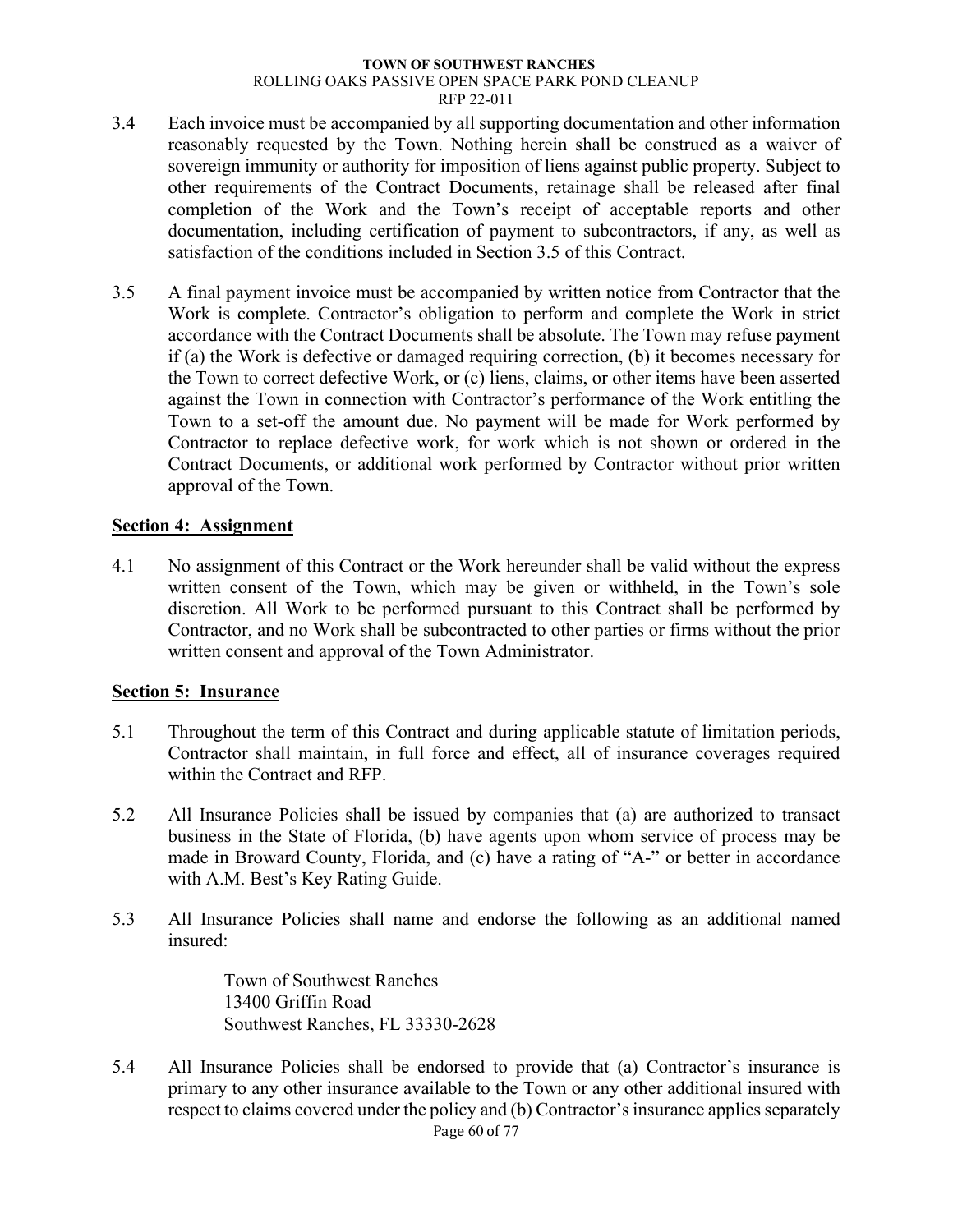to each insured, against whom claims are made or suit is brought, and (c) that the inclusion of more than one insured shall not operate to increase the insurer's limit of liability. Selfinsurance by Contractor shall not be acceptable for providing the required insurance coverages of this Contract.

- 5.5 If Contractor fails to submit the required insurance certificate, in the manner prescribed within the executed Contract, at the time of execution of this Contract, Contractor shall be deemed in default, and the Contract shall be cancelled or rescinded without liability of the Town.
- 5.6 Contractor shall carry the following minimum types of insurance:
	- A. **WORKER'S COMPENSATION**: Worker's Compensation Insurance is to apply to all employees in compliance with the "Workers' Compensation Law" of the State of Florida and all applicable federal laws. Contractor shall carry Worker's Compensation Insurance with the statutory limits, which shall include employer's liability insurance with a limit of not less than **One Hundred Thousand Dollars (\$100,000)** for each incident, and **One Hundred Thousand Dollars (\$100,000)** for each disease. Policy(ies) must be endorsed with waiver of subrogation against the Town.
	- B. **BUSINESS AUTOMOBILE LIABILITY INSURANCE:** Contractor shall carry business automobile liability insurance with minimum limits of **Five Hundred Thousand Dollars (\$500,000)** per occurrence, combined single limits bodily injury liability and property damage. The policy must be no more restrictive than the latest edition of the business automobile liability policy without restrictive endorsements, as filed by the Insurance Services Office, and must include all owned vehicles and all hired or non-owned vehicles.
	- C. **COMMERCIAL GENERAL LIABILITY:** Contractor shall carry Commercial General Liability Insurance with limits of not less than **Five Hundred Thousand Dollars (\$500,000)** per occurrence combined single limit for bodily injury and property damage, and not less than **One Million Dollars (\$1,000,000)** in the aggregate. The insurance policy must include coverage that is no more restrictive than the latest edition of the commercial general liability policy, without restrictive endorsements as filed by the Insurance Service Office (ISO), and the policy must include coverages for premises and/or operations, independent contractors, products and/or completed operations for contracts, contractual liability, broad form contractual coverage, broad form property damage, products, completed operations, personal injury and explosion, collapse and underground (X-C-U). Personal injury coverage shall include coverage that has the employee and contractual exclusions removed. The ISO form of the policy must be acceptable to the Town.
- 5.7 Contractor shall provide the Town with a copy of the Certificates of Insurance or endorsements evidencing the types of insurance and coverages required by this Section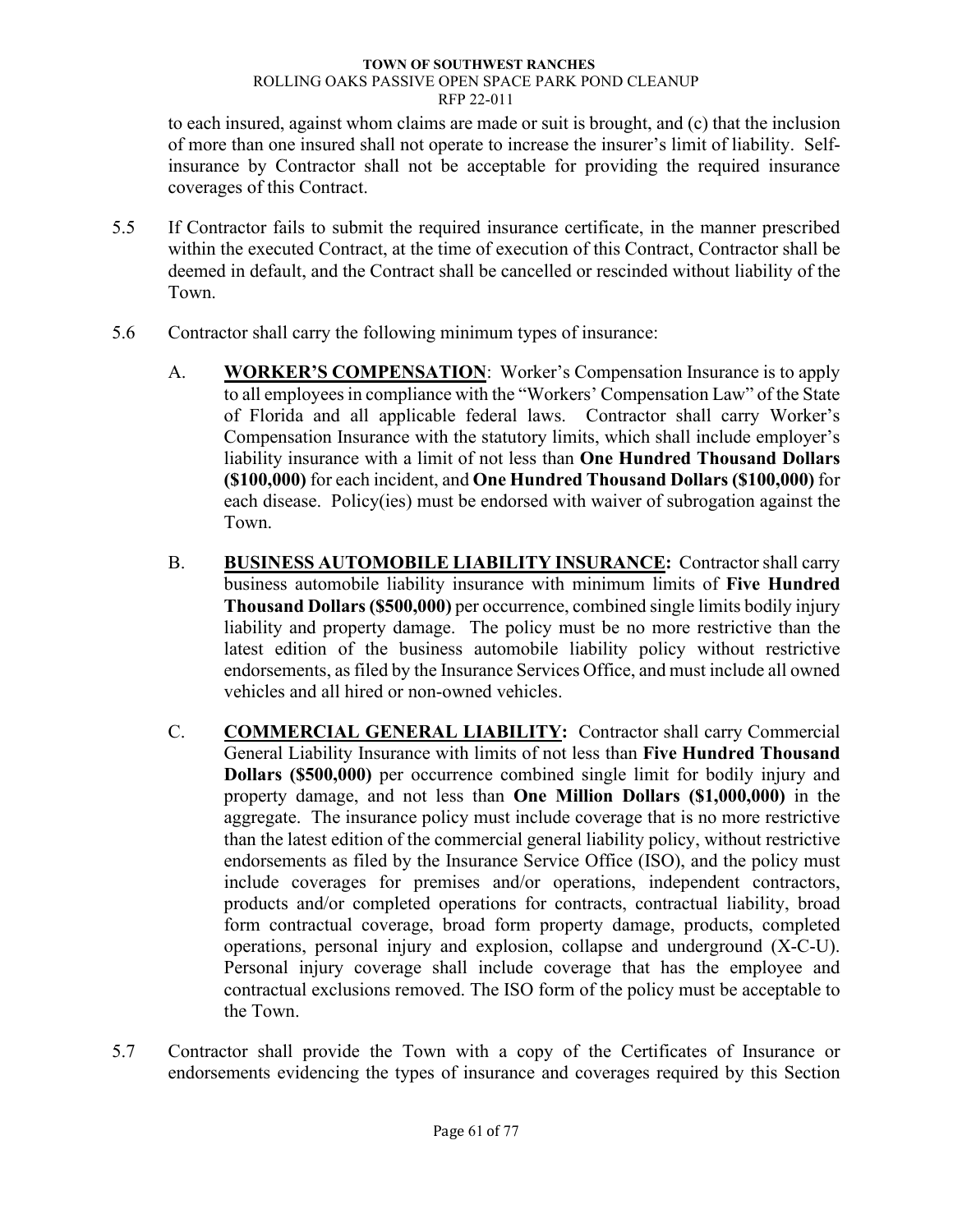prior to beginning Work under this Contract and, at any time thereafter, upon request by the Town.

5.8 Contractor's Insurance Policies shall be endorsed to provide the Town with at least thirty (30) calendar days' prior written notice of cancellation, non-renewal, restrictions, or reduction in coverages or limits. Notice shall be sent to:

> Town of Southwest Ranches 13400 Griffin Road Southwest Ranches, Florida 33330

And

Keith M. Poliakoff, Esq. Government Law Group, PLLC 200 South Andrews Avenue Suite 601 Fort Lauderdale, Florida 33301

- 5.9 Contractor's Commercial General Liability Insurance policy shall be on an "occurrence" basis only and shall not be a "claims-made" policy.
- 5.10 If any of Contractor's insurance policies include a general aggregate limit and provides that claims investigation or legal defense costs are included in the general aggregate limit, the general aggregate limit that is required shall be at least five (5) times the occurrence limits specified above in this article.
- 5.11 Contractor shall not commence operations, and/or labor to complete any of the Work pursuant to this Contract until certification or proof of insurance issued directly by the insurance company underwriting department or insurance agent, detailing terms and provisions of coverage, has been received and approved by the Town.
- 5.12 If any of Contractor's initial insurance expires prior to the completion of the Work, renewal copies of Policies shall be furnished to the Town at least thirty (30) days prior to the date of their expiration, and the Town shall be an additional named insured by endorsement on all of Contractor's applicable renewal policies.
- 5.13 **UPON EXECUTION OF THIS CONTRACT, CONTRACTOR SHALL SUBMIT TO THE TOWN COPIES OF ITS CERTIFICATE(S) OF INSURANCE EVIDENCING THE REQUIRED COVERAGES REQUIRED HEREIN AND SPECIFICALLY PROVIDE THE ENDORSEMENT TO THE POLICIES THAT SHOWS THE TOWN OF SOUTHWEST RANCHES IS AN ADDITIONAL NAMED INSURED WITH RESPECT TO THE REQUIRED COVERAGES AND CONTRACTOR'S WORK UNDER THE CONTRACT.**
- 5.14 The official title of the owner is the Town of Southwest Ranches. This official title shall be used in all insurance policies and documentation.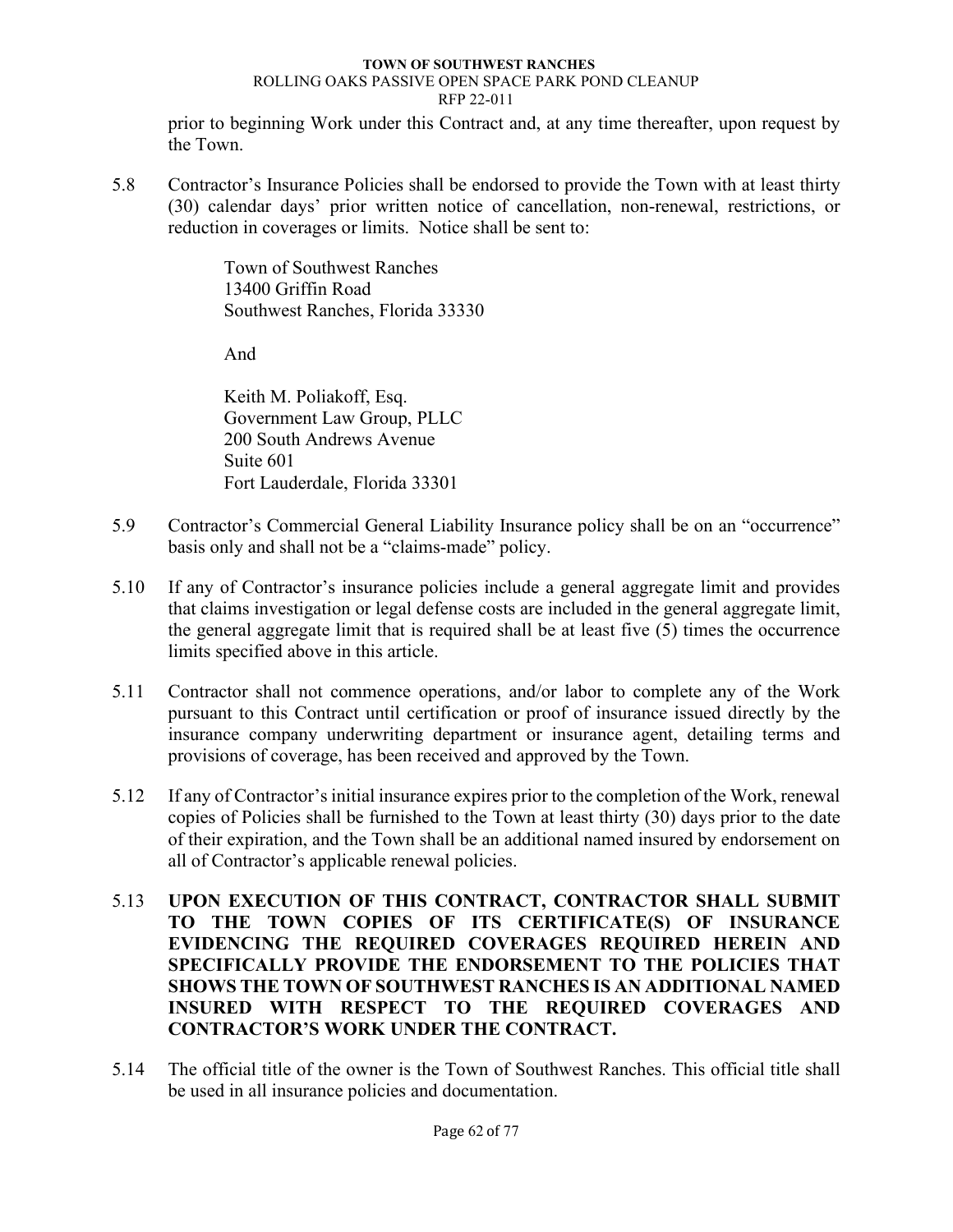- 5.15 All required insurance policies shall preclude any insurer's or underwriter's rights of recovery or subrogation against the Town with the express intention of the parties being that the required insurance coverage protects both parties as the primary coverage for any and all losses covered by the above described insurance.
- 5.16 Contractor shall ensure that any company issuing insurance to satisfy the requirements contained in this Contract agrees that it shall have no recourse against the Town for payment or assessments in any form on any policy of insurance.
- 5.17 The clauses "Other Insurance Provisions" and "Insured Duties in the Event of an Occurrence, Claim or Suit" as it appears in any policy of insurance in which the Town is named as an additional named insured shall not apply to the Town in any respect. The Town shall use its best efforts to provide written notice of occurrence within thirty (30) working days after the Town's actual notice of such event.
- 5.18 Notwithstanding any other provisions of this Contract, Contractor's obligation to maintain all required insurance as specified in this Section of the Contract shall survive the expiration or earlier termination of this Contract.

# **Section 6: Copyrights and Patent Rights**

Contractor warrants that there has been no violation of copyrights, trademarks, or patent rights in manufacturing, producing, and/or selling the item(s) ordered or shipped as a result of this Contract. Contractor agrees to indemnify and hold harmless the Town, its employees, agents, or servants against any and all liability, loss, or expense resulting from any such violation(s).

# **Section 7: Laws and Regulations**

Contractor agrees comply with all applicable federal, state, county, and local laws, rules, regulations, ordinances and codes in performing all Work under this Contract.

# **Section 8: Taxes and Costs**

All federal, state and local taxes relating to Contractor's Work under this Contract and, similarly, all costs for licenses, permits, or certifications to perform the Work under this Contract shall be paid by Contractor.

# **Section 9: Indemnification**

To the fullest extent permitted by Florida law, Contractor shall indemnify, defend and hold harmless the Town, its officers and employees, from liabilities, damages, losses and costs, including, but not limited to, reasonable attorneys' fees, at both trial and appellate levels, to the extent caused by the negligence, recklessness, or willful misconduct of Contractor and persons employed or utilized by Contractor in the performance of the Work or anyone else for whose actions Contractor may be responsible, regardless of the partial fault of any party indemnified hereunder. Notwithstanding any other provisions of this Contract, Contractor's duty to indemnify, defend and hold the Town harmless shall survive the termination or earlier expiration of this Contract.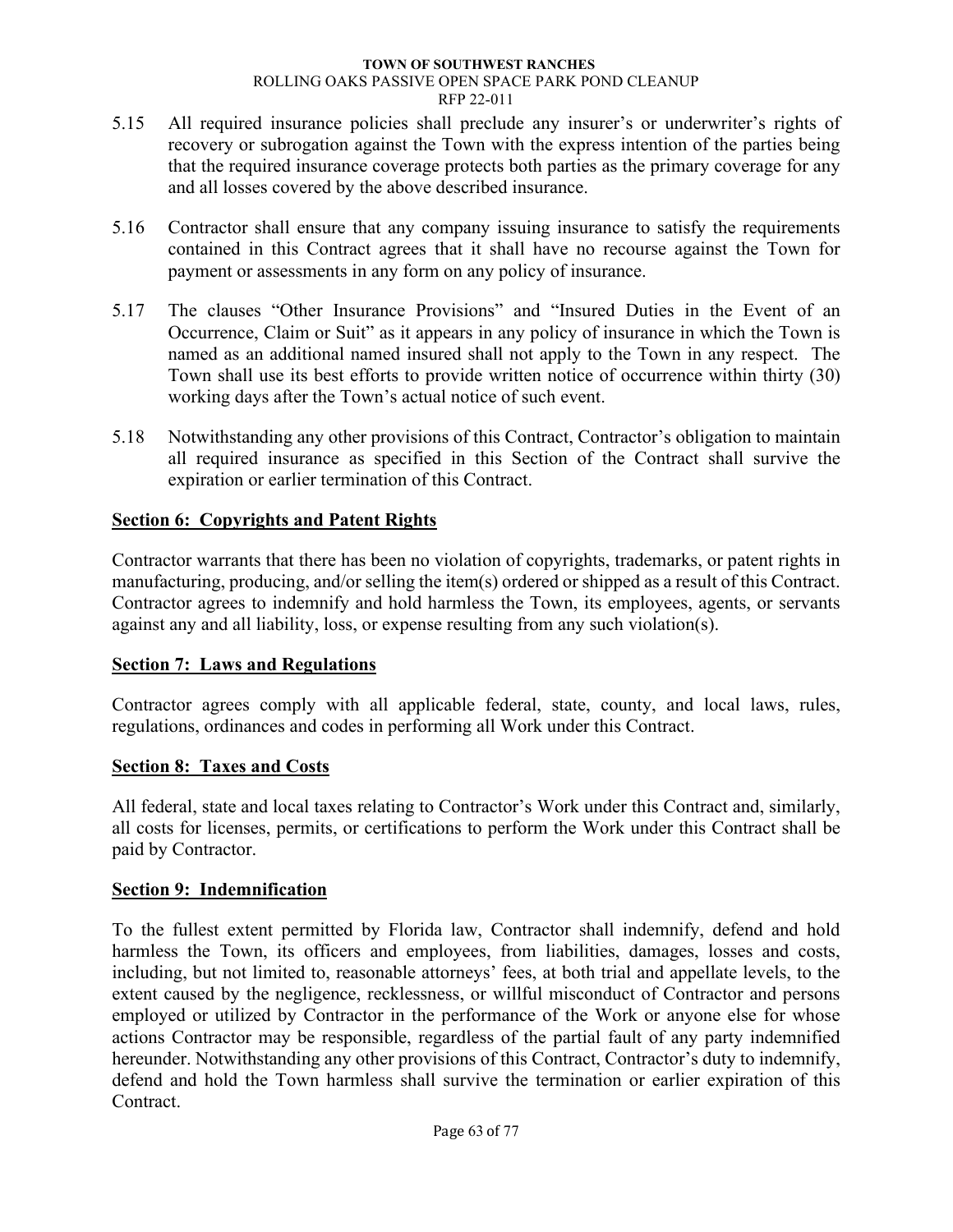RFP 22-011

### **Section 10: Non-discrimination**

Contractor shall not discriminate against any client, employee or applicant for employment because of race, gender, age, color, religion, sex, sexual orientation, national origin, physical or mental disability, or marital status. Contractor shall take affirmative action to ensure that applicants, subcontractors, independent contractors, and employees are treated without discrimination in regard to their race, gender, age, color, religion, sex, sexual orientation, national origin, physical or mental disability, or marital status. Contractor shall comply with all applicable sections of the Americans with Disabilities Act. Contractor agrees that compliance with this Article constitutes a material condition to this Contract, and that it is binding upon Contractor, its successors, transferees, and assigns for the period during which Work is provided. Contractor further assures that all subcontractors and independent contractors are not in violation of the terms of this Section of the Contract.

### **Section 11: Sovereign Immunity**

Nothing in this Contract is intended, nor shall it be construed to waive or modify the Town's Sovereign Immunity defense or the Town's immunities and limitations on liability, as provided for in Florida Statutes, as worded or amended, and all Florida case law interpreting same.

### **Section 12: Prevailing Party Attorneys' Fees**

In the event either party to this Contract incurs legal fees, legal expenses or costs to enforce the terms of this Contract on trial or on appeal, the prevailing party shall be entitled to recover reasonable costs of such action so incurred, including, without limitation, reasonable attorney's fees and costs and expert witness fees and costs incurred.

### **Section 13: No Third Party Beneficiaries**

This Contract is solely for the benefit of the parties hereto, and is not entered into for the benefit of any other person or entity. Nothing in this Contract shall be deemed or construed to create or confer any benefit, right or cause of action for any third party or entity.

#### **Section 14: Funding**

The obligation of the Town for payment to Contractor for the Work is limited to the availability of funds appropriated in a current fiscal period, and continuation of any contractual relationship into a subsequent fiscal period is subject to appropriation of funds, unless otherwise authorized by law.

### **Section 15: Manner of Performance**

Contractor agrees to perform all Work in a professional manner and in accordance with local, state, county, and federal laws, rules, ordinances, regulations, and codes. Contractor agrees that the Work provided shall be provided by employees that are legally employed, educated, trained, experienced, certified, and licensed in all areas encompassed within their designated duties. Contractor agrees to furnish to the Town any and all documentation, certification, authorization, license, permit, or registration currently required by applicable laws, rules, and regulations.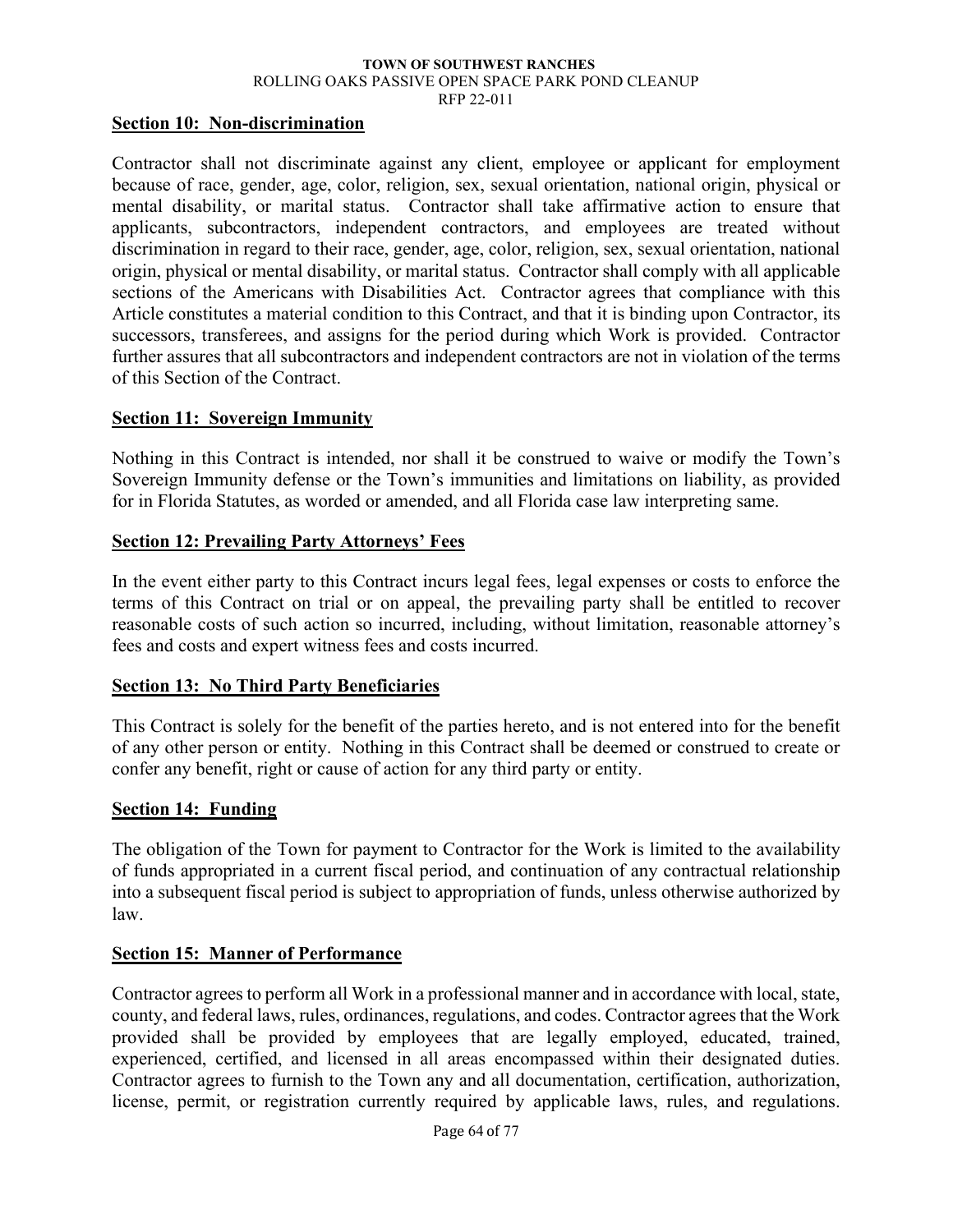Contractor further certifies that it and its employees will keep all licenses, permits, registrations, authorizations, or certifications required by applicable laws or regulations in full force and effect during the term of this Contract. Contractor represents that all persons performing Work under this Contract have the knowledge and skills, either by training, experience, education, or a combination thereof, to adequately and competently perform the duties, obligations, and services set forth herein in a professional manner. Failure of Contractor to comply with this paragraph shall constitute a material breach of this Contract.

# **Section 16: Public Records**

The Town is subject to Chapter 119, Florida Statutes, "Public Records Law." No claim of confidentiality or proprietary information in any portion of a response will be honored unless a specific exemption from the Public Law exists and is cited in the response. An incorrectly- claimed exemption does not disqualify the firm, only the exemption claimed. Contractor acknowledges the public shall have access, at all reasonable times, to all documents and information pertaining to the Town's contracts, subject to the provisions of Chapter 119, Florida Statutes, and agrees to allow access by the Town and the public to all documents subject to disclosures under applicable law.

To the extent that Contractor has been provided access to or has received security sensitive information, as defined by Florida Statutes, Section 119.071 and/or has executed a Confidential Information Acknowledgement and Agreement as part of the RFP process, Contractor shall keep and maintain the security sensitive information as confidential and exempt from public disclosures, as required by Florida Statutes.

Contractor agrees to keep and maintain public records required by the Town to perform the service in Contractor's possession or control in connection with Contractor's performance under this RFP and any contract awarded, and upon the request from the Town's custodian of public records, to provide the Town with a copy of the requested records or allow the records to be inspected or copied within a reasonable amount of time at a cost that does not exceed the cost provided in Chapter 119 or as otherwise provided by law. Contractor shall ensure that public records that are exempt or confidential and exempt from public records disclosure requirements are not disclosed except as authorized by law for the duration of the contract term and following completion of the Contract if Contractor does not transfer the records to the Town.

Upon completion of the Contract, Contractor agrees, at no cost to the Town, to transfer to the Town all public records in possession of Contractor or keep and maintain public records required by the Town to perform the service. If Contractor transfers all public records to the Town upon completion of the Contract, Contractor shall destroy any duplicate public records that are exempt or confidential and exempt from public records disclosure requirements. If Contractor keeps and maintains public records upon completion of the Contract, the contractor shall meet all applicable requirements for retaining public records. All records stored electronically must be provided to the Town, upon request from the Town's custodian of public records, in a format that is compatible with the information technology system of the Town.

Contractor's failure or refusal to comply with the provisions of this Section shall result in the immediate termination for cause of the Contract by the Town.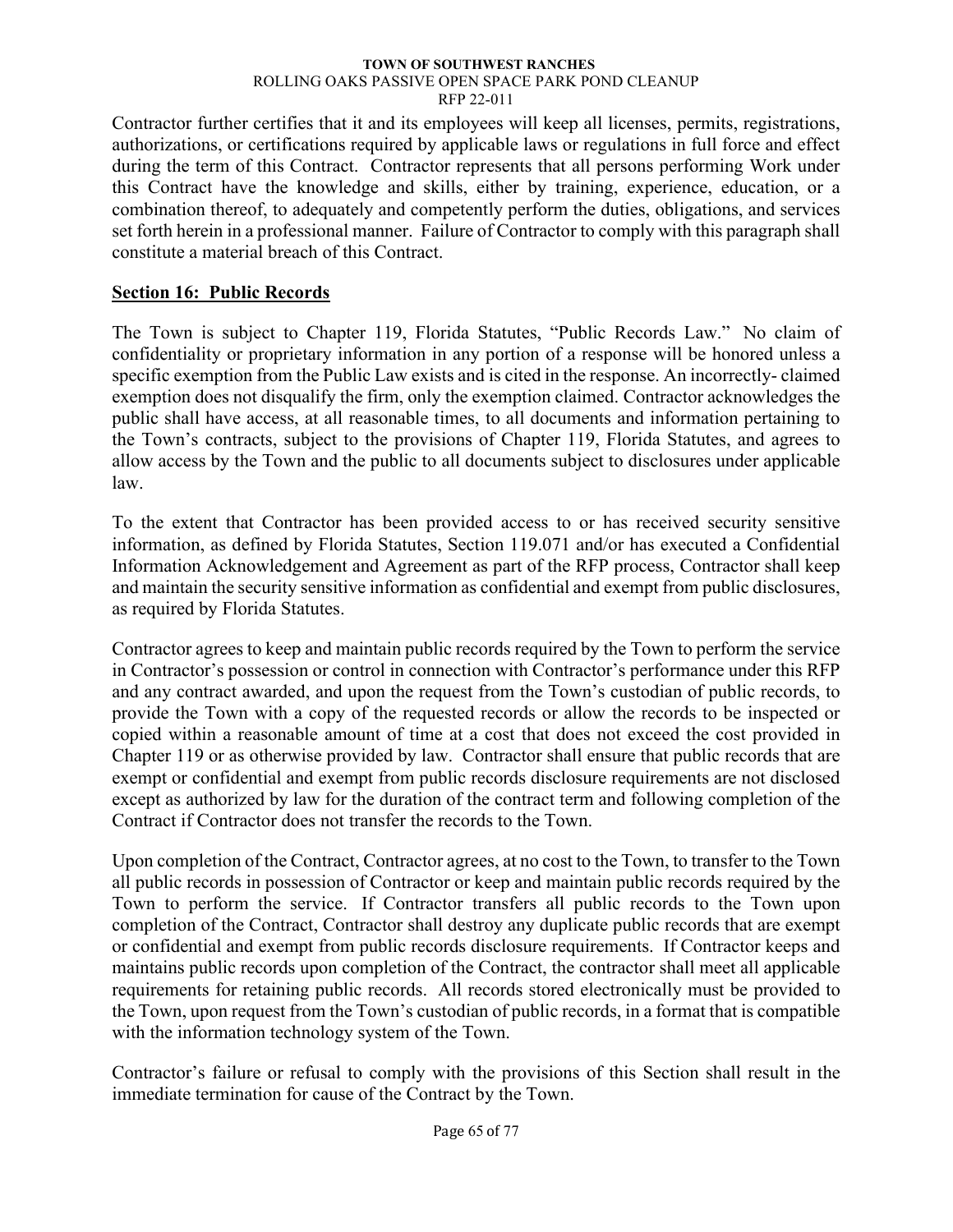**IF THE CONTRACTOR HAS QUESTIONS REGARDING THE APPLICATION OF CHAPTER 119, FLORIDA STATUTES, TO THE CONSTRUCTION'S DUTY TO PROVIDE PUBLIC RECORDS RELATING TO THIS CONTRACT, CONTACT THE CUSTODIAN OF PUBLIC RECORDS AT PHONE: (954) 434-0008; EMAIL: RMUNIZ@SOUTHWESTRANCHES.ORG; RUSSELL MUNIZ, ASSISTANT TOWN ADMINISTRATOR/TOWN CLERK, TOWN OF SOUTHWEST RANCHES, 13400 GRIFFIN ROAD, SOUTHWEST RANCHES, FLORIDA 33330**.

### **Section 17: Termination**

The Contract may be terminated upon the following events:

- **A. Termination by Mutual Agreement.** In the event the parties mutually agree, in writing, this Contract may be terminated on the terms and dates stipulated therein.
- **B. Termination for Convenience.** This Contract may be terminated for convenience by the Town upon the Town providing Contractor with **thirty (30) calendar days'** written notice of the Town's intent to terminate this Contract for convenience. In the event that this Contract is terminated by the Town for convenience, Contractor shall be paid ONLY for Work performed and approved by the Town as of the date that this Contract is terminated, plus any direct and reasonable expense sustained up to the date of receipt of the written notice. In no event shall the Town be liable for consequential damages, including, but not limited to, lost profits on Work not yet performed, and no other compensation or damages, other than as set forth in this Section, shall be paid to or recovered by Contractor in any legal proceeding against the Town. Upon being notified of the Town's election to terminate, Contractor shall immediately cease performing any further Work or incurring additional expenses. Contractor acknowledges and agrees that Ten Dollars (\$10.00) of the compensation to be paid by the Town, the adequacy of which is hereby acknowledged by Contractor, is given as specific consideration to Contractor for the Town's right to terminate this Contract for convenience.
- **C. Termination for Cause.** In the event of a material breach by Contractor, the Town shall provide Contractor written notice of its material breach. Contractor shall thereafter have fourteen (14) days from the date of its receipt of such notification to cure such material breach. If Contractor does not cure the material breach within that time period, the Town may terminate this Contract immediately. Material breaches shall include, but are not limited to, Contractor's violations of governing standards, failure to carry out the work in strict accordance with the Contract Documents, failure to supply sufficient work forces, violations of State or Federal laws, violation of the Town's policies and procedures, or violation of any of the terms and conditions of this Contract. In the event that the Town elects to terminate Contractor for cause, as provided for in this Section, and the Town's termination for cause is later determined by a court of competent jurisdiction to be improper, or in any other way wrongful or in breach of this Contract, the termination will be automatically deemed converted to one for convenience, and Contractor shall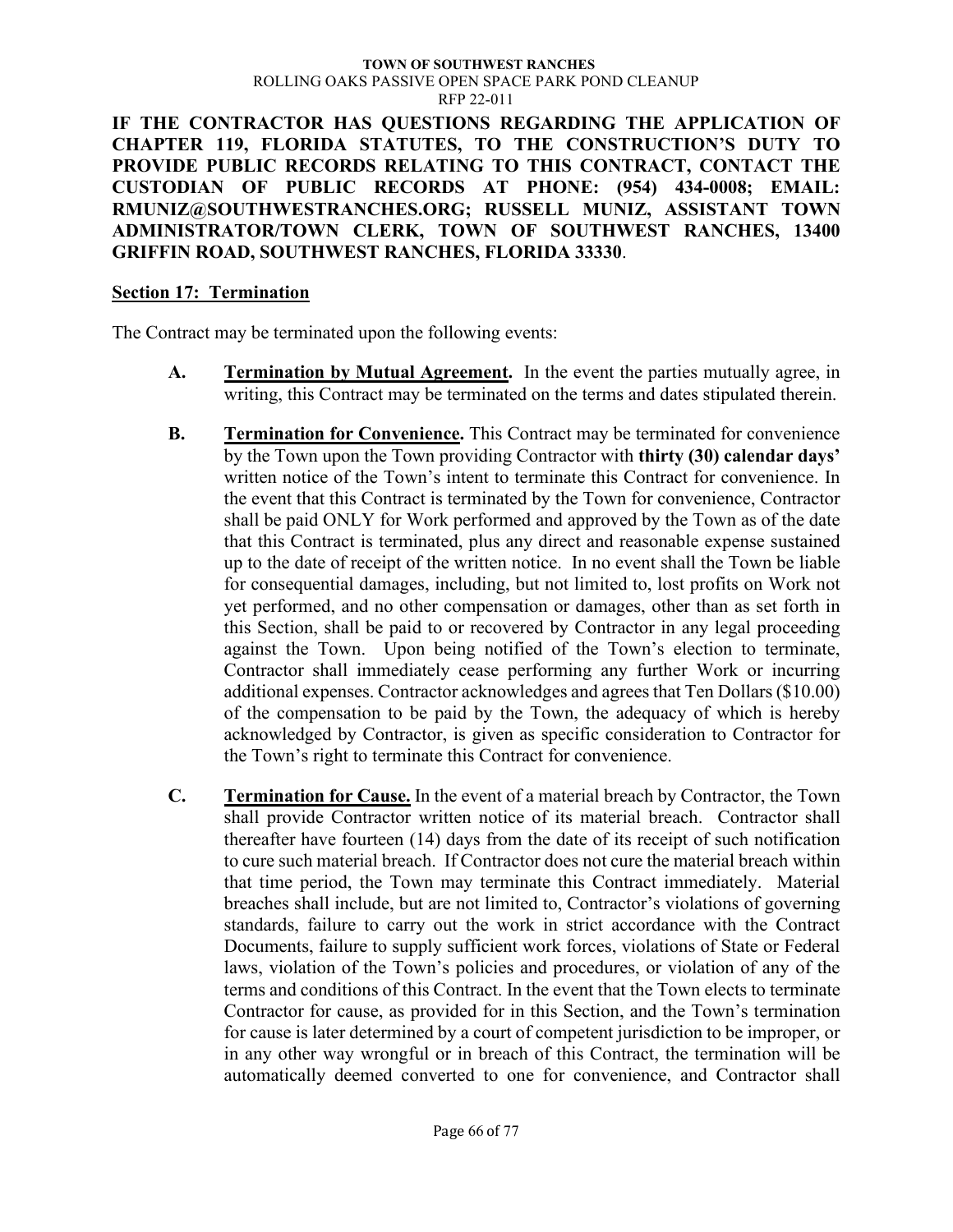solely be paid and Contractor's damages are solely limited to the compensation Contractor would be entitled to pursuant to subparagraph (B) of this Section.

- **D. Termination for Lack of Funds.** In the event the funds to finance the Work under this Contract become unavailable, the Town may provide Contractor with thirty (30) days written notice of termination. Nothing in this Contract shall be deemed or construed to prevent the parties from negotiating a new contract in this scenario. In the event that the Town elects to terminate Contractor for lack of funds as provided for in this Section, and the Town's termination for lack of funds is later determined by a court of competent jurisdiction to be improper, or in any other way wrongful or in breach of this Contract, the termination will be automatically deemed converted to one for Convenience, and Contractor shall solely be paid and Contractor's damages are solely limited to the compensation Contractor would be entitled to pursuant to subparagraph (B) of this Section.
- **E. Immediate Termination by the Town.** In addition to any other grounds stated herein, the Town, in its sole discretion, may terminate this Contract immediately upon the occurrence of any of the following events:
	- 1. Contractor's violation of the Public Records Act;
	- 2. Contractor's insolvency, bankruptcy or receivership;
	- 3. Contractor's violation or non-compliance with Section 11 of this Contract;
	- 4. Contractor's failure to maintain any Insurance required by Section 6 of this Contract; or
	- 5. Contractor's violation of Section 18 of this Contract.

If Contractor's services are terminated, the termination will not affect any rights or remedies of the Town against Contractor, then existing, or which may thereafter accrue. Any retention or payment of moneys due Contractor by the Town will not release Contractor from liability.

# **Section 18: Public Entity Crimes Information Statement**

Pursuant to Florida Statutes, Section 287.133: "A person or affiliate who has been placed on the convicted vendor list following a conviction for public entity crime may not submit a proposal on a contract to provide any goods or services to a public entity, may not submit a proposal on a contract with a public entity for the construction or repair of a public building or public work, may not submit proposals on leases of real property to public entity, may not be awarded or perform work as a contractor, supplier, subcontractor, or consultant under a contract with any public entity, and may not transact business with any public entity in excess of the threshold amount provided in Section 287.017, for CATEGORY TWO for a period of 36 months from the date of being placed on the convicted vendor list." Violation of this Section by Contractor shall result in the Town's immediate termination of this Contract.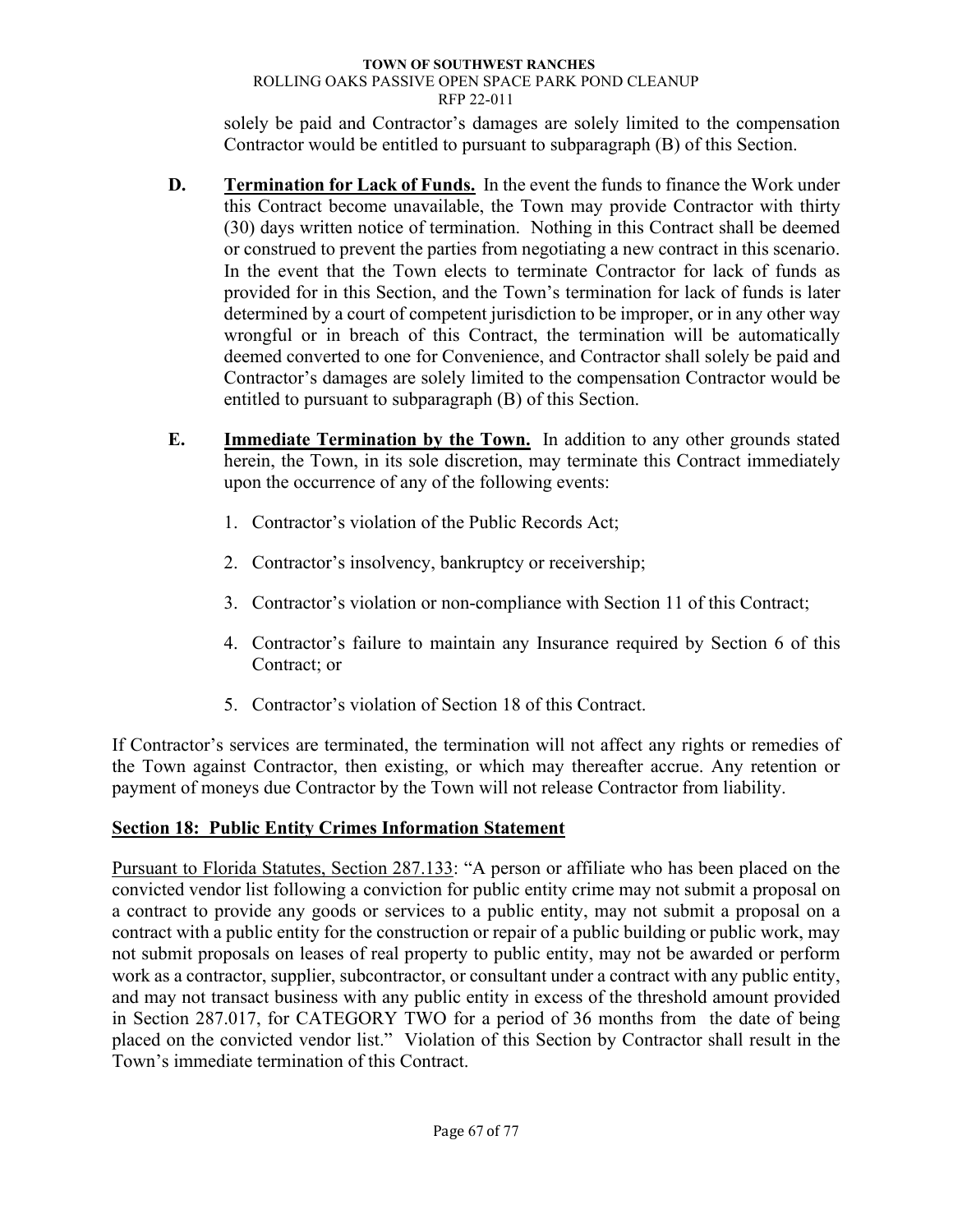## **Section 19: Use of Awarded Proposal by Other Governmental Units**

Contractor agrees that this Contract may be utilized by other governmental entities or units to provide the specified services. The Town does not become obligated, in any way, to pay for or become, in any way, responsible or liable for Contractor's provision of Work or services to any other governmental unit.

## **Section 20: Change Orders and Modification of Contract**

The Town and Contractor may request changes that would increase, decrease or otherwise modify the scope of Work to be provided under this Contract. Such changes only become part of this Contract and increase, decrease or otherwise modify the Work or the Contract Price under this Contract if evidenced by a written Change Order executed by the Town and Contractor, with the same formality and of equal dignity associated with the original execution of the Contract.

## **Section 21: No Waiver of Rights**

Neither the Town's review, approval or payment for any of the Work required under this Contract shall be construed to operate as a waiver of any of the Town's rights under this Contract or of any causes of action arising out Contractor's performance of the Work under this Contract, and Contractor shall be and remain liable to the Town for all damages to the Town caused by Contractor's negligent or improper performance of any of the Work furnished under this Contract, irrespective of the Town's review, approval or payment for any of the Work under this Contract. The rights and remedies of the Town provided for, under this Contract, are in addition to all other rights and remedies provided to the Town by law.

## **Section 22: Jurisdiction and Venue**

The exclusive venue for any litigation arising from or relating to the Contract shall be in a court of competent jurisdiction in the 17th Judicial Circuit in and for Broward County, Florida. This Contract shall be governed by the substantive laws of the State of Florida.

## **Section 23: WAIVER OF RIGHT TO JURY TRIAL**

**By entering into this Contract, CONTRACTOR and the TOWN hereby expressly waive any rights either party may have to a trial by jury in any civil litigation related to, or arising out of THIS Contract.**

## **Section 24: Gender**

Wherever the context shall so require, all words herein in the masculine gender shall be deemed to include the feminine, and all words herein in the feminine gender shall be deemed to include the masculine. All singular words shall include the plural, and all plural words shall include the singular.

## **Section 25: Time is of the Essence**

Time is of the essence for all of Contractor's obligations under this Contract.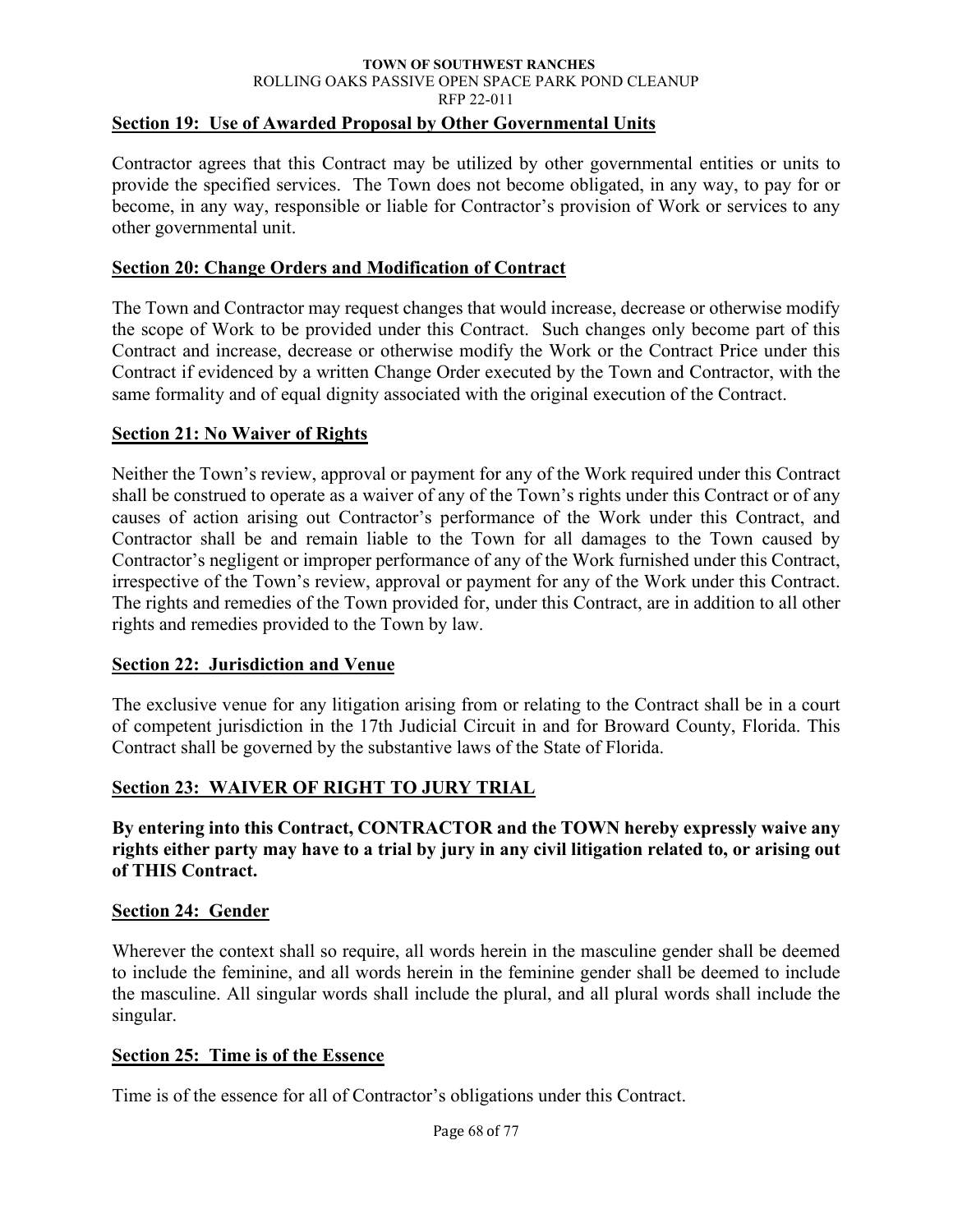## **Section 26: Days**

The terms "days" as referenced in this Contract shall mean consecutive calendar days.

### **Section 27: Written Mutual Agreement**

This Contract is binding upon the parties hereto, their successors and assigns, and replaces and supersedes any and all prior agreements or understandings between the parties hereto, whether written or oral, which are merged herein.

### **Section 28: No Amendment or Waiver**

This Contract may not be changed, altered or modified, except by an instrument in writing signed by all parties hereto, with the same formality and of equal dignity as the execution of this Contract prior to the initiation of any Work reflecting such change.

### **Section 29: Severability**

In the event any term or provision of this Contract shall be determined by appropriate judicial authority to be illegal or otherwise invalid, such provision shall be given its nearest legal meaning so as to remain in full force and effect, or be deemed severed from the Contract so as not to affect the validity or enforceability of the remaining provisions of the Contract. In case any one or more of the provisions of this Contract shall be determined by appropriate judicial authority to be invalid, illegal or unenforceable, in any respect, the validity of the remaining provisions of this Contract shall be in no way affected, prejudiced, or disturbed thereby.

## **Section 30: Resolution of Disputes; Florida Statutes, Chapter 558 Not Applicable**

To prevent litigation, it is agreed by the parties hereto that the Town Administrator shall solely decide all questions, claims, difficulties and disputes of, whatever nature, which may arise relative to this Contract, including, but not limited to, Contractor's fulfillment of its obligations under this Contract as to the character, quality, amount and value of any Work done or proposed, to be done or furnished, under or by reason of, the Contract. Further, to the extent required or permitted by the agreement between the Town and its professional for this Project, the professional shall have access to the Work, the right to conduct testing or inspections, to reject non-conforming work, and to review pay applications. The Town Administrator's decision shall be reduced to writing, and a copy furnished to Contractor within a reasonable time following submission to the Town of the question, claim, difficulty or dispute as referenced above. The Town Administrator's decision shall be final and conclusive.

During the pendency of any dispute and after a determination thereof, Contractor and the Town shall act in good faith to mitigate any potential damages.

Any party objecting to a dispute determination must notify the other party in writing within ten (10) calendar days of receipt of the written determination. The notice must state the basis of the objection, any adjustment claimed, and reason the party believes it entitled to an adjustment as a result of the determination. Within sixty (60) calendar days thereafter, the parties shall participate in mediation to address all objections to any dispute determination. Neither party shall commence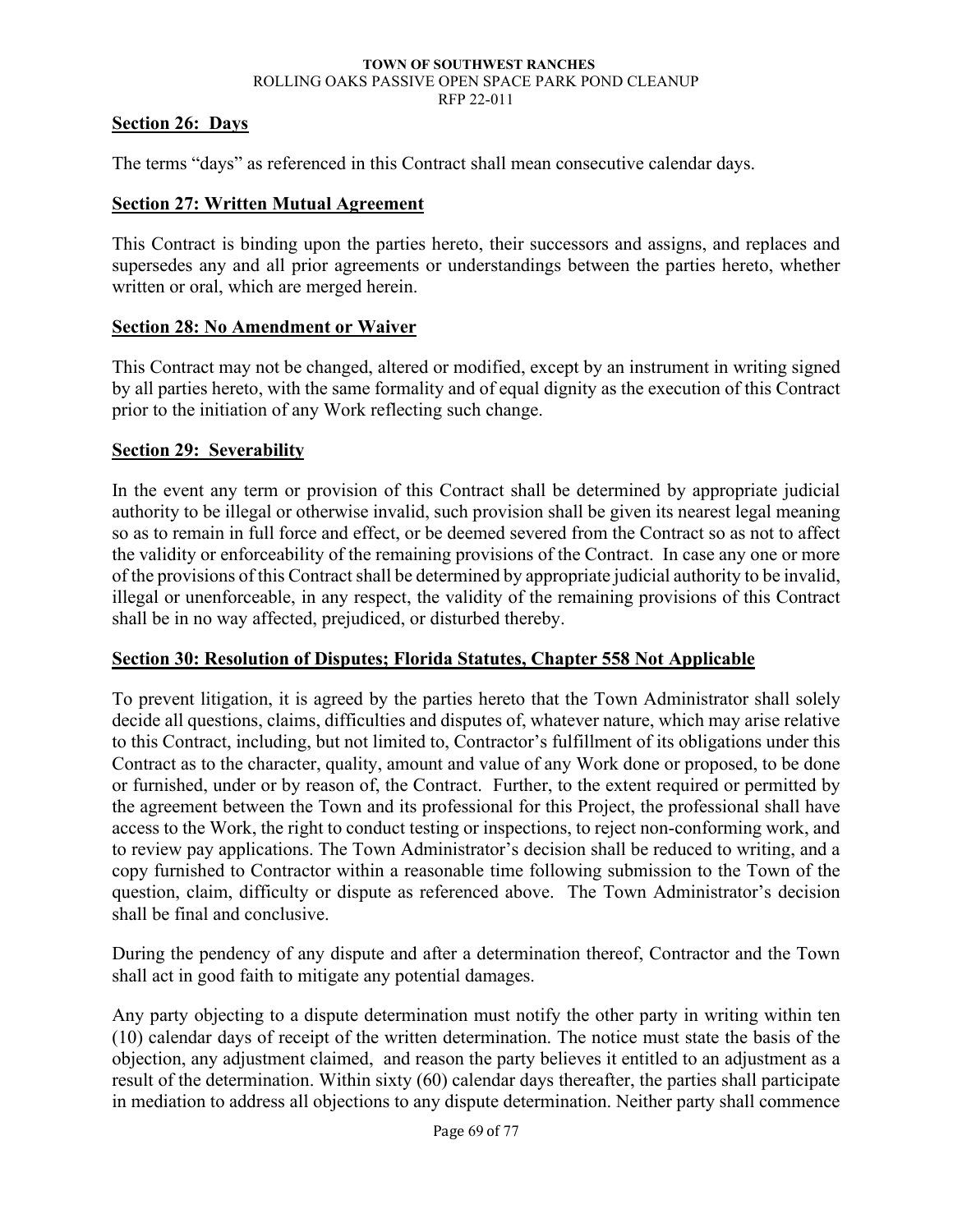litigation prior to the expiration of the sixty (60) day mediation period. The mediator shall be mutually agreed upon by the parties. Should any objection not be resolved in mediation, the parties retain all their legal rights and remedies provided under State law. A PARTY SPECIFICALLY WAIVES ALL OF ITS RIGHTS, INCLUDING, BUT NOT LIMITED TO, CLAIMS FOR PRICE ADJUSTMENTS, PROVIDED IN THE CONTRACT DOCUMENTS, INCLUDING ITS RIGHTS AND REMEDIES UNDER STATE LAW, IF SAID PARTY FAILS TO COMPLY IN STRICT ACCORDANCE WITH THE REQUIREMENTS OF THIS SECTION. Contractor and the Town hereby waive any rights to a trial by jury.

## **Section 31: Notice**

Whenever either party desires to give notice unto the other, such notice must be in writing by certified or registered mail, postage prepaid, return receipt requested, hand delivery, or facsimile transmission prior to 5:00 p.m. on the date of transmission (e.d.t. or e.s.t. as applicable), or via overnight express courier service. For the present, the parties designate the following individuals as the respective parties and places for giving of notice:

If to the Town:

|                   | Town of Southwest Ranches        |  |  |
|-------------------|----------------------------------|--|--|
|                   | Town Administrator               |  |  |
|                   | 13400 Griffin Road               |  |  |
|                   | Southwest Ranches, Florida 33330 |  |  |
| With a copy to:   |                                  |  |  |
|                   | Keith M. Poliakoff, Esq.         |  |  |
|                   | Government Law Group, PLLC       |  |  |
|                   | 200 South Andrews Avenue         |  |  |
|                   | Suite 601                        |  |  |
|                   | Fort Lauderdale, Florida 33301   |  |  |
| If to Contractor: |                                  |  |  |
|                   |                                  |  |  |
|                   |                                  |  |  |

 $\overline{\phantom{a}}$  . The set of the set of the set of the set of the set of the set of the set of the set of the set of the set of the set of the set of the set of the set of the set of the set of the set of the set of the set o

## **Section 32: Miscellaneous**

**A. Ownership of Documents**. Unless otherwise provided by law, any and all reports, surveys, and other data and documents provided or created in connection with this Contract by Contractor and all persons or entities employed or otherwise retained by Contractor are and shall remain the property of the Town. In the event of termination of this Contract for any reason, any reports, photographs, surveys and other data and documents prepared by Contractor, whether finished or unfinished, shall become the property of the Town and shall be delivered by Contractor to the Town Administrator within seven (7) days of termination of this Contract for any reason. Any compensation due to Contractor shall be withheld until all documents are received by the Town as provided herein.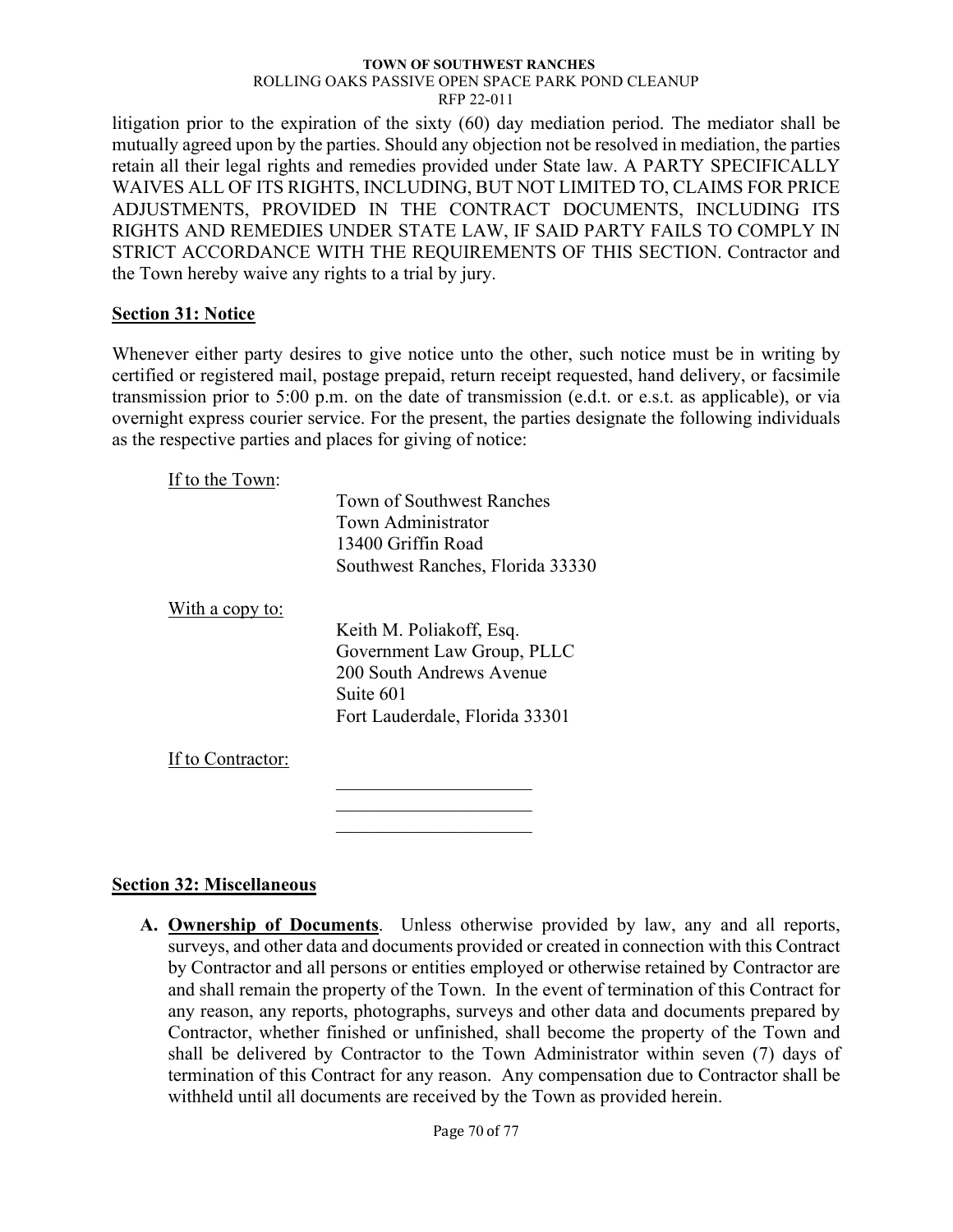**B. Audit and Inspection Rights and Retention of Records**. The Town shall have the right to audit the books, records and accounts of Contractor that are related to this Contract. Contractor shall keep such books, records, and accounts as may be necessary in order to record complete and correct entries related to this Contract.

Contractor shall preserve and make available, at reasonable times for examination and audit by the Town, all financial records, supporting documents, statistical records, and any other documents pertinent to this Contract for the required retention period of the Florida Public Records Act (Chapter 119, Florida Statutes), if applicable, or, if the Florida Public Records Act is not applicable, for a minimum period of three (3) years after expiration or earlier termination of this Contract, unless Contractor is notified in writing by the Town of the need to extend the retention period. Such retention of such records and documents shall be at Contractor's sole expense. If any audit has been initiated and audit findings have not been resolved at the end of the retention period or three (3) years, whichever is longer, the books, records, and accounts shall be retained until resolution of the audit findings. If the Florida Public Records Act is determined by the Town to be applicable to Contractor's records, Contractor shall comply with all requirements thereof.

However, no confidentiality or non-disclosure requirement of either federal or state law shall be violated by Contractor. Any incomplete or incorrect entry in such books, records, and accounts shall be a basis for the Town's disallowance and recovery of any payment upon such entry. In addition, Contractor shall respond to the reasonable inquiries of successor Contractors and allow successor Contractors to receive working papers relating to matters of continuing significance. In addition, Contractor shall provide a complete copy of all working papers to the Town, prior to final payment by the Town under this Contract.

- **C. Independent Contractor**. Contractor is an independent contractor of the Town under this Contract. Services provided by Contractor pursuant to this Contract shall be subject to the supervision of Contractor. In providing such services, neither Contractor nor its agents shall act as officers, employees or agents of the Town. Personnel policies, tax responsibilities, social security and health insurance, employee benefits, purchasing policies and other similar administrative procedures applicable to the Work and services rendered under this Contract shall be exclusively and solely those of Contractor. This Contract shall not constitute or make the Town and Contractor a partnership or joint venture.
- **D. Conflicts**. Neither Contractor nor its employees shall have or hold any continuing or frequently recurring employment or contractual relationship that is substantially antagonistic or incompatible with Contractor's loyal and conscientious exercise of judgment related to its performance under this Contract. Contractor agrees that none of its officers or employees shall, during the term of this Contract, serve as an expert witness against the Town in any legal or administrative proceeding in which he or she is not a party, unless compelled by court process. Further, Contractor agrees that such persons shall not give sworn testimony or issue a report or writing, as an expression of his or her expert opinion, which is adverse or prejudicial to the interests of the Town in connection with any such pending or threatened legal or administrative proceeding. The limitations of this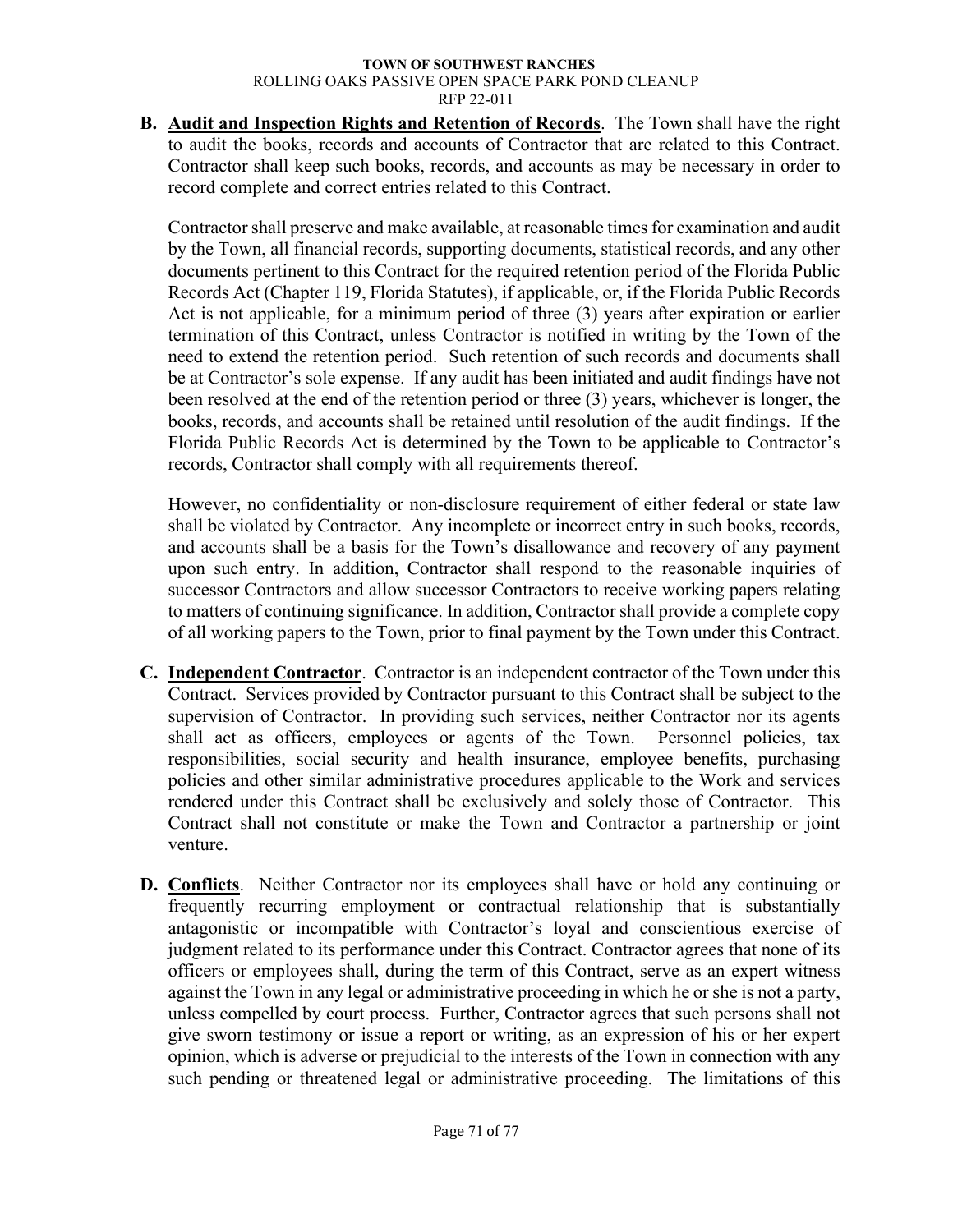section shall not preclude Contractor or any other persons from representing themselves in any action or in any administrative or legal proceeding.

In the event Contractor is permitted to utilize subcontractors to perform any services required by this Contract, Contractor agrees to prohibit such subcontractors, by written contract, from having any conflicts within the meaning of this Section.

- **E. Contingency Fee**. Contractor warrants that it has not employed or retained any company or person, other than a bona fide employee working solely for Contractor, to solicit or secure this Contract and that it has not paid or agreed to pay any person, company, corporation, individual or firm, other than a bona fide employee working solely for Contractor, any fee, commission, percentage, gift, or other consideration contingent upon or resulting from the award or making of this Contract. For a breach or violation of this provision, the Town shall have the right to terminate this Contract without liability and, at its discretion, to deduct from the Contract price or otherwise recover the full amount of such fee, commission, percentage, gift or consideration.
- **F. Materiality and Waiver of Breach**. The Town and Contractor agree that each requirement, duty, and obligation set forth herein is substantial and important to the formation of this Contract and, therefore, is a material term hereof. The Town's failure to enforce any provision of this Contract shall not be deemed a waiver of such provision or modification of this Contract. A waiver of any breach of a provision of this Contract shall not be deemed a waiver of any subsequent breach and shall not be construed to be a modification of the terms of this Contract.
- **G. Joint Preparation**. The Town and Contractor both acknowledge that they have sought and received whatever competent advice and legal counsel as was necessary for them to form a full and complete understanding of all rights and obligations herein and that the preparation of this Contract has been their joint effort. The language agreed to herein express their mutual intent and the resulting document shall not, solely as a matter of judicial construction, be construed more severely against one of the parties than the other.
- **H. Drug**-**Free Workplace**. Contractor shall maintain a drug-free workplace.
- **I. Headings**. Headings are for convenience of reference only and shall not be considered in any interpretation of this Contract.
- **J. Binding Authority**. Each person signing this Contract on behalf of either party individually warrants that he or she has full legal power to execute this Contract on behalf of the party for whom he or she is signing, and to bind and obligate such party with respect to all provisions contained in this Contract.
- **K. Truth**-**in-Negotiation Certificate**. Signature of this Contract by Contractor shall act as the execution of a truth-in-negotiation certificate stating that wage rates and other factual unit costs supporting the compensation of this Contract are accurate, complete, and current at the time of contracting.